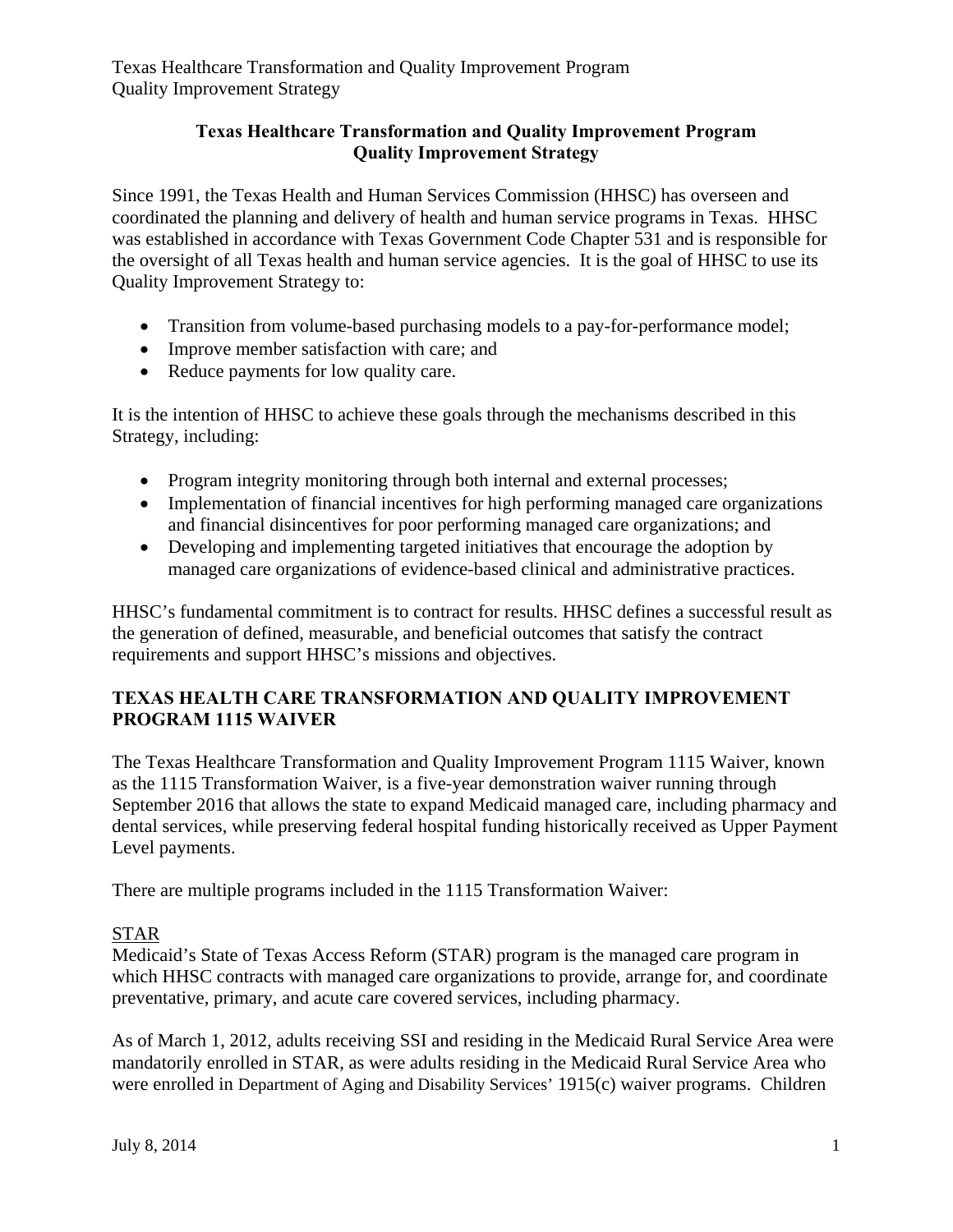receiving SSI and residing in the Medicaid Rural Service Area were voluntarily enrolled in STAR. Some children residing in the Medicaid Rural Service Area and receiving Department of Aging and Disability Services 1915(c) waiver program services were voluntarily enrolled in STAR, while others were required to enroll.

Beginning January 1, 2014, children who previously received foster care and who are ages 18-20 years old will be mandated into the managed care model, but allowed to choose between STAR or STAR Health. STAR Health is the existing managed care program for children in foster care. Children who previously received foster care and who are ages 21 to 25 will be mandatory in STAR.

Beginning September 1, 2014, individuals residing in the Medicaid Rural Service Area and receiving SSI or Department of Aging and Disability Services 1915(c) waiver services will be mandatorily enrolled in STAR+PLUS.

## STAR+PLUS

STAR+PLUS is the agency's program for integrating the delivery of acute and long-term services and supports through a managed care system. STAR+PLUS enrollment is mandatory for adults receiving SSI and non-SSI adults who qualify for STAR+PLUS home and communitybased services. STAR+PLUS operates in the Bexar, Dallas, El Paso, Harris, Hidalgo, Jefferson, Lubbock, Nueces, Tarrant and Travis Service areas. Acute, pharmacy, and long-term services and supports are coordinated and provided through a provider network contracted with managed care organizations. Children under age 21 who receive SSI may voluntarily enroll in STAR+PLUS.

Beginning September 1, 2014, STAR+PLUS will expand to the Medicaid Rural Service Area, becoming a statewide program. Enrollment will be mandatory for acute care services for individuals not enrolled in Medicare who are receiving 1915(c) waiver services through Community Living Assistance and Support Service, Deaf Blind with Multiple Disabilities, Home and Community-based Services program, and Texas Home Living, and individuals in an intermediate care facility for individuals with intellectual disabilities or a related condition. STAR+PLUS enrollment will be voluntary for acute care services for children under the age of 21 receiving services from one of the above listed 1915(c) waivers as well as the Medically Dependent Children Program and the Youth Empowerment Services program. Adult residents of nursing facilities who receive Medicaid will also be mandatorily enrolled into STAR+PLUS.

#### STAR+PLUS Home and Community-based Services

The STAR+PLUS home and community-based services program provides long-term care services and supports to members age 21 and older, who meet nursing facility level of care, and who need and are receiving home and community-based services as an alternative to nursing facility care. The 1115 Transformation Waiver population includes individuals who could have been eligible under 42 CFR 435.217 had the State continued its Section 1915(c) home and community-based services waiver for individuals who are elderly and individuals with physical disabilities.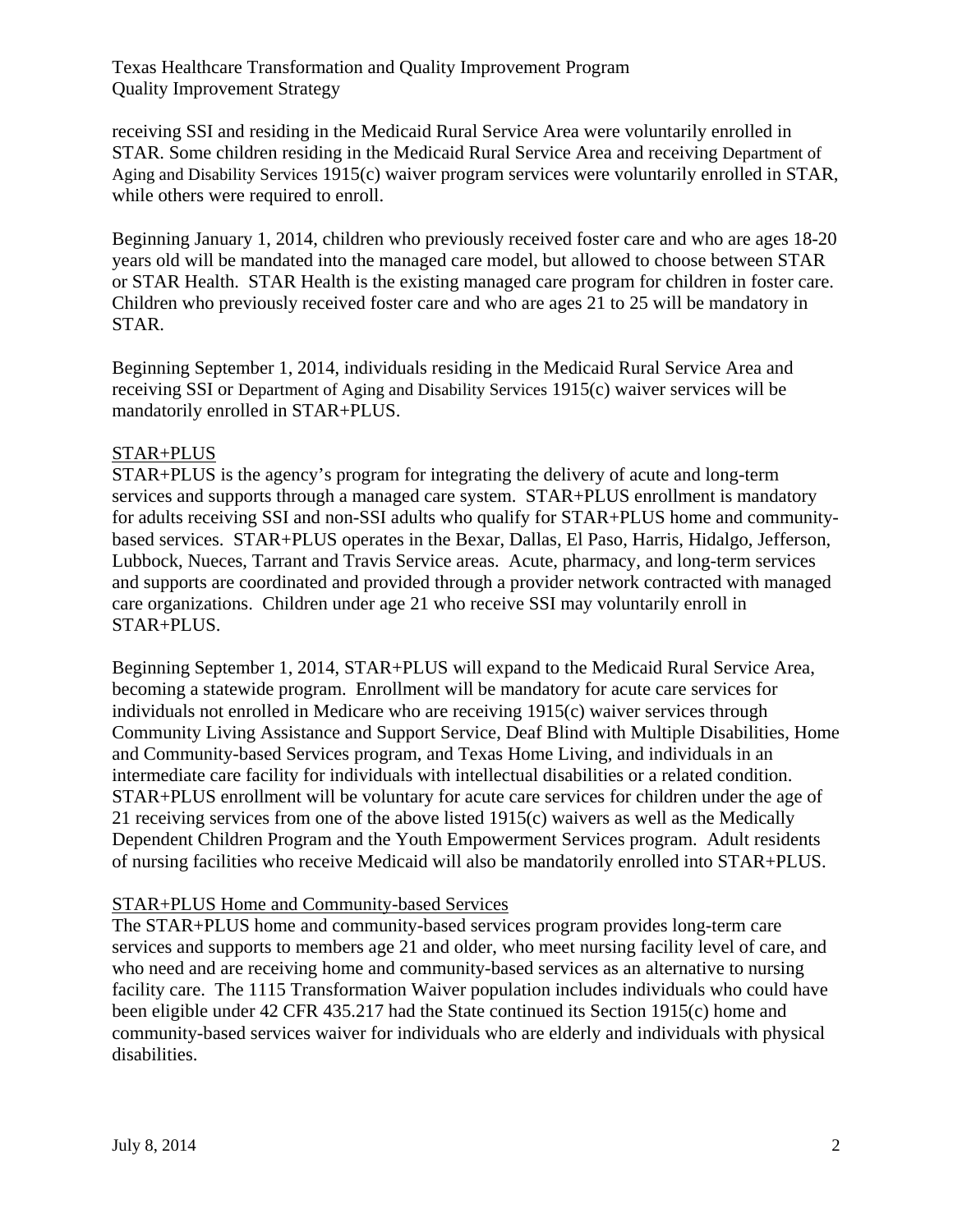On September 1, 2014, the Department of Aging and Disability Services Community Based Alternatives waiver program will be terminated. All remaining individuals receiving Department of Aging and Disability Services Community Based Alternatives services will transition into the STAR+PLUS home and community based services program.

#### **Dental**

Effective March 1, 2012, children's Medicaid dental services are provided through a managed care model to children under age 21 who are eligible for Medicaid Texas Health Steps Comprehensive Care services or SSI. Children residing in institutional settings or receiving STAR Health services receive dental through a fee-for-service model. Members who receive dental services through a Medicaid managed care dental plan are required to select a dental plan and a main dentist. A main dentist serves as the client's dental home and is responsible for providing routine care, maintaining the continuity of patient care, and initiating referrals for specialty care.

The 1115 Transformation Waiver does not include any provisions for the Children's Health Insurance Program (CHIP) or STAR Health programs, which are covered under separate agreements.

The primary goal of the 1115 Transformation Waiver is to preserve Upper Payment Level payments by creating two pools of funds into which those payments would be distributed.

#### *Uncompensated Care Pool*

Uncompensated Care Pool payments are designed to help offset the costs of uncompensated care provided by the hospital or other providers.

#### *Delivery System Reform Incentive Payment Pool*

The Delivery System Reform Incentive Payment pool is intended to incentivize hospitals and other providers to transform their service delivery practices to improve quality, health status, patient experience, coordination, and cost-effectiveness.

Under the 1115 Transformation Waiver, eligibility to receive Uncompensated Care or Delivery System Reform Incentive Payments requires participation in a regional healthcare partnership. Regional Healthcare Partnerships collaborate with participating providers to establish a plan designed to achieve quality outcomes and learn more about local needs through population-based reporting. Performing providers in a Regional Healthcare Partnership can access waiver Delivery System Reform Incentive Payment funding by performing improvement projects leading to quality outcomes. Performance improvement projects and outcome reporting in the Regional Healthcare Partnership plans align with the following four categories:

- Infrastructure development,
- Program innovation and redesign,
- Quality improvements, and
- Population-focused improvements.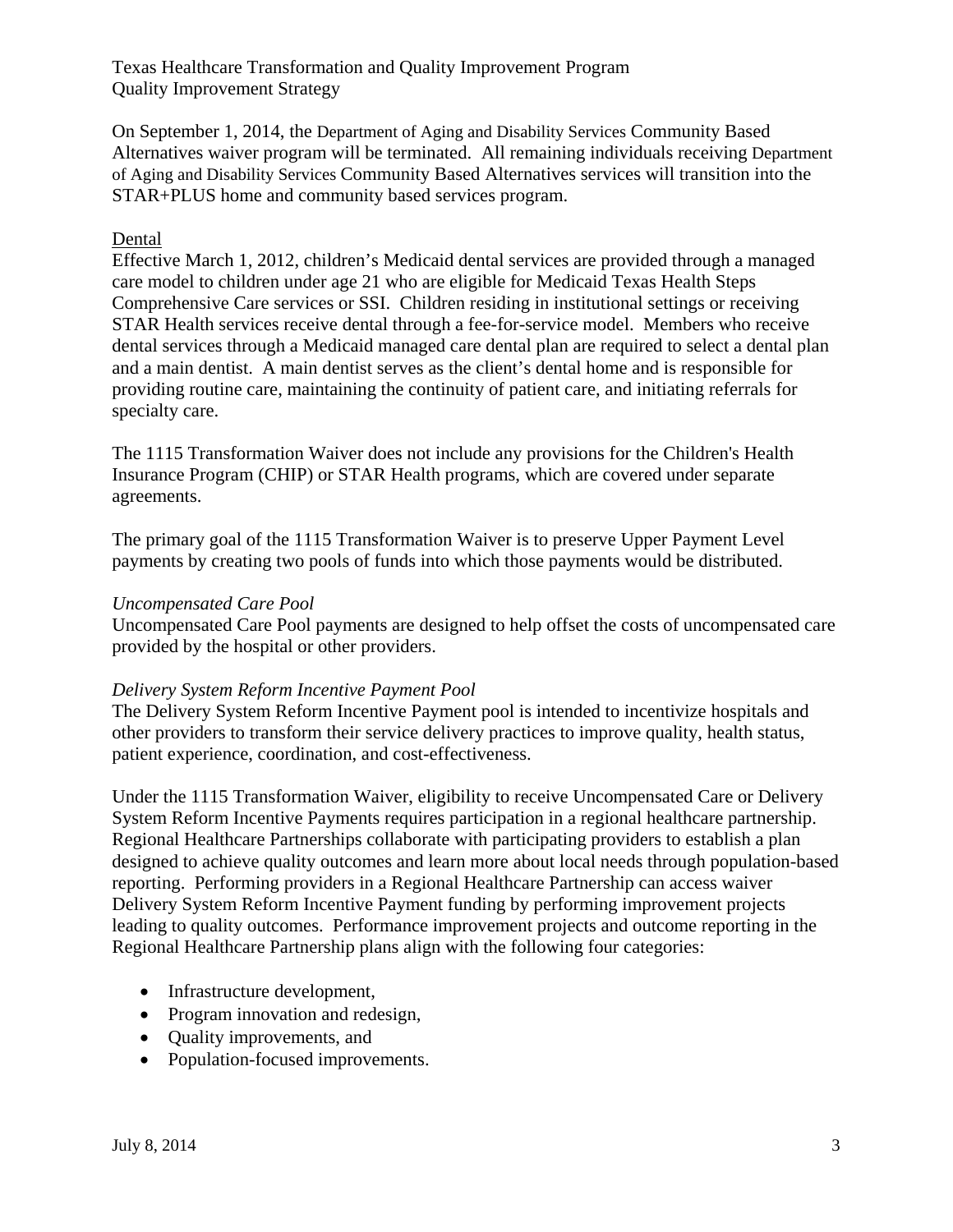Counties and other entities providing state share determine how their funds are used in the Regional Healthcare Partnership consistent with waiver requirements. Participants developed a regional plan identifying partners, community needs, proposed projects, and funding distribution. These plans provide the basis for:

- Voluntarily improving regional access, quality, cost-effectiveness and collaboration.
- Identifying transformation programs, performance metrics, and incentive payments for each participating performing provider consistent with the Delivery System Reform Incentive Payment menu of projects.
- Eligibility to earn incentive payments.

Each partnership must have an anchoring entity, which acts as a primary point of contact for HHSC in the region and is responsible for seeking regional stakeholder engagement and coordinating development of the regional plan.

In order to achieve and sustain success at responding to community needs, providers and communities will need to apply best practices in continuous quality improvement. Most notably, learning collaboratives are essential to the success of high quality health systems that have achieved the highest level of performance. Participants are strongly encouraged to form learning collaboratives to promote sharing of challenges and testing of new ideas and solutions by providers implementing similar projects in each Regional Healthcare Partnership. These regionally-focused learning collaboratives also can inform the learning collaborative conducted annually during demonstration years three through five to share learning, experiences, and best practices acquired from the Delivery System Reform Incentive Payment program across the State.

Regional Healthcare Partnerships can be a natural hub for this type of shared learning by connecting providers who are working together on common challenges in the community, but providers and Regional Healthcare Partnerships are also encouraged to connect with others across Texas to form a "community of communities" that can connect on an ongoing basis to share best practices, breakthrough ideas, challenges and solutions. This will allow regions to learn from each other's challenges and develop shared solutions that can accelerate the spread of breakthrough ideas across Texas.

# **BASIS FOR QUALITY IMPROVEMENT STRATEGY**

In accordance with Federal regulations, the State must develop a quality strategy to reflect all managed care programs and plans operating under the 1115 Transformation Waiver. The State must also provide the Centers for Medicare and Medicaid Services (CMS) with annual reports on the implementation and effectiveness of the updated comprehensive Quality Strategy as it affects the 1115 Transformation Waiver. The Code of Federal Regulations includes requirements outlining the components of a state quality strategy. The underlying requirement is that the contract between the State and the managed care organizations must include specified elements related to quality. The Uniform Managed Care Contract can be accessed at http://www.hhsc.state.tx.us/medicaid/UniformManagedCareContract.pdf and the Uniform Managed Care Manual can be accessed at http://www.hhsc.state.tx.us/medicaid/UMCM/index.shtml.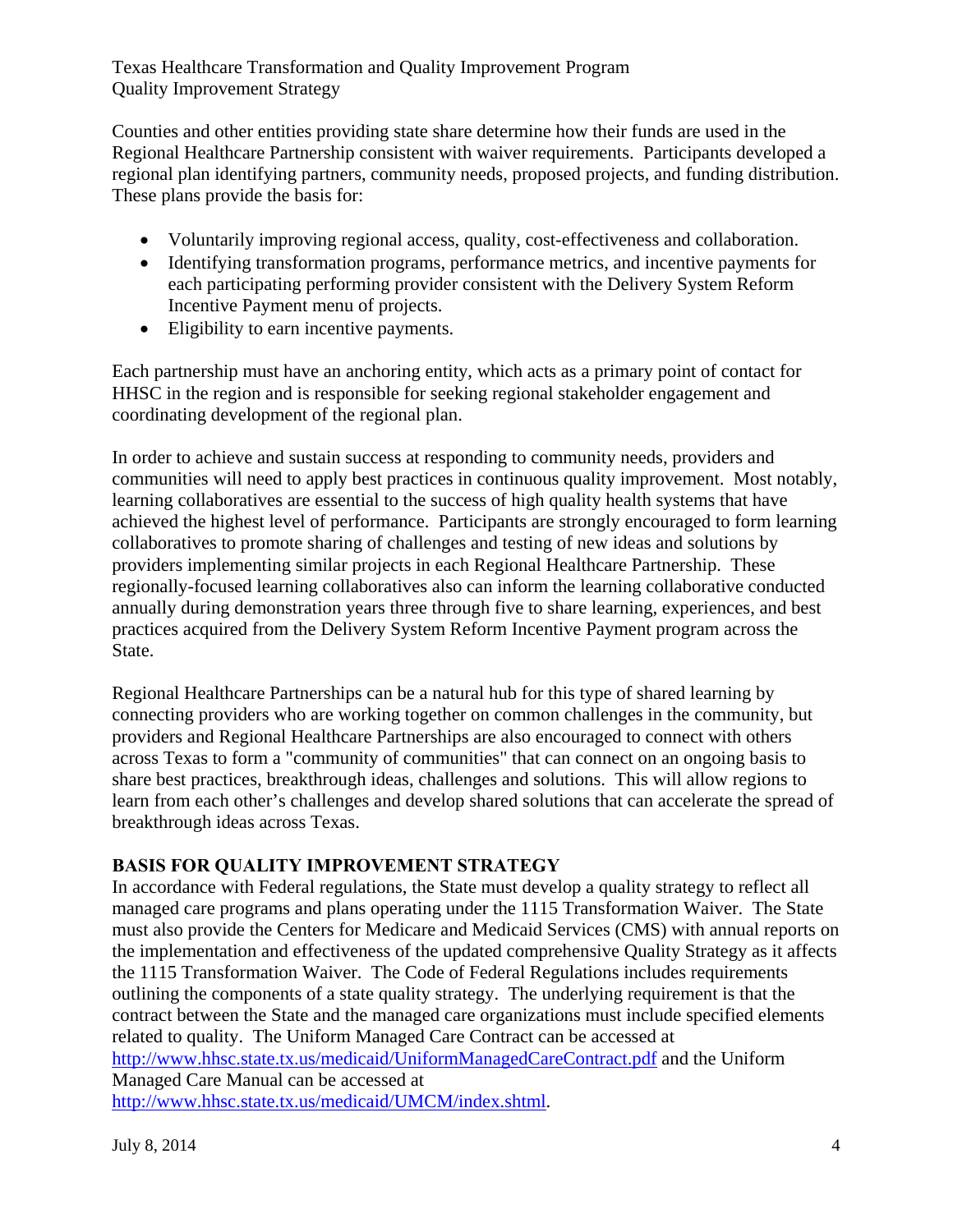# **STRUCTURE OF QUALITY IMPROVEMENT STRATEGY**

The 1115 Quality Improvement Strategy encompasses multiple programs and divisions within HHSC, including Quality Assurance, Health Plan Management, the Office of Health Policy and Clinical Services, as well as advisory committees, and the external quality review organization. This section describes each of these programs and their role in the Strategy.

#### External Quality Review Organization

The Balanced Budget Act of 1997 requires state Medicaid agencies to provide an annual external independent review of quality outcomes, timeliness of services, and access to services provided by a Medicaid managed care organization and prepaid inpatient health plans. To comply with this requirement, and to provide HHSC with data analysis and information to effectively manage its Medicaid managed care programs, HHSC contracts with an external quality review organization for Medicaid managed care and CHIP. In collaboration with the external quality review organization, HHSC evaluates, assesses, monitors, guides, and directs the Medicaid managed care programs and organizations for the State. Since 2002, Texas has contracted with the University of Florida's Institute on Child Health Policy to conduct external quality review organization activities.

The Institute of Child Health Policy performs the following three CMS-required functions:

- Validation of performance improvement projects.
- Validation of performance measures.
- A review to determine managed care organization compliance with certain federal Medicaid managed care regulations.

The Institute of Child Health Policy also conducts focused quality of care studies, performs encounter data validation and certification, assesses member satisfaction, provides assistance with rate setting activities, and completes other reports and data analysis as requested by HHSC. The external quality review organization develops studies, surveys, or other analytical approaches to assess enrollee's quality and outcomes of care and to identify opportunities for managed care organization improvement. To facilitate these activities, HHSC ensures that the Institute of Child Health Policy has access to enrollment, health care claims and encounter, and pharmacy data. HHSC also ensures access to immunization registry data. The managed care organizations collaborate with the Institute of Child Health Policy to ensure medical records are available for focused clinical reviews. In addition to these activities, the Institute of Child Health Policy collects and analyzes data on potentially preventable events for the Delivery System Reform Incentive Payment Pool projects.

## HHSC Medicaid/CHIP Division

The Medicaid/CHIP Division develops and oversees the Texas Medicaid and CHIP policies that determine client services and provider reimbursements while complying with federal program mandates. The Medicaid/CHIP Division develops fee-for-service and managed care services through key program areas such as implementation and operations of the 1115 Transformation Waiver and Cost Containment, Policy Development, Medicaid-related Health Information Technology, the Vendor Drug Program, Program Operations, Project Management, and Operations Coordination.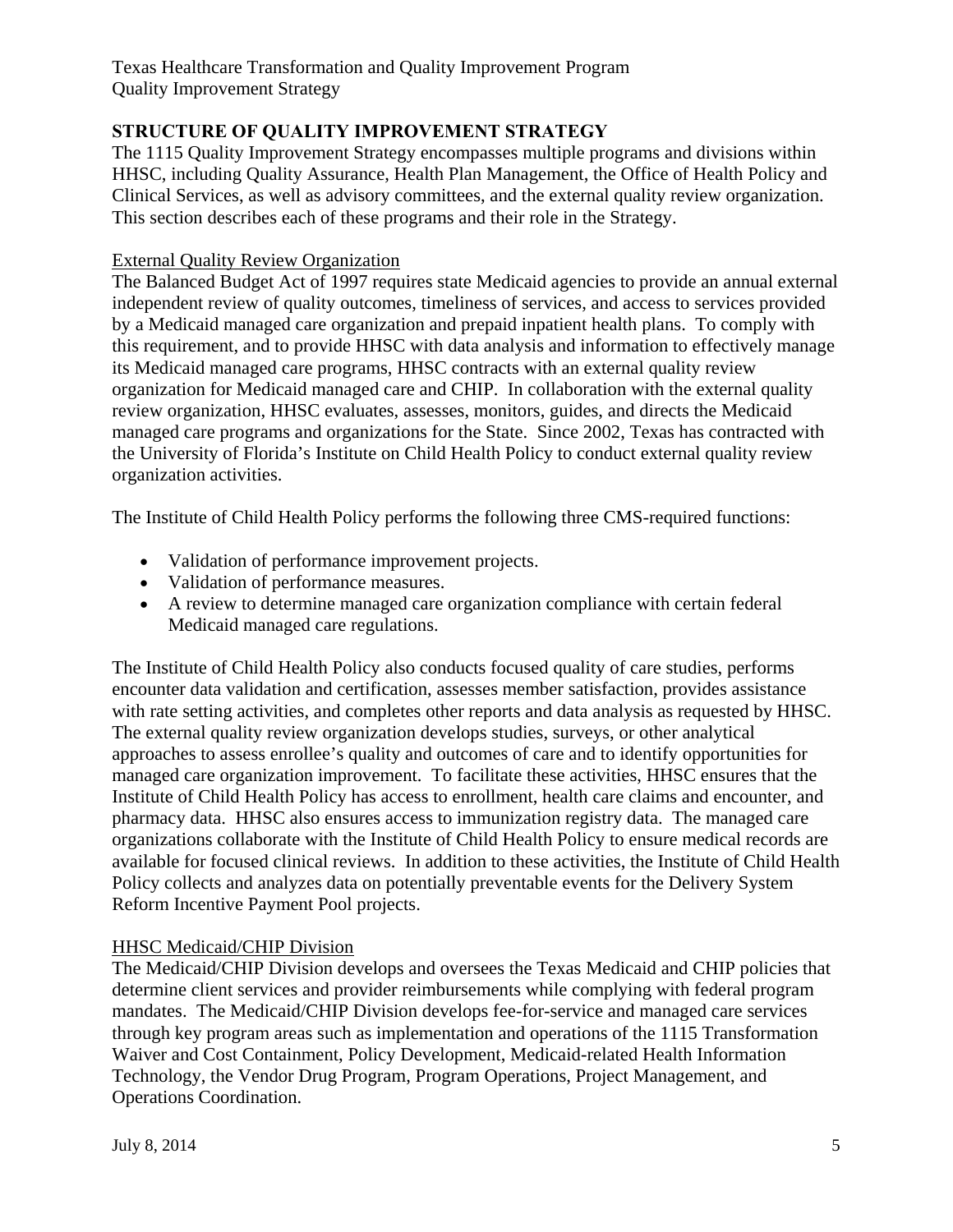## HHSC Medicaid/CHIP- Program Operations

Program Operations' objectives are to provide better access to healthcare services, improve quality of services and service delivery, promote service-appropriate utilization, and contain costs. Program Operations' major activities include developing and operating managed care models to provide a medical and dental home; developing and maintaining provider networks; performing utilization reviews and utilization management; managing Medicaid and CHIP contracts; and quality assessment and performance improvement.

#### *Program Operations- Program Management*

Program Management implements initiatives that directly affect Medicaid and CHIP service delivery. Program Management provides program expertise and coordinates with HHSC managed care organization managers, quality analysts, and HHSC contracts, finance, and policy development units to refine existing or implement new healthcare delivery models. Program Management staff manage program and policies of the various managed care programs, including STAR, STAR+PLUS, CHIP, and Dental, and the fee-for-service Texas Medicaid Wellness Program. Program Management also manages certain state or federally-directed projects for the Medicaid/CHIP division, monitors managed care organization compliance with the Linda Frew, et al. vs. Kyle Janek lawsuit, and works with the external quality review organization on quality-improvement initiatives.

#### *Program Operations- Quality Assurance*

The Quality Assurance unit of Program Management is the primary liaison between HHSC and the external quality review organization, and between the managed care organizations and the external quality review organization. This includes providing oversight of the external quality review organization contract. The unit is responsible for working with the external quality review organization to develop and implement quality programs, including pay for performance programs, and reviewing and analyzing data produced by the external quality review organization related to those quality programs. The Quality Assurance unit also provides technical assistance to other areas of HHSC and to the various providers, managed care organizations, and stakeholder groups.

#### Program Operations- Finance

The Finance section monitors managed care organization financial compliance with the Uniform Managed Care Contact and the Uniform Managed Care Manual. This group has primary responsibility for monitoring financial performance of managed care organizations, including the financial aspects of subcontracts and affiliate relationships, and recommending strategies to address issues and concerns; reviewing and validating managed care organization financial deliverables; administering the recovery of excess profits through the experience rebate process; managing the managed care organization external audit process; developing financial reporting principles; supporting Health Plan Management and other stakeholders within the Medicaid/CHIP Division regarding financial reporting and related issues; providing ad hoc analysis as requested; providing financial expertise for request for proposal and contract amendments; responding to and implementing recommendations of State and HHSC internal auditors; and performing financial aspects of managed care organization readiness reviews. The Finance section calculates the amounts of payments and recoupments based on results of managed care organization financial incentive programs.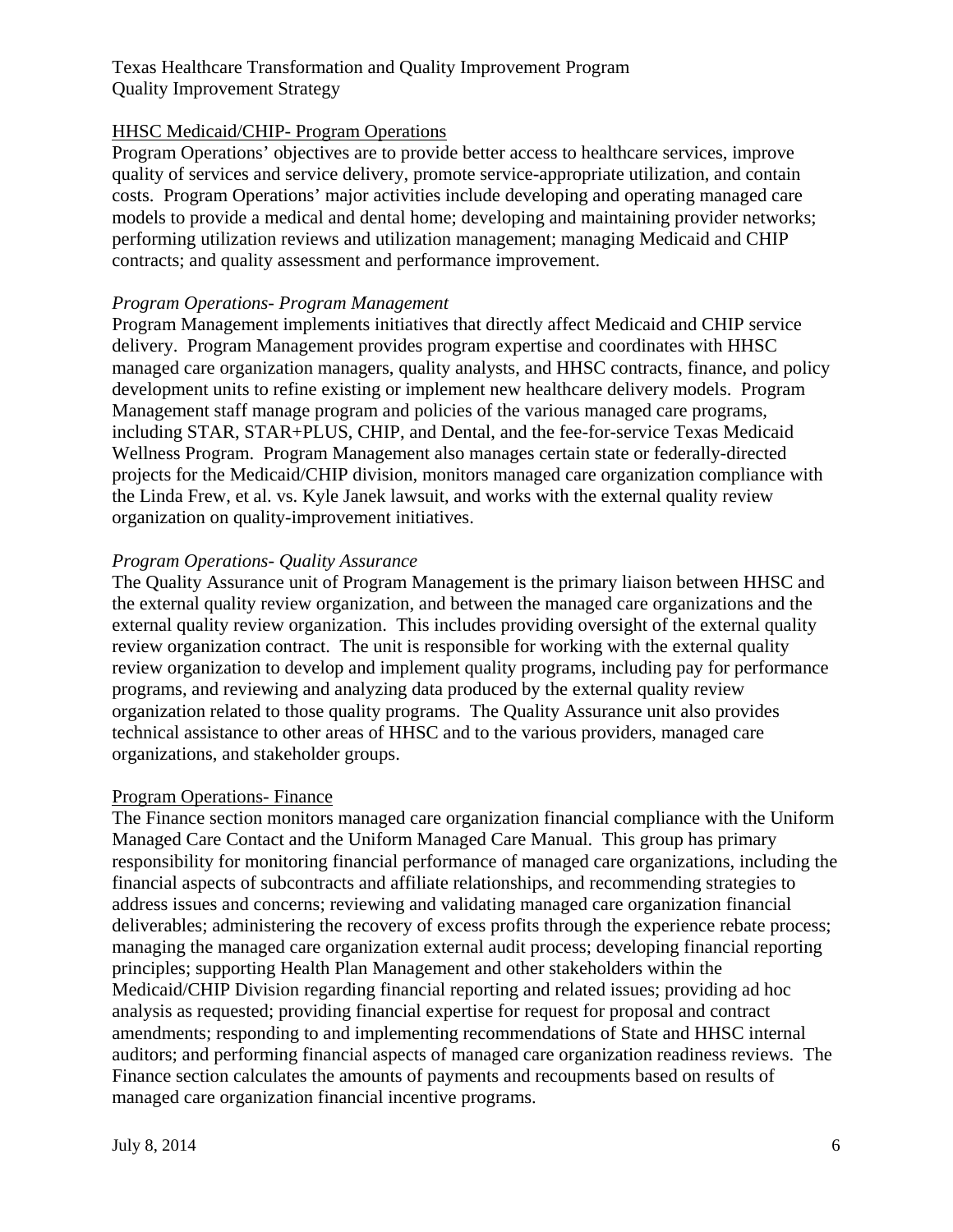## Program Operations- Health Plan Management

Health Plan Management monitors managed care organization compliance with the Uniform Managed Care Contract, the Uniform Managed Care Manual, and Texas Government Code §533 and §353. Health Plan Management's major activities include monitoring of service delivery, provider networks, claims processing, deliverables, and marketing and other administrative requirements. Monitoring of service delivery includes evaluating and trending provider and client complaints. It also includes monitoring service coordination, managed care organization call center services, claims processes, and encounters. Monitoring provider networks involves analyzing managed care organization provider data and geographic access reports, and includes review of provider turnover rates, network panel status reports, and provider directories. Health Plan Management also assists with the resolution of complex issues; facilitates internal and external stakeholder meetings; obtains and develops policy clarifications; resolves encounter data and premium payment issues; and clarifies contract requirements. Health Plan Management staff reviews managed care organization marketing materials for compliance with the Uniform Managed Care Marketing Policy and Procedures Manual.

Managed care organizations report specific data to Health Plan Management each fiscal quarter. Health Plan Management staff compiles this information by managed care organization, program, and service area. Each managed care organization may have multiple quarterly reports, which are used for monitoring purposes. These reports capture data on the following elements:

- Enrollment
- Provider network status
- Member hotline, behavioral health crisis hotline, and provider hotline performance
- Managed care organization complaints and appeals (member and provider)
- Complaints received by state agencies (member and provider)
- Claims
- Encounter reconciliation

While the managed care organization is the initial point of contact to address member or provider concerns, Health Plan Management will assist with issues that have been escalated to HHSC. Inquiries and complaints are referred to Health Plan Management from a variety of sources including elected officials, the Office of the Ombudsman, and other agencies and departments. Provider inquiries and complaints are received directly from providers through email. Health Plan Management also receives information on cases that have been overturned on appeal to track and address any issues in which it appears managed care organizations may have denied services inappropriately.

Based on findings from monthly and quarterly self-reported performance data, onsite visits, member or other complaints, financial status, and any other source, Health Plan Management may impose or pursue one or more of the following remedies for each item of material noncompliance in accordance with the Uniform Managed Care Contract:

Assessment of liquidated damages.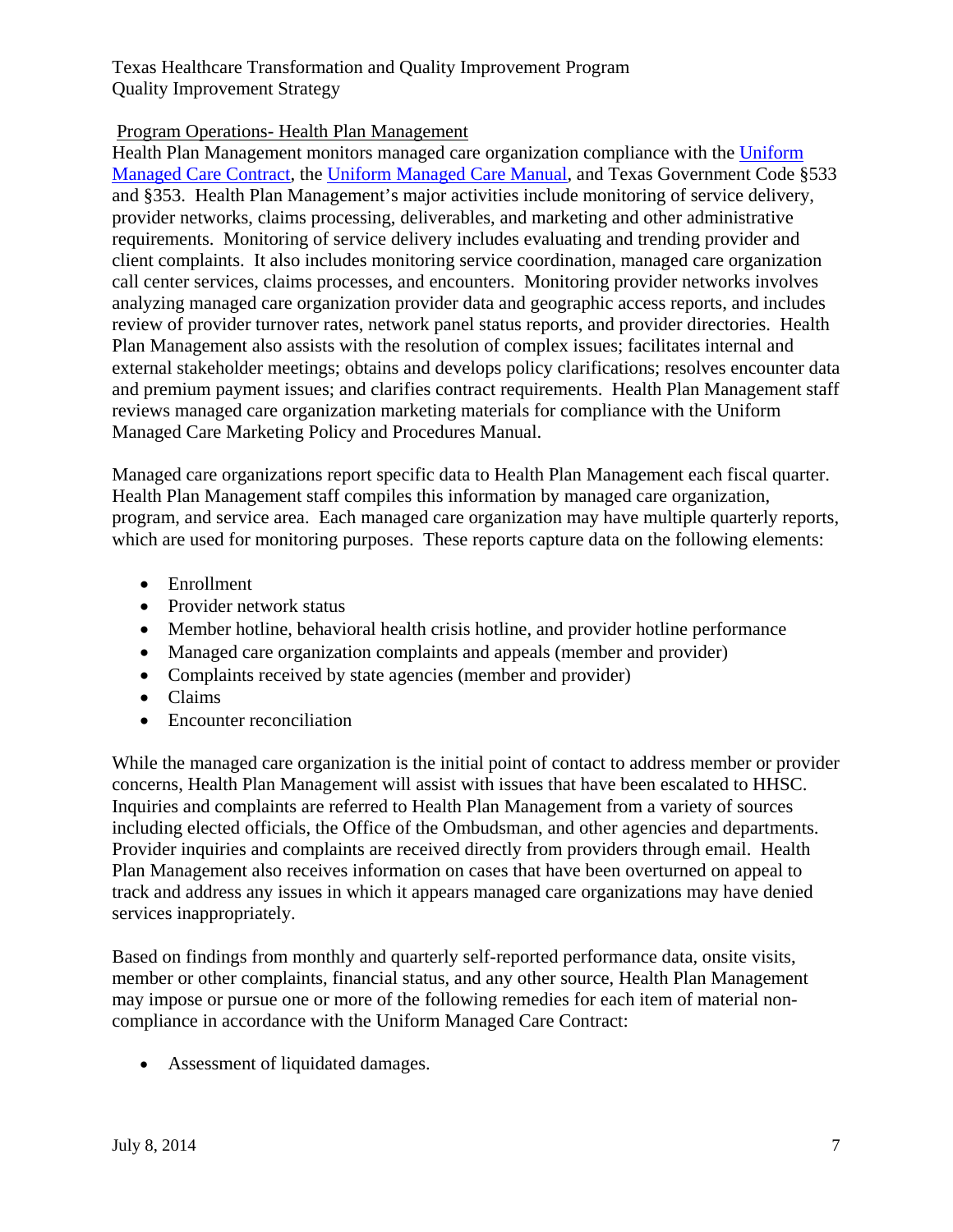- Accelerated monitoring of the managed care organization, which includes more frequent or extensive monitoring by HHSC.
- Requiring additional financial or programmatic reports to be submitted by the managed care organization.
- Requiring additional or more detailed financial or programmatic audits or other reviews of the managed care organization.
- Terminating or declining to renew or extend a managed care organization contract.
- Appointing temporary managed care organization management under the circumstances described in 42 CFR §438.706.
- Initiating or suspending member disenrollment.
- Withholding or recouping payment to the managed care organization.
- Requiring forfeiture of all or part of the managed care organization's performance bond.

Health Plan Management will determine the scope and severity of the remedy on a case-by-case basis.

## HHSC Medicaid/CHIP- 1115 Healthcare Transformation and Quality Improvement Waiver **Operations**

The 1115 Transformation Waiver Operations area oversees the implementation and roll-out of the Delivery System Reform Incentive Payment portion of the waiver. Major activities have included: review and submission of more than 1,300 proposed Delivery System Reform Incentive Payment projects from all 20 Regional Healthcare Partnerships to CMS; review and submission of outcome measures associated with each project; development of policies and protocols, reporting process, tools, and guidelines; provision of ongoing and extensive technical assistance for Regional Healthcare Partnership anchoring entities and providers related to areas including project plan corrections, milestone and metrics reporting, and outcome measures; ongoing and extensive submission of information to CMS to support waiver implementation; review of metric reporting; establishing formal waiver evaluation in coordination with HHSC Strategic Decision Support; and development of the monitoring for Delivery System Reform Incentive Payment projects that will occur through contract procurement.

## HHSC Medicaid/CHIP- Operations Coordination

The Operations Coordination area develops, oversees, and performs functions related to information technology operational systems processing, data management, analysis, and reporting. Operations Coordination works on eligibility and enrollment operations within the Medicaid/CHIP Division, information technology program development and oversight, and provider claims oversight. This section of HHSC provides data that is used for multiple quality purposes, including tracking rates of potentially preventable events and sharing encounter data with the external quality review organization. Operations Coordination also manages the vendor responsible for housing the data.

## HHSC Financial Services- Actuarial Analysis

Actuarial Analysis calculates the capitated premium rates paid to the Medicaid and CHIP managed care organizations. HHSC uses an external actuary to certify these rates as meeting the actuarial soundness guidelines established by CMS. Actuarial Analysis is also involved with benefit and rate changes, program expansions, and legislative mandates that affect managed care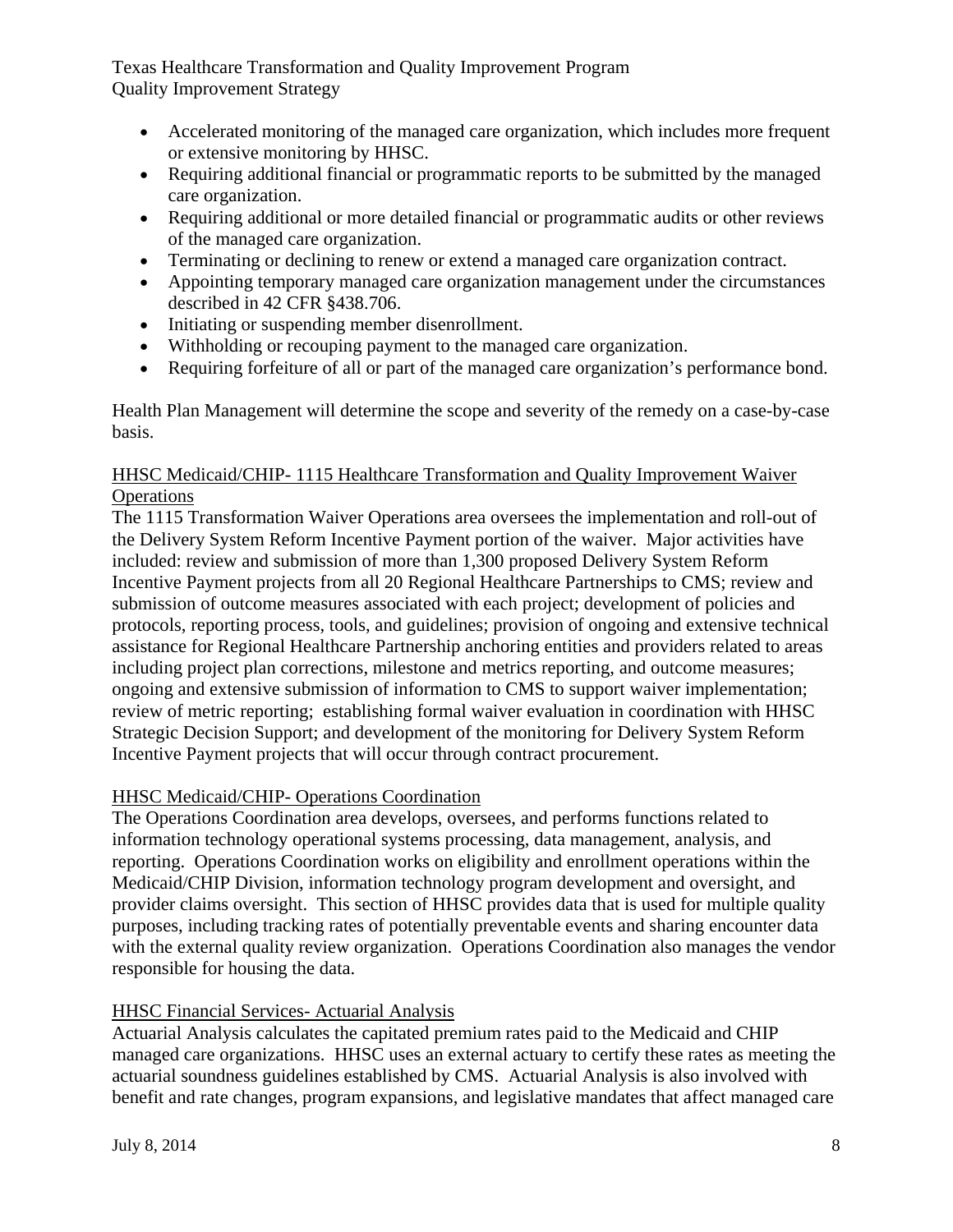organizations. Finally, Actuarial Analysis provides actuarial support services for other HHSC activities, including initiatives related to the 1115 Transformation Waiver. Key quality-related activities with which Actuarial Analysis is involved include financial incentive programs, data certification, and implementation of provider-level and managed care organization-level disincentives related to potentially preventable events.

#### HHSC Financial Services- Strategic Decision Support

Strategic Decision Support provides research and analytic support to the Health and Human Services Enterprise. Broadly, Strategic Decision Support staff conducts quantitative analysis of health and human services program data; compiles, analyzes, and reports relevant third-party data (e.g., Census Bureau, Labor Statistics, CDC programs); collects, analyzes, and reports survey data; conducts program evaluation studies; and conducts innovative research studies on various topics of interest to executive management staff.

#### HHSC Office of Health Policy and Clinical Services

The Office of Healthcare Quality Analytics, Research, and Coordination Support works within the health and human services system and with external stakeholders to improve enterprise collaboration and coordination on quality initiatives, and to reduce duplication of efforts. The program is charged with identifying initiatives that focus on increased quality and cost effectiveness, promote transparency and efficiency, and enhance internal and external understanding of quality and performance. The Office of Healthcare Quality Analytics, Research, and Coordination Support is responsible for several special projects related to quality and efficiency improvement. Several examples of high impact projects are listed below.

#### *Behavioral Health Organization and Managed Care Organization Coordination*

The Office of Healthcare Quality Analytics, Research, and Coordination Support has spearheaded an effort to better coordinate behavioral healthcare and physical healthcare by improving the communication capabilities of the NorthSTAR behavioral health organization and the managed care organizations operating in the NorthSTAR service area. A successful outcome will be improved quality of care, largely demonstrated by a reduction in potentially preventable events, particularly potentially preventable emergency department visits.

#### *Alternative Provider Payment Structures*

Using initial funding from an Agency for Healthcare Research and Quality grant administered by Rutgers University, HHSC has focused on a series of quality measures related to antipsychotic medication prescribing and mental health treatment practices within the managed care organization/behavioral health organization model. HHSC has begun to share performance related information with the managed care organizations and behavioral health organizations and is engaging them in discussions regarding intervention strategies.

#### *Interagency collaboration on strategies to promote improved birth outcomes*

Prenatal care, delivery, newborn care and postpartum care represent areas of ongoing quality improvement and cost savings. HHSC recognizes that often his requires close coordination among the HHS agencies, namely the Department of State Health Services. The Department of State Health Services is Texas' public health agency. HHSC and the Department of State Health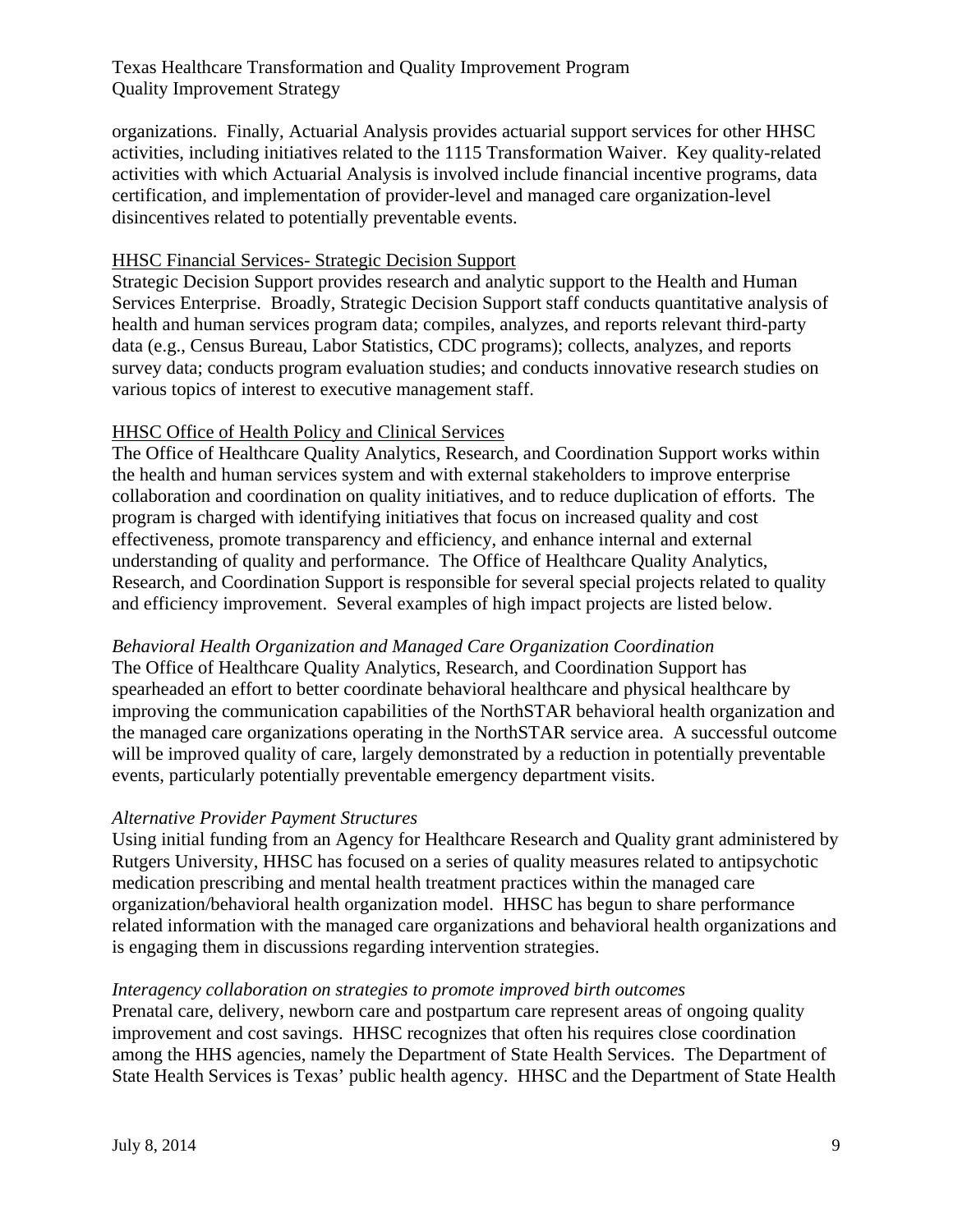Services have formed interagency workgroups focused on targeted projects of mutual concern in this area.

#### **Committees**

Multiple quality-focused advisory committees provide HHSC and the Legislature recommendations on quality-related activities. The Medicaid and CHIP Quality-Based Payment Advisory Committee was established by S.B. 7, 82nd Legislature to advise HHSC on establishing reimbursement policies and systems that reward high quality and cost-effective care, and to advise HHSC on outcome and process measures, and standards and benchmarks used to measure performance. SB 7 of the  $83<sup>rd</sup>$  Legislature created the STAR+PLUS Quality Council, which will begin meeting in 2014. This Council is charged with advising HHSC on the development of policy recommendations that will ensure eligible recipients receive quality, person-centered, consumer-directed acute care services and long-term services and supports under the STAR+PLUS program.

#### *Texas Institute of Healthcare Quality and Efficiency*

The Legislature established the Texas Institute of Healthcare Quality and Efficiency (the Institute) during the  $82<sup>nd</sup>$  Legislature, First Called Session, 2011, to improve health care quality, accountability, education, and cost containment by encouraging provider collaboration, effective delivery models, and coordination of services. The Institute has a wide scope, encompassing the broader health care system in Texas, including Medicaid and CHIP. The Institute is charged with making legislative recommendations in three key areas: improving quality and efficiency of health care delivery; improving reporting, consolidation, and transparency of health care information; and implementing and supporting innovative health care collaborative payment and delivery systems. Within this overarching framework, the Institute will study and issue recommendations on various aspects of health care, including quality-based payment systems that align payment incentives with high-quality, cost-effective health care; alternative health care delivery systems that promote health care coordination and provider collaboration; quality of care and efficiency outcome measurements that are effective measures of prevention, wellness, coordination, provider collaboration, and cost-effective health care; improvements related to the reporting of health-related data collected by the state that reduce administrative burdens associated with reporting, while increasing consumer access to and use of data; and methods to evaluate health care collaborative effectiveness. The Institute draws expertise from a governorappointed board of directors that is composed of health care providers, payors, consumers, and health care quality experts, in addition to representatives from several state agencies. HHSC has also established an Executive Steering Committee of the HHS System agencies to support the Institute in a coordinated and collaborative manner across the HHS System.

#### Management Information System Requirements

Managed care organizations are required to maintain a Management Information System (MIS) that supports all functions of the MCO's processes and procedures for the flow and use of MCO data. They must have hardware, software, and a network and communications system with the capability and capacity to handle and operate all MIS subsystems for the following operational and administrative areas:

- Enrollment/Eligibility
- Provider Network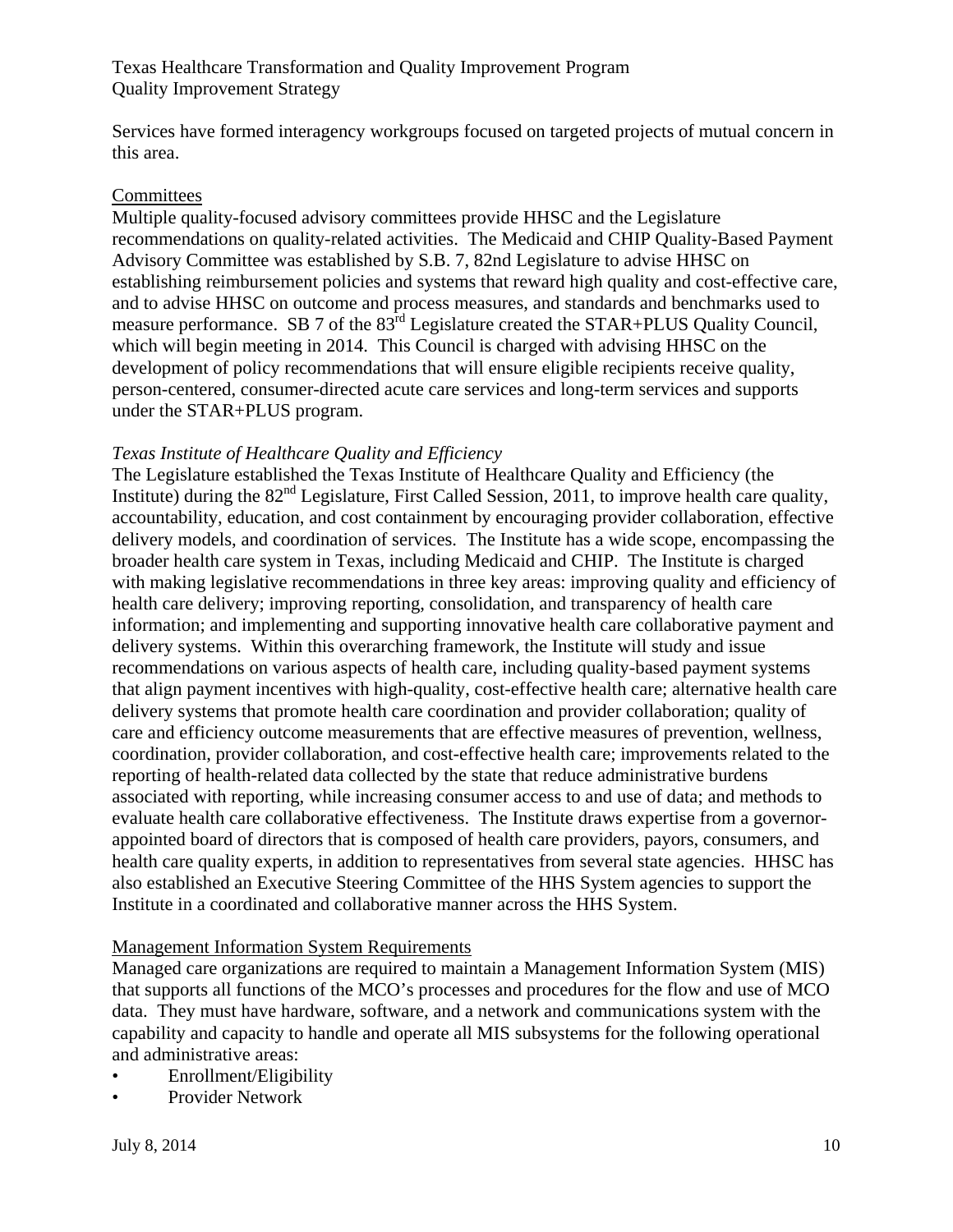- Encounter/Claims Processing
- Financial System
- Utilization/Quality Improvement
- Reporting
- Interfaces
- Third Party Liability Reporting

#### Intersection of Roles

Each of these areas is responsible for complex unique activities and serves a specific purpose in the overall Texas Medicaid quality system. Their distinct roles interact with each other to fluctuating degrees, largely dictated by specific projects and needs of the agency and stakeholders. The diagram found in Attachment C summarizes the roles and interactions of these units.

## **EVIDENCE-BASED CARE AND QUALITY MEASUREMENT**

HHSC's mission is to create a customer-centered, innovative, and adaptable managed care system that provides the highest quality of care to individuals served by the agency while at the same time ensures access to services. To this end, the 1115 Transformation Waiver goals and objectives include improving outcomes and transitioning to quality-based payment systems across managed care and hospitals. The 1115 Quality Improvement Strategy is intended to outline the internal and external resources, mechanisms, and initiatives that together will achieve these goals.

## Measurement

Texas relies on a combination of established sets of measures and state-developed measures that are validated by the external quality review organization. This approach allows the State to collect data comparable to nationally recognized benchmarks and ensure validity and reliability in collection and analysis of data that is of particular interest to Texas. Resources used by Texas include:

- National Committee for Quality Assurance Healthcare Effectiveness Data and Information Set (HEDIS®)
- Agency for Healthcare Research and Quality Pediatric Quality Indicators /Prevention Quality Indicators
- 3M Software for Potentially Preventable Events
- Consumer Assessment of Healthcare Providers & Systems (CAHPS®) Surveys

## Tools for obtaining and disseminating information related to quality

The analysis and dissemination of quality data is primarily conducted using managed care organization-generated data and reports and external quality review organization data analysis and summary reports.

Mechanism for identifying race, ethnicity, and primary language of members

The State obtains race, ethnicity, and primary language spoken by a member from the Medicaid/CHIP application completed by that member. Applications are processed through the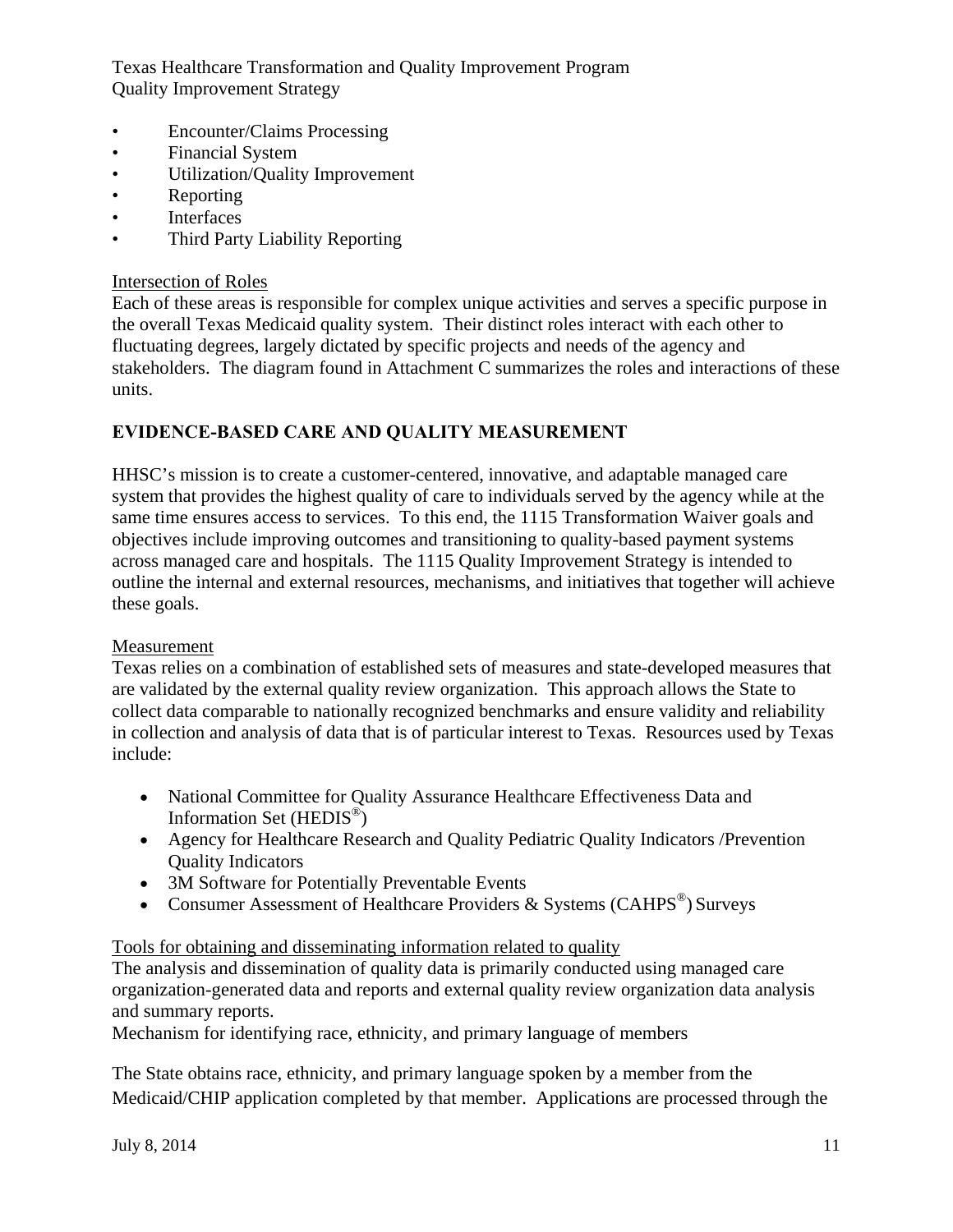Texas Integrated Eligibility Redesign System (TIERS) and transmitted to a third-party enrollment broker. The enrollment broker transmits a file containing the race/ethnicity and primary language of each enrollee to the managed care organizations monthly.

## Encounter Data Requirements

Managed care organizations are required to submit complete and accurate encounter data for all covered services, including value-added services, at least monthly to a data warehouse for reporting purposes. The data file must include all encounter data and encounter data adjustments processed by the managed care organization no later than the 30th calendar day after the last day of the month in which the claim was adjudicated. The Texas Medicaid claims administrator contractor developed and maintains the data warehouse and is responsible for collecting, editing, and storing managed care organization encounter data.

HHSC contracts with the external quality review organization to certify the accuracy and completeness of managed care organization encounter data. The data certification reports support rate-setting activities and provide information relating to the quality, completeness, and accuracy of the managed care organization encounter data. Certification reports include a quality assessment analysis to assure data quality within agreed standards for accuracy, a summary of amounts paid by service type and month of service, and a comparison of paid amounts reported in the encounter data to financial statistical reports provided by the managed care organizations.

Encounter data must follow the format and data elements as described in the Health Insurance Portability and Accounting Act-compliant 837 Companion Guides and Encounter Submission Guidelines. HHSC will specify the method of transmission, the submission schedule, and any other requirements in the Uniform Managed Care Manual. Original records must be made available for inspection by HHSC for validation purposes. Encounter data that does not meet quality standards must be corrected and returned within a time period specified by HHSC.

# **Managed care organization-generated data and reports**

## *Quality Assessment and Performance Improvement*

Each managed care organization must develop, maintain, and operate a Quality Assessment and Performance Improvement Program that meets state and federal requirements. The managed care organization must approach all clinical and nonclinical aspects of quality assessment and performance improvement based on principles of Continuous Quality Improvement/Total Quality Management and must:

- Evaluate performance using objective quality indicators.
- Foster data-driven decision-making.
- Recognize that opportunities for improvement are unlimited.
- Solicit member and provider input on performance and Quality Assessment and Performance Improvement activities.
- Support continuous ongoing measurement of clinical and non-clinical effectiveness and member satisfaction.
- Support programmatic improvements of clinical and non-clinical processes based on findings from ongoing measurements.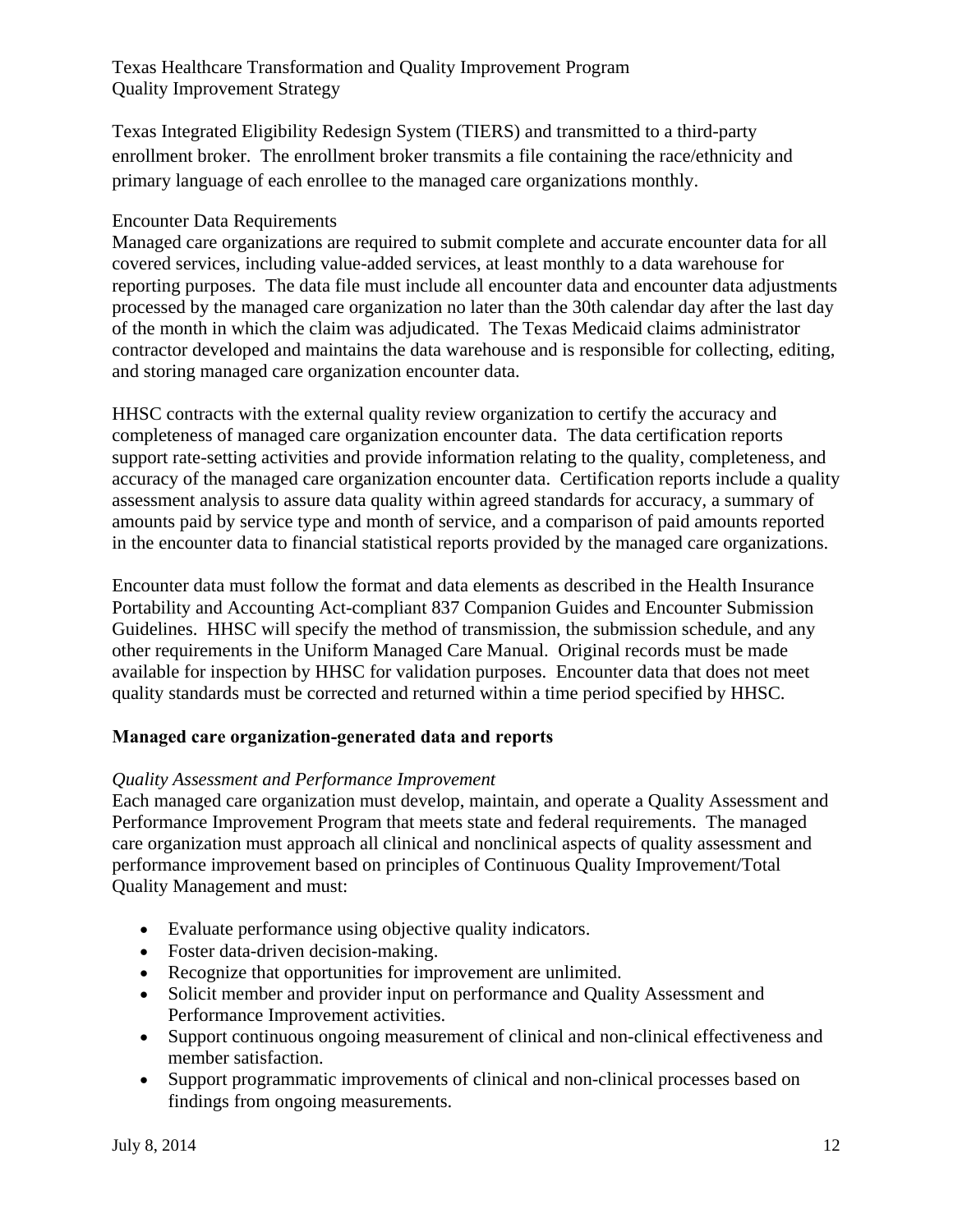Support re-measurement of effectiveness and member satisfaction, and continued development and implementation of improvement interventions as appropriate.

The managed care organization must adopt at least two evidence-based clinical practice guidelines per program (e.g., STAR, STAR+PLUS). Practice guidelines must be based on valid and reliable clinical evidence, consider the needs of the managed care organization's members, be adopted in consultation with network providers, and be reviewed and updated periodically, as appropriate. The managed care organization must adopt practice guidelines based on members' health needs and opportunities for improvement identified as part of the Quality Assessment and Performance Improvement Program.

#### *Performance Improvement Projects*

The external quality review organization recommends topics for performance improvement projects based on managed care organization performance results, data from member surveys, administrative and encounter files, medical records, and the immunization registry. HHSC selects two of these goals, which become projects that enable each managed care organizations to target specific areas for improvement that will affect the greatest numbers of members. These projects are specified and measurable, and reflect areas that present significant opportunities for performance improvement for each managed care organization. When conducting performance improvement projects, managed care organizations are required to follow the ten-step CMS protocol published in the CMS External Quality Review Organization Protocols.

#### *Encounter Data*

Managed care organizations are required to submit complete and accurate encounter data for all covered services, including value-added services, at least monthly, to a data warehouse for reporting purposes. The data file must include all encounter data and encounter data adjustments processed by the managed care organization no later than the 30th calendar day after the last day of the month in which the claim was adjudicated. The Texas Medicaid claims administrator contractor developed and maintains the data warehouse and is responsible for collecting, editing, and storing managed care organization encounter data.

HHSC contracts with the external quality review organization to certify the accuracy and completeness of managed care organization encounter data. The data certification reports support rate-setting activities and provide information relating to the quality, completeness, and accuracy of the managed care organization encounter data. Certification reports include a quality assessment analysis to ensure data quality is within nationally accepted standards for accuracy, a summary of amounts paid by service type and month of service, and a comparison of paid amounts reported in the encounter data to financial statistical reports provided by the managed care organizations.

Encounter data must follow the format and data elements as described in the Health Insurance Portability and Accounting Act-Compliant 837 Companion Guides and Encounter Submission Guidelines. HHSC specifies the method of transmission, the submission schedule, and any other requirements in the Uniform Managed Care Manual. Original records must be made available for inspection by HHSC for validation purposes. Encounter data that does not meet quality standards must be corrected and returned within a period specified by HHSC.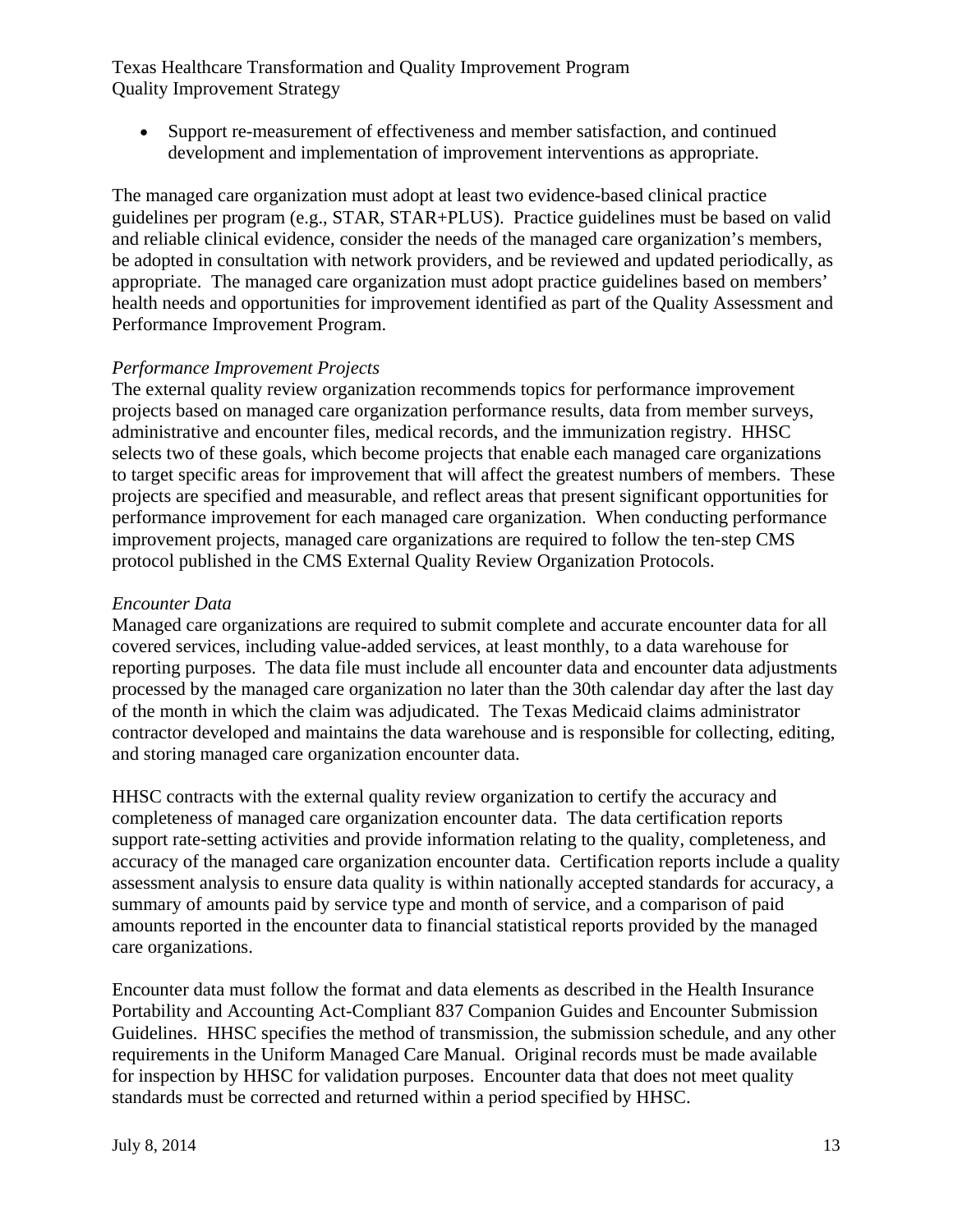## **External quality review organization processes and reports**

#### *Managed Care Organization Administrative Interviews*

To ensure Medicaid managed care organizations are meeting all state and federal requirements related to providing care to Medicaid members, the external quality review organization conducts managed care organization administrative interviews and on-site visits to assess the following domains:

- organizational structure,
- children's programs,
- care coordination and disease management programs,
- utilization and referral management,
- provider network and contractual relationships,
- provider reimbursement and incentives,
- member enrollment and enrollee rights and grievance procedures, and
- data acquisition and health information management.

The managed care organizations complete the administrative interview tool online and are required to provide supporting documentation. For example, when describing disease management programs, the managed care organization must also provide copies of all evidenced-based guidelines used in providing care to members. The external quality review organization analyzes all responses and documents and generates follow-up questions for each managed care organization as necessary. The follow-up questions are administered during inperson site visits and conference calls.

#### *Data Certification Reports*

The information contained in these data certification reports is used for actuarial analysis and rate setting, and meets the requirements of Texas Government Code §533.0131, Use of Encounter Data in Determining Premium Payment Rates. Analyses include volume analysis based on service category, data validity and completeness, consistency analysis between encounter data and managed care organization financial summary reports, and validity and completeness of provider information (not performed for pharmacy data).

#### *Encounter Data Validation Report*

Encounter data validation ensures the data used for rate setting and calculating quality of care measures is valid. Encounter data validation is an optional external quality review organization activity per CMS but is highly recommended. Encounter data validation is the strongest approach to ensure that high quality data are available for analysis and reporting. The report summarizes the results of the external quality review organization's assessment of the accuracy of the information found in the managed care organizations' claims and encounter data compared to corresponding medical records.

#### *Quarterly Topic Reports*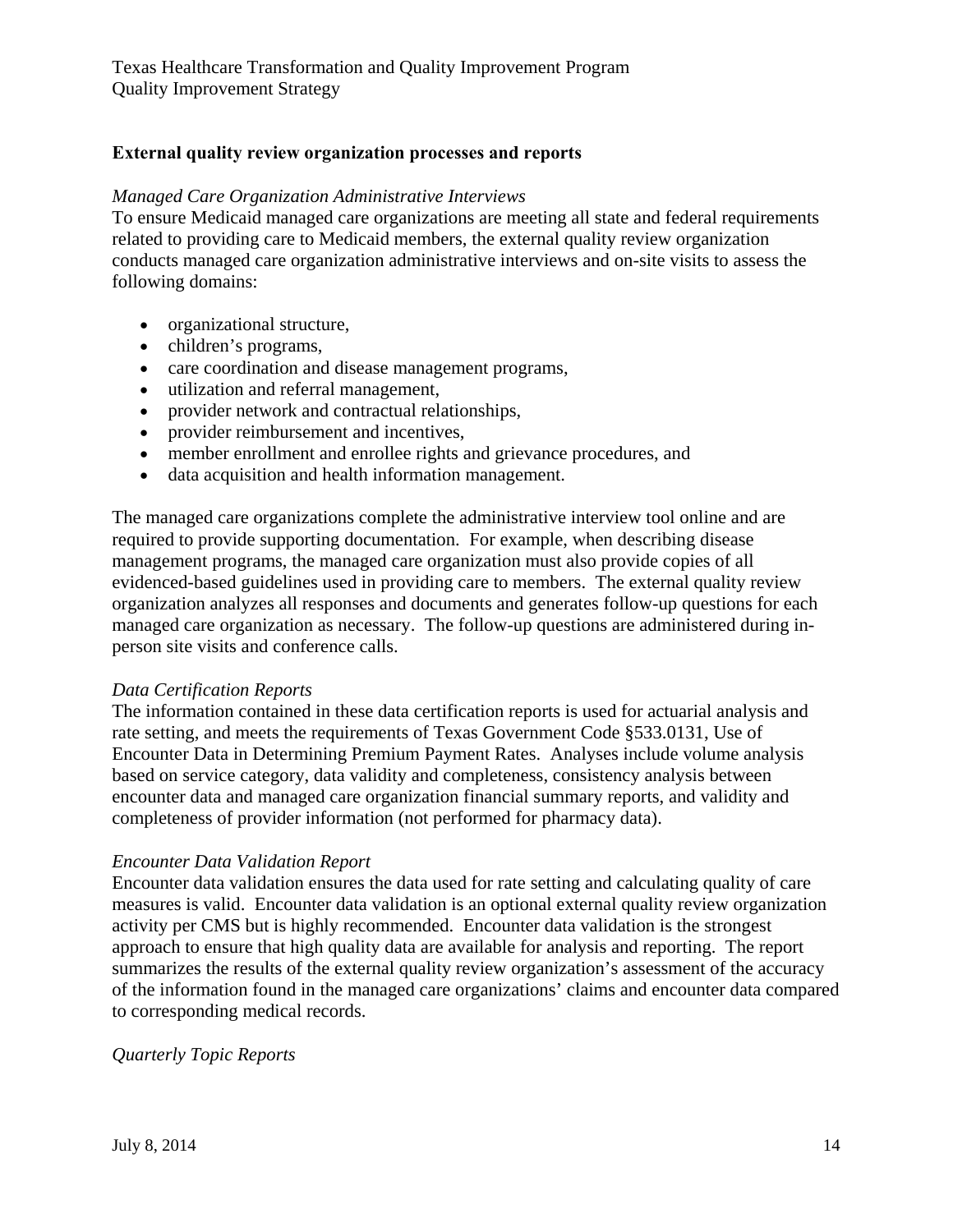These reports provide additional information on issues of importance to HHSC. Historically, Texas HHSC has requested special topic reports to obtain in-depth analyses and information on legislative topics.

#### *Summary of Activities Report*

Texas provides the Summary of Activities report to CMS annually as evidence of external quality review organization activities. The report includes an annual summary of all quality of care activities, performance improvement project information, managed care organization structure and processes, and a description of all findings and quality improvement activities.

#### *Survey Reports*

The external quality review organization conducts member surveys using validated and nationally accepted instruments, including the CAHPS<sup>®</sup> surveys, the Experience of Care and Health Outcomes survey, and the Medicare Health Outcomes Survey. This process helps to ensure that members' perspectives about their experiences with care are captured and communicated to stakeholders and the managed care organizations. In addition, information about member-reported health and functioning are obtained from these surveys. For example, the Medicare Health Outcomes Survey contains the SD-12, which provides information about the members' physical and emotional functioning. Additionally, reporting of certain CAHPS<sup>®</sup> survey measures for children is a Children's Health Insurance Program Reauthorization Act federal reporting requirement. The results of these surveys are analyzed and reported by program. In an effort to streamline reporting activities and allow for more focused analysis, beginning in 2014 CAHPS<sup>®</sup> surveys and the Experience of Care and Health Outcomes survey measure information will primarily be communicated through the annual Summary of Activities Report.

#### *Quality of Care Reports*

CMS requires the external quality review organization to validate performance measures. This is done through analysis of data used to develop quality of care reports. Additionally, the external quality review organization calculates the quality of care measures that rely on administrative data (i.e., enrollment, health care claims and encounter data). This provides the state with a comprehensive set of measures calculated using National Committee for Quality Assurancecertified software and audited by a National Committee for Quality Assurance-certified auditor. Historically, this data has been used to develop program-specific quality of care reports. Beginning in 2014, these reports will be consolidated into a single behavioral and physical health report and a single dental report. Data tables will still be available by program.

#### *FREW Report*

The Institute of Child Health Policy calculates rates by plan code for Texas Health Steps checkups given to new and existing members based on the Medicaid Managed Care Texas Health Steps Medical Checkups Utilization Report instructions. The results are compiled and compared with managed care organization-submitted reports to determine if the managed care organization-submitted reports are within an eight percent threshold of external quality review organization calculated rates.

## **TEXAS QUALITY INITIATIVES**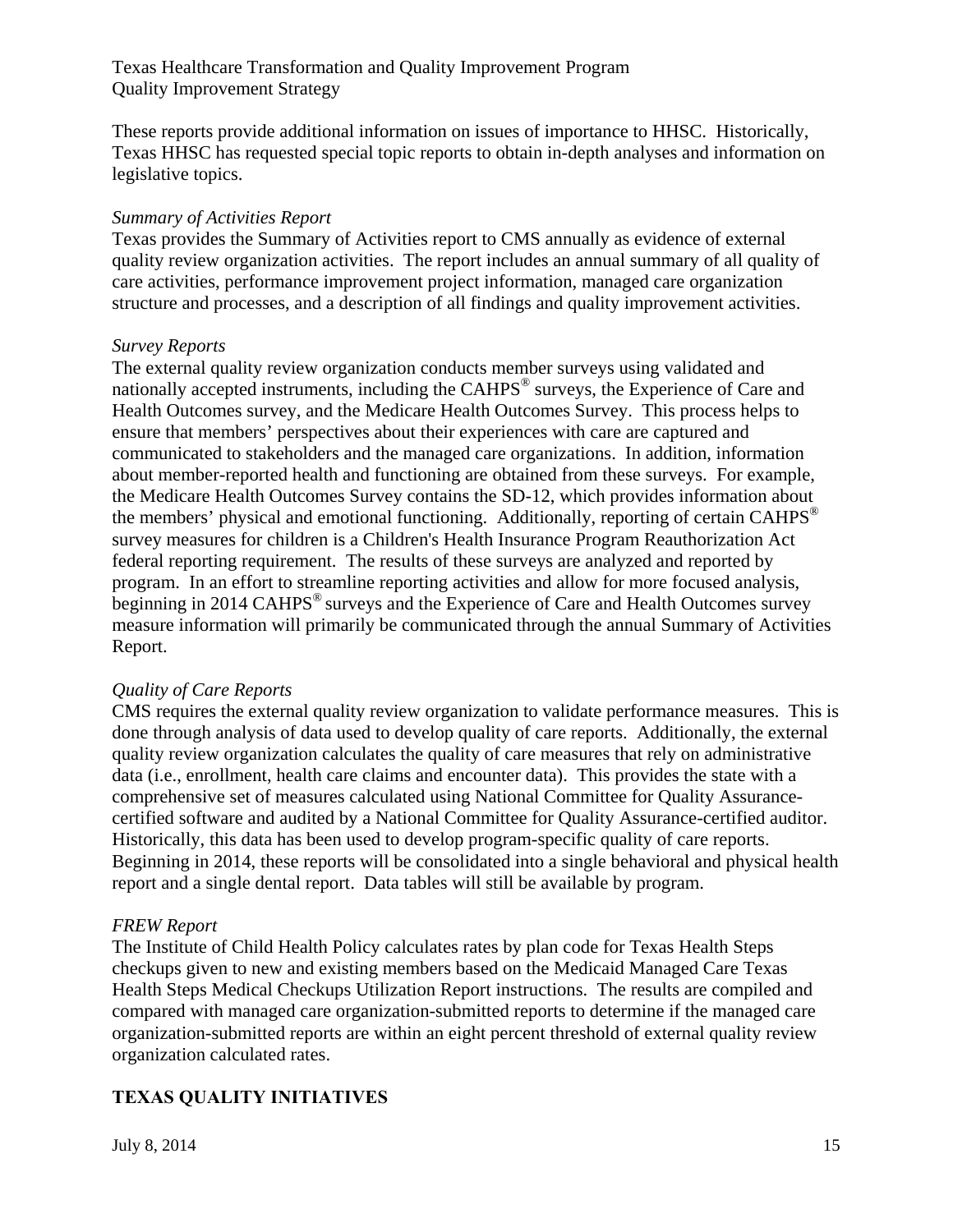HHSC, together with the Institute of Child Health Policy, has developed multiple quality initiatives that are in various stages of implementation.

## **Financial Incentive Programs**

## Performance Based At-Risk Capitation and Quality Challenge Award<sup>1</sup>

The managed care contract stipulates that up to five percent of a managed care organization's capitation can be recouped based on performance based measures. This initiative gives HHSC an opportunity to focus managed care organization performance on specific measures that foster achievement of HHSC program goals and objectives.

Each managed care organization has the opportunity to achieve performance levels that enable it to receive the full at-risk amount. However, should a managed care organization not achieve those performance levels, HHSC will recoup a portion of the five percent at-risk amount. Some of the performance indicators are standard across the managed care programs while others may apply to a specific program.

Minimum achievement targets are developed based in part on:

- HHSC managed care organization program objectives of ensuring access to care and quality of care.
- Past performance of the HHSC managed care organizations.
- National performance of Medicaid managed care organizations on HEDIS® and CAHPS® survey measures.

HHSC reallocates any unearned funds from the performance-based, at-risk portion of a managed care organization's capitation rate to the managed care organization program's Quality Challenge Award. HHSC uses these funds to reward managed care organizations that demonstrate superior clinical quality, service delivery, access to care, or member satisfaction. HHSC determines the number of managed care organizations that will receive Quality Challenge Award funds annually based on the amount of the funds to be reallocated. Separate Quality Challenge Award payments are made for each of the managed care organization programs.

HHSC considered the following factors when determining which measures are to be used in the At-Risk and Quality Challenge Program:

- Necessity of effective administrative processes and contract compliance for the five percent at-risk in the first measurement year.
- Emphasis on clinical process and outcome measures in the Quality Challenge Award in the first measurement year and the five percent At-Risk measures in the second measurement year.

<sup>&</sup>lt;sup>1</sup> The Performance Based At-Risk Capitation and Quality Challenge Award is ending December 31, 2013. Final payment or recoupment based on performance in this program will be made in the fall of 2014.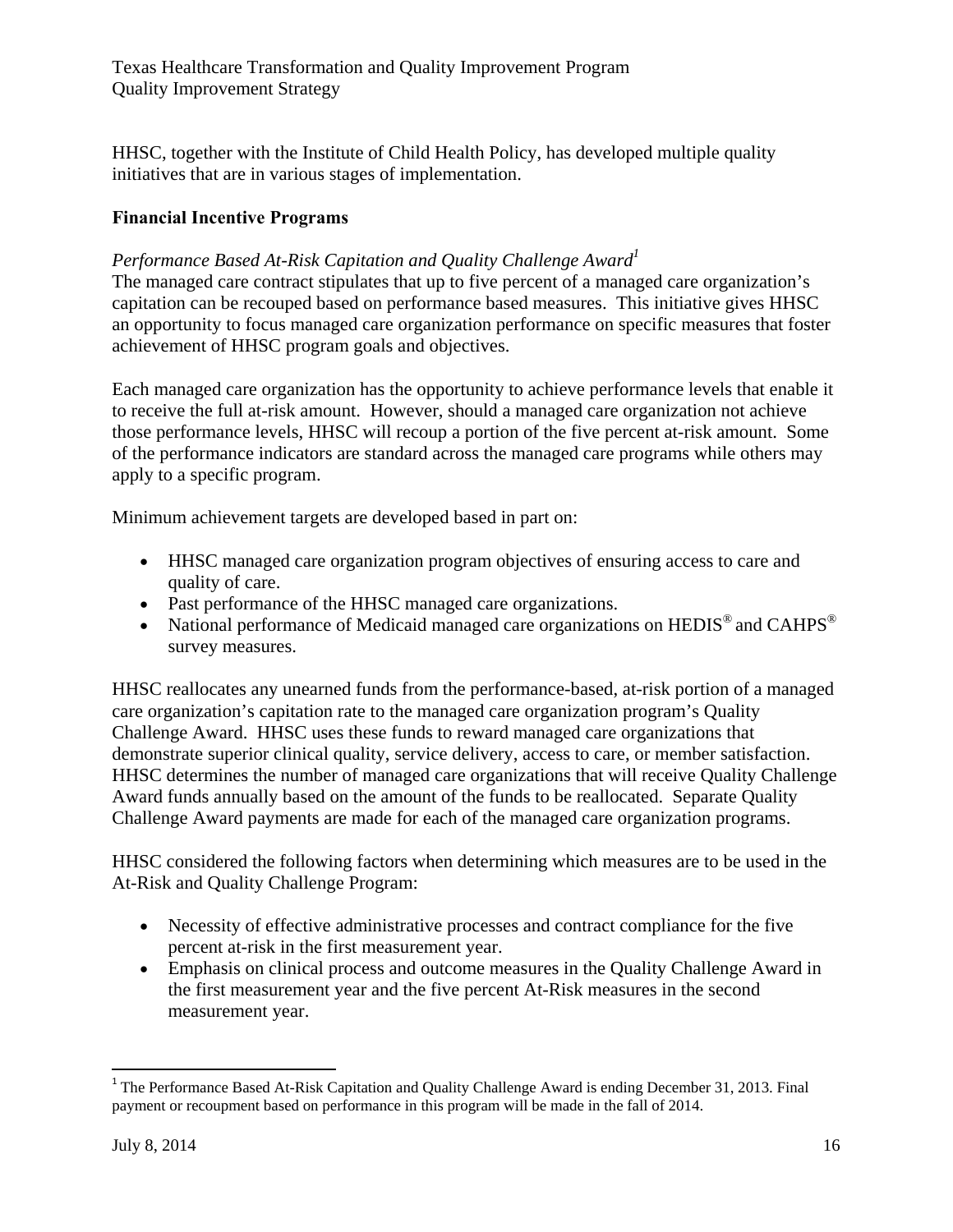- $\bullet$  HEDIS<sup>®</sup> measure limitations due to data requirements. Some HEDIS<sup>®</sup> measures require one to two years of historical data to calculate and thus were not feasible for use at the newly established STAR and STAR+PLUS program sites. Measures with a history of low denominators (e.g., not enough members meeting inclusion criteria for the measure) were excluded.
- Identifying the appropriate number of measures. Choosing too many measures can diffuse the focus and make it difficult to have meaningful impact while choosing too few can place too much risk on each measure.

HHSC evaluates the performance-based At-Risk and Quality Challenge Award methodology annually in consultation with the managed care organizations. HHSC may then modify the methodology as it deems necessary and appropriate to motivate, recognize, and reward managed care organizations for performance.

## *Pay-for-Quality Program*

S.B. 7, 83rd Legislature, Regular Session, 2013, focuses on the use of outcome and process measures in quality-based payment systems that focus on measuring potentially preventable events; rewarding use of evidence based practices; and promoting healthcare coordination, collaboration and efficacy. To comply with legislative direction and to best identify quality of care measures that reflect the needs of the population served and areas of needed improvement, the Medicaid/CHIP Division is implementing the Pay-for-Quality Program, which will replace the At-Risk Quality Challenge program beginning in 2014. The Pay-for-Quality Program uses an incremental improvement approach that provides financial incentives and disincentives to managed care organizations based on year-to-year incremental improvement on pre-specified quality goals. The quality of care measures used in this initiative are a combination of process and outcome measures which include select potentially preventable events as well as other measures specific to the program's enrolled populations.

The Pay-for-Quality Program includes an at-risk pool that is four percent of the managed care organization capitation rate. In the Pay-for-Quality Program, points are assigned to each plan based on incremental performance on each quality measure, with positive points assigned for year-to-year improvements over a minimum baseline. Negative points are assigned for most year-to-year declines, with the exception of modest decreases of plans whose performance is already performing within a specified range of the attainment goal rate. The Pay-for-Quality Program model sets minimum baseline performance levels for the measures so that low performing managed care organizations would not be rewarded for substandard performance. Rewards and penalties are based on rates of improvement or decline over the baseline. All funds recouped from managed care organizations through the assignment of negative points are redistributed to managed care organizations through the rewarding of positive points. Each managed care organization pays in proportion to its total negative points and receives funds in proportion to its total positive points. No funds are returned to the State. Participation in this program is required for all Texas managed care organizations.

#### *Dental Pay-for-Quality Program*

The 2014 Dental Pay-for-Quality Program includes an at-risk pool that is a "to be determined" amount of the dental maintenance organization capitation rate. In the Dental Pay-for-Quality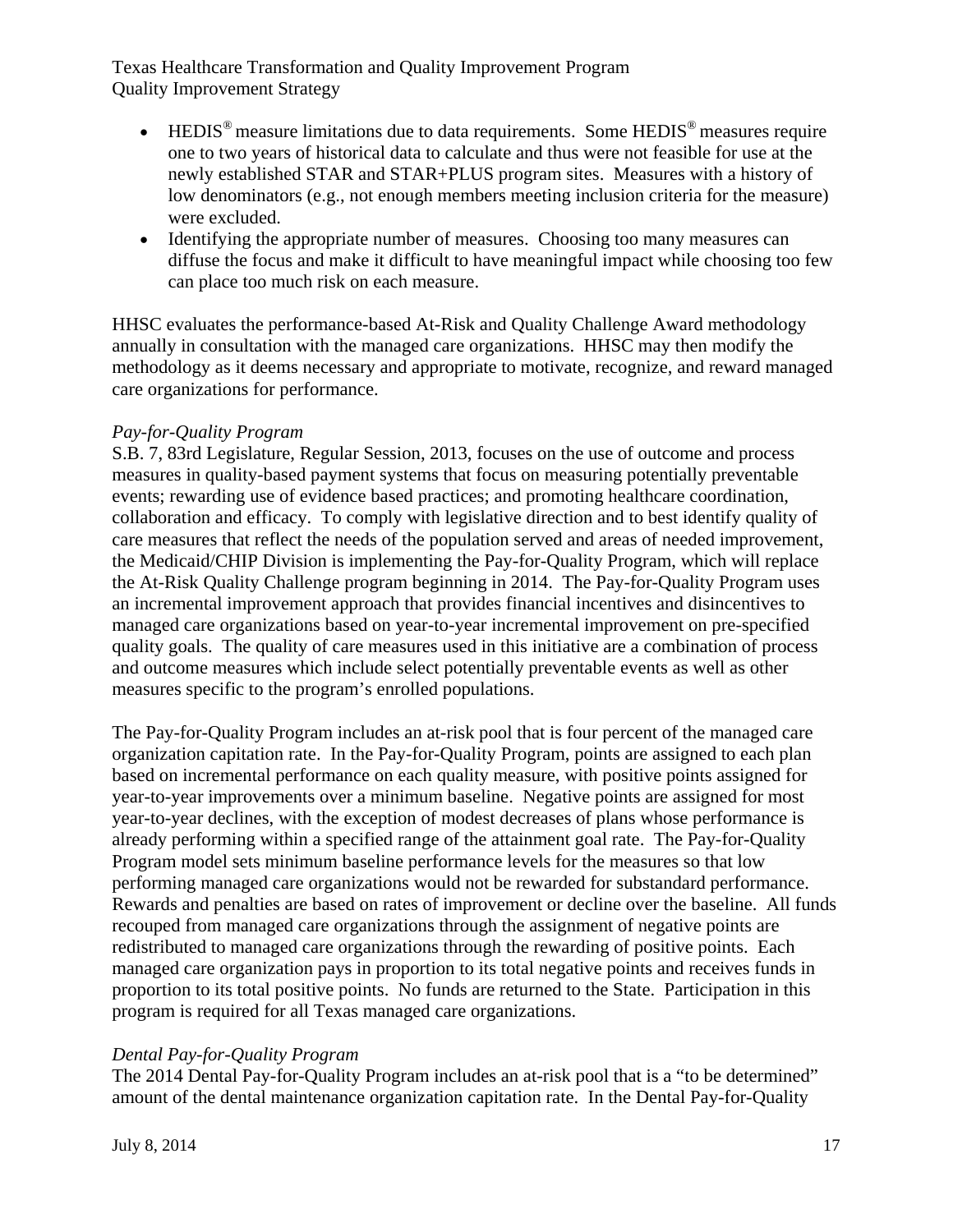Program, points are assigned to each plan based on its incremental performance on each quality measure, with positive points assigned for year-to-year improvements over the minimum baseline and negative points assigned for most year-to-year declines. The Dental Pay-for-Quality Program model sets minimum baseline performance levels for the measures so that lowperforming dental maintenance organizations would not be rewarded for substandard performance. Rewards and penalties are based on rates of improvement or decline over the baseline. Plans would earn back their own at-risk premium based on performance of quality of care measures. In no instance would funding be redistributed from one dental maintenance organization to another; plans can only earn back their own four percent premium that is at-risk.

#### **Performance Comparisons**

#### *Performance Indicator Dashboards*

The Performance Indicator Dashboard includes a series of measures that identify key aspects of performance to support transparency and managed care organization accountability. The Performance Indicator Dashboard is not an all-inclusive set of performance measures; HHSC measures other aspects of the managed care organization's performance as well. Rather, the Performance Indicator Dashboard assembles performance indicators that assess many of the most important dimensions of managed care organization performance and includes measures that incentivize excellence. The Dashboard is shared on the HHSC website and includes minimum threshold standards as a means to gauge performance. Additionally, HHSC plans to begin including managed care organization performance data on these measures and sharing this information on the HHSC website.

#### *Managed Care Organization Report Cards*

Texas Government Code §536.051 requires HHSC to provide information to Medicaid and CHIP members regarding managed care organization performance on outcome and process measures during the enrollment process. To comply with this requirement and other legislatively mandated transparency initiatives, HHSC develops annual managed care organization report cards for each program service area to allow members to easily compare the managed care organizations on specific quality measures. Managed care organization report cards will be posted on the HHSC website and then in Medicaid enrollment packets sent by the enrollment broker to potential members.

#### **Data sharing and Transparency**

#### *Texas Healthcare Learning Collaborative*

The Texas Healthcare Learning Collaborative is a secure web portal designed and run by the Institute of Child Health Policy. The Portal is an online learning collaborative that includes a graphical user interface that allows managed care organizations, HHSC, and the Institute of Child Health Policy to visualize healthcare metrics. Managed care organizations, HHSC staff, and Texas legislative staff are able to log in to the portal and generate graphical reports of plan and program specific performance.

Through the Texas Healthcare Learning Collaborative Portal, HHSC and the Institute of Child Health Policy share monthly and quarterly reports with the managed care organizations about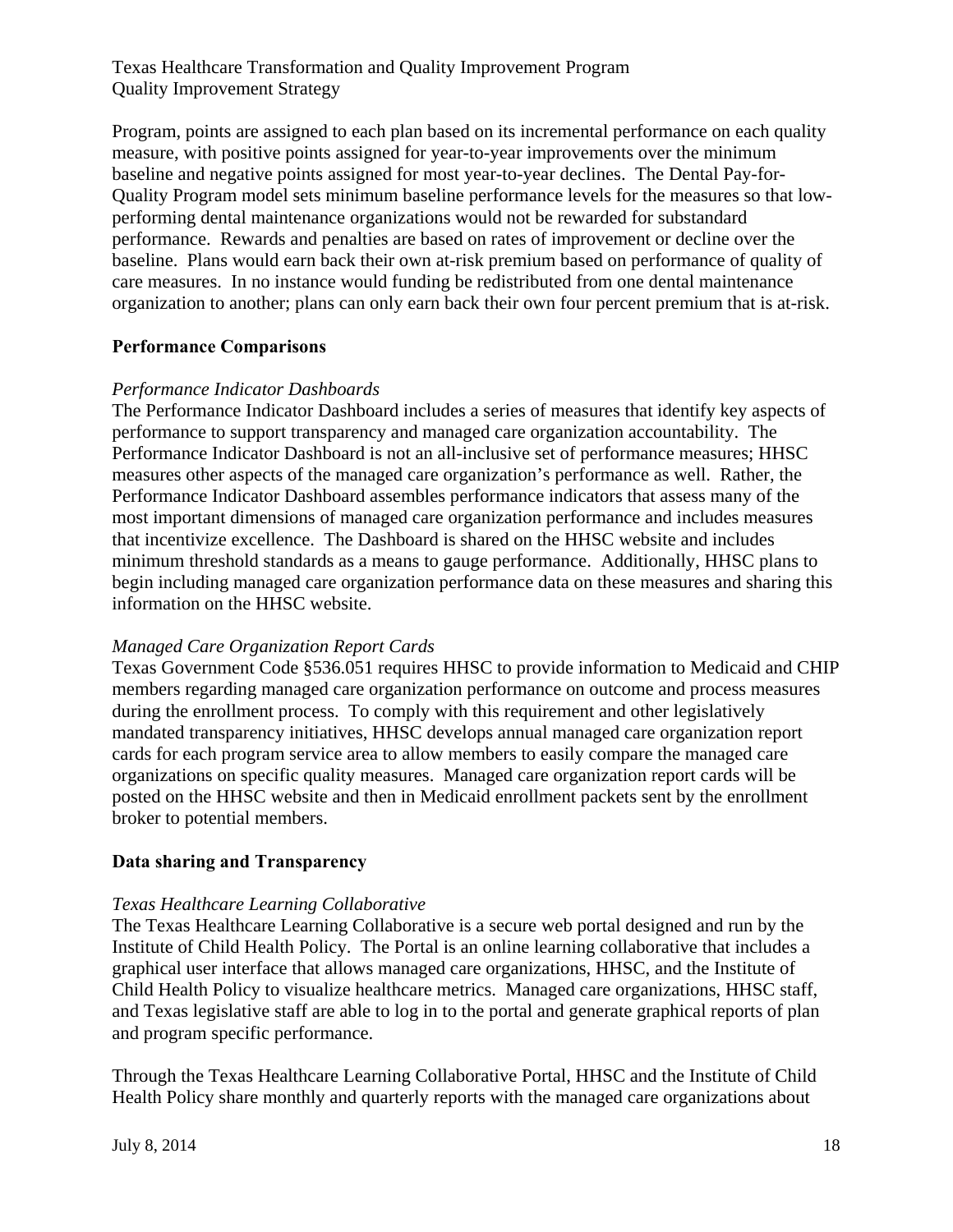potentially preventable events. The reports are interactive and the managed care plans can query the data to create more customized summaries of the quality results.



**Figure 1: Screenshot of the Texas Healthcare Learning Collaborative Portal** 

## *Medicaid Quality Assurance and Improvement Website*

HHSC is in the process of creating a dedicated quality website. The intent of this website is to consolidate information related to different quality and efficiency related initiatives in one place, and to promote better information dissemination. The Medicaid Quality Assurance and Improvement Website will serve as a tool for communication and information-sharing about initiatives and other efforts to improve quality and efficiency of Texas Medicaid program with external stakeholders such as health care providers, health plans, and the public, as well as internal HHS Enterprise divisions. The website will also promote transparency and public reporting related to quality of care and efficiency of services provided to Medicaid beneficiaries, and provides a centralized location for stakeholders to access information such as managed care organization data, presentations, specialized reports, and committee information.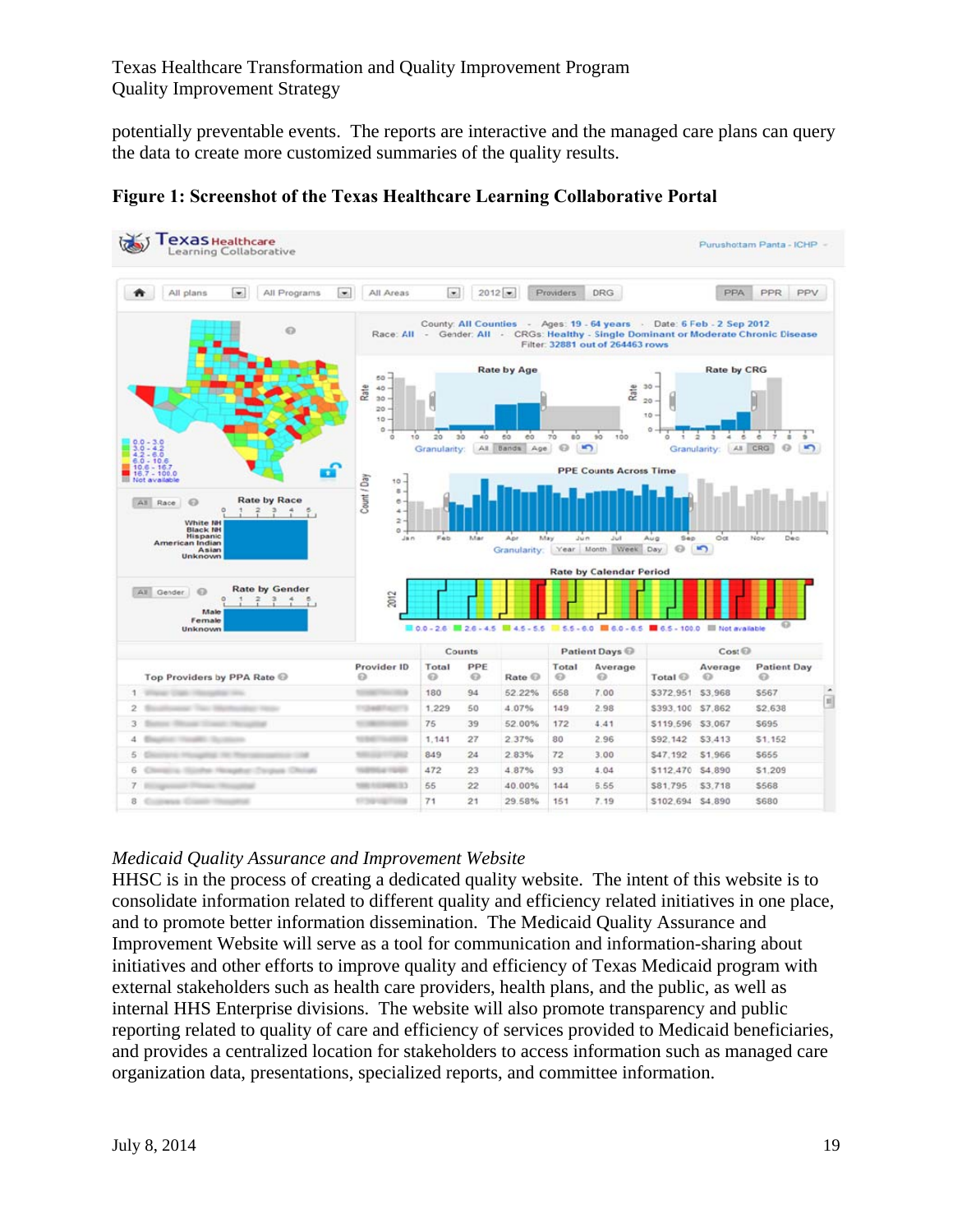## *Delivery System Reform Incentive Payment Website*

The primary purpose of the Delivery System Reform Incentive Payment website is to provide targeted technical resources for Delivery System Reform Incentive Payment participants. The website is also used to communicate general information regarding the Delivery System Reform Incentive Payment program to stakeholders. Examples of communication disseminated through the website include:

- Background and historical information on the waiver
- New and updated policies, procedures, tools, and guidelines for Delivery System Reform Incentive Payment anchors and providers
- Provider and Regional Healthcare Partnership-specific Excel workbooks used for reporting purposes
- Key Delivery System Reform Incentive Payment program dates and deadlines.

Additionally, the Delivery System Reform Incentive Payment website serves as a repository of waiver information related to amendments, program funding, Regional Healthcare Partnership Planning Protocols and plans, and instructional and technical assistance webinars for Delivery System Reform Incentive Payment anchors and providers.

## **Innovation**

Texas is engaging in multiple activities to develop new strategies to measure and encourage quality service delivery in Medicaid managed care. Several examples of these activities are outlined here.

## *Regional Healthcare Partnership Projects*

Delivery System Reform Incentive Payment pool payments are made to hospitals and other providers that develop programs or strategies to enhance access to health care, and to increase the quality and cost-effectiveness of care provided and the health of the members served. In order to receive Delivery System Reform Incentive Payment pool payments, a provider must participate in a Regional Healthcare Partnership that includes governmental entities providing public funds, Medicaid providers, and other stakeholders. Participants must develop a regional plan that identifies community needs and proposed projects to meet those needs, and identifying partners and funding distribution. There are four categories of projects:

- Category I (Infrastructure Development) lays the foundation for the delivery system through investments in people, places, processes and technology.
- Category II (Program Innovation & Redesign) tests and replicates innovative care models.
- Category III (Quality Improvements) assesses the effectiveness of Category 1 and 2 interventions.
- Category IV (Population-based Improvements) requires all regional health partnerships to report on the same measures.

## *Long-Term Services and Supports Performance Measures*

The STAR+PLUS home and community-based services program provides assistance with activities of daily living to allow members to remain in the most community-integrated setting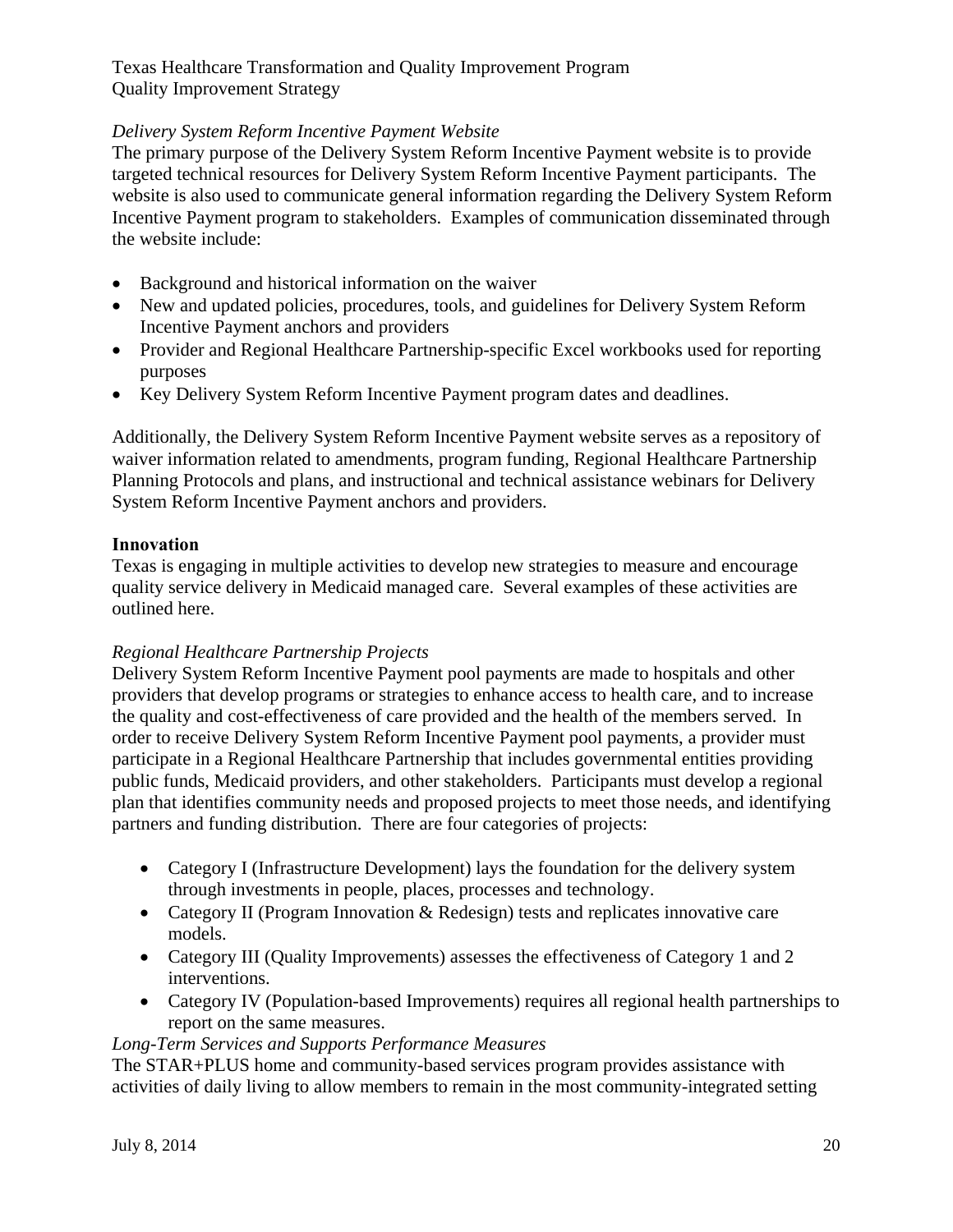available. It includes services available to all STAR+PLUS members as well as those services available only to STAR+PLUS members from the following groups:

- Individuals age 65 and older who meet the nursing facility level of care.
- Adults age 21 and older with physical disabilities who meet the nursing facility level of care.
- Members eligible for SSI and SSI-related Medicaid who are 21 and older who meet the nursing facility level of care.

For an individual to be eligible for home and community-based services, the State must have determined that the cost to provide home and community-based waiver services is equal to or less than 202 percent of the cost of the level of care in a nursing facility.

In the fall of 2013, HHSC convened a workgroup consisting of external stakeholders and representatives from the external quality review organization to develop a comprehensive set of performance measures that will provide data that allows the State to evaluate the quality home and community-based services long-term services and supports provided through Medicaid managed care. Attachment D outlines the timeline for completion of this project.

## *Senate Bill 7*

Senate Bill (SB) 7, passed during the  $83<sup>rd</sup>$  Legislature, is a broadly scoped bill that redesigns multiple aspects of Texas Medicaid, focusing on improved service delivery quality and efficiency. Key components of SB 7 include:

- Establishment of a managed care clinical improvement program.
- The option for HHSC to create an incentive program that enrolls a higher proportion of members eligible for auto-enrollment into a managed care organizations that meet predetermined performance levels on selected metrics.
- Builds upon §536.003 in the Government Code requiring HHSC to include outcome and process measures based on potentially preventable events. Potentially preventable event outcome measures must allow for rate-based determination of health care provider performance compared to statewide norms and be risk-adjusted based on severity of illness. Requirements are also added for the process and outcome measures developed by HHSC, including effective coordination of acute and long-term care services and reduction of preventable health care utilization and costs.
- Requires HHSC to develop quality-based payment systems in conjunction with stakeholders and to require managed care organizations to develop quality-based payment systems.
- Adds a requirement for HHSC to develop a web-based system to provide data to managed care organizations and providers on their quality metrics and how they measure against comparable peers.
- Requires HHSC to base a percentage of premiums paid to managed care organizations on performance measures that address potentially preventable events and advance quality improvement and innovation.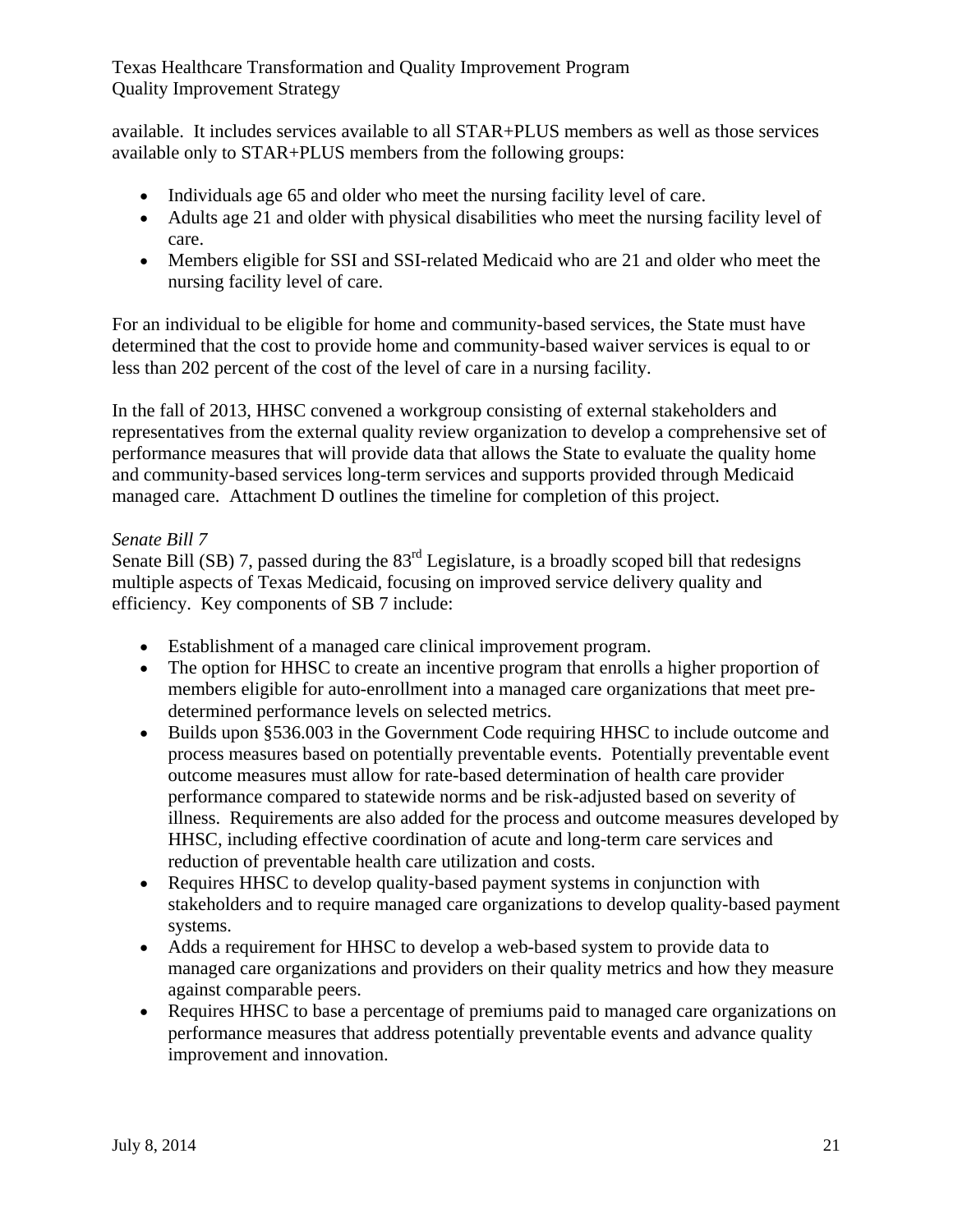- Directs HHSC to allow managed care organizations increased flexibility to implement quality initiatives, including allowing for reductions in the incidence of unnecessary institutionalization and using alternative payment systems such as shared savings models.
- Directs HHSC to adopt rules related to potentially preventable events and directs HHSC to report to hospitals on their performance related to these events. The bill also requires HHSC to release hospital reports after one year only after receiving stakeholder input on the content included.
- Allows HHSC to exclude payments made under the Disproportionate Share Hospital and Upper Payment Limit systems to be based on the hospitals performance related to potentially preventable readmissions and other potentially preventable events.
- Directs HHSC to develop payment initiatives for health care providers that will, among other things, encourage the integration of acute care services and long-term care services and supports, including discharge planning from acute care services to community based long-term services and supports.
- The bill allows HHSC to implement quality-based payments for long-term services and supports if cost-effective and feasible.
- Requires HHSC to adopt rules related to preventable costly service utilization by members receiving long-term care.

HHSC is working to develop and enhance programs, systems, and polices to meet these directives.

## *Potentially Preventable Events*

Potentially preventable events include inpatient stays, hospital readmissions, potentially preventable complications, and emergency department visits that may have been avoidable had the patient received high quality primary and preventive care prior to or after the event in question. High potentially preventable event rates may reflect inadequacies in the health care provided to the patient in multiple settings, including inpatient and outpatient facilities and clinics. A better understanding of the factors that contribute to potentially preventable events in STAR and STAR+PLUS can assist HHSC and managed care organizations in developing intervention strategies to reduce their occurrence and to estimate the potential cost savings associated with implementing these interventions.

*Potentially Preventable Admissions:* These events are considered an indicator of poor availability, accessibility, and effectiveness of primary care, and the added burden to hospital resources can adversely influence the quality of care for all in need of inpatient services.

*Potentially Preventable Readmissions:* Potentially preventable readmissions to the hospital are costly, and present a particularly relevant challenge for the efficient delivery of health services in state Medicaid programs. Medicaid beneficiaries were also 70 percent more likely than people with private insurance to have had an inpatient readmission. While a number of individual factors are known to influence potentially preventable readmissions – including age, severity of illness, and co-morbidities – poor access to primary care is thought to be a major contributing factor.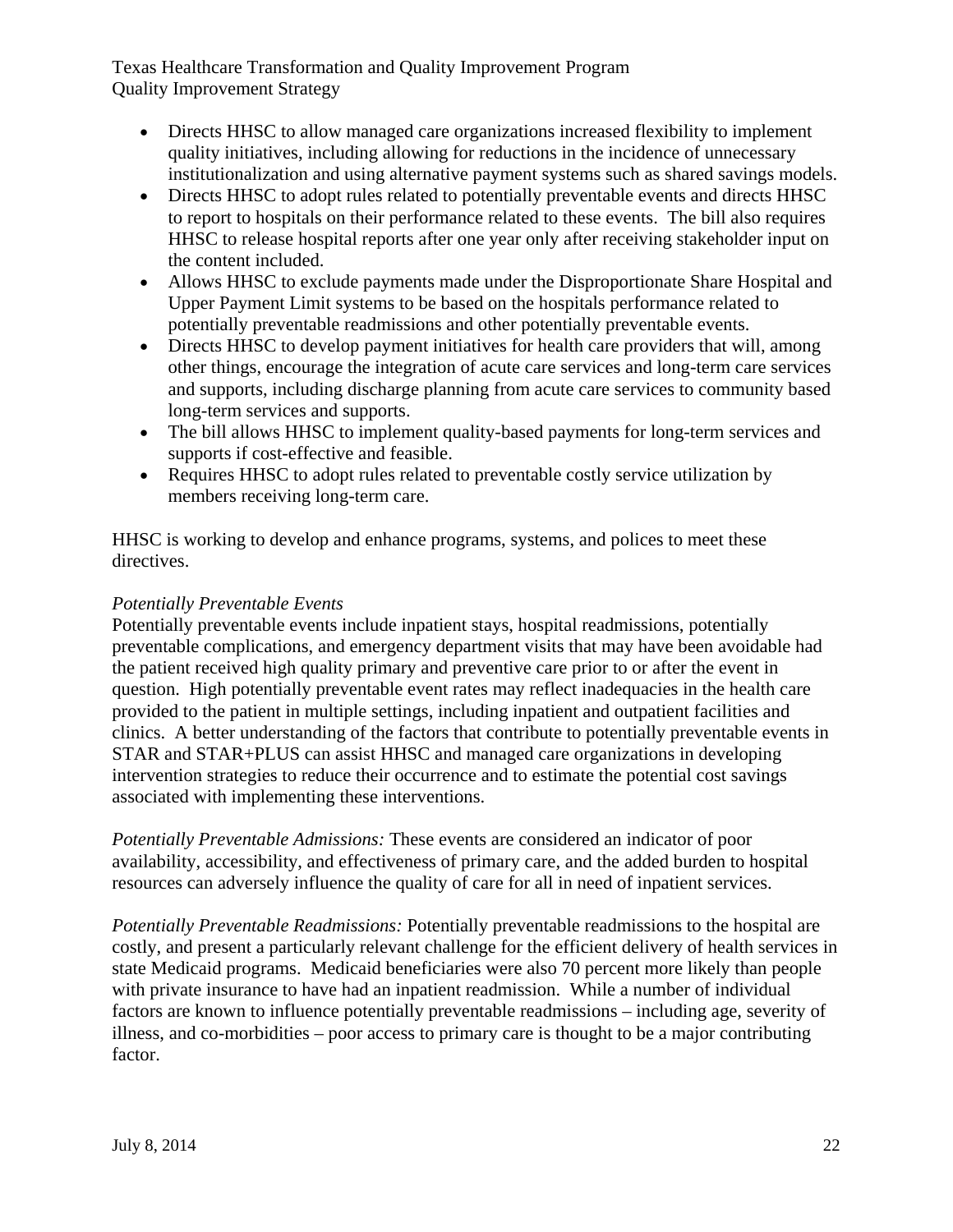*Potentially Preventable Emergency Department Visits:* These events are considered an indicator of poor availability, accessibility, and effectiveness of primary care, and their added burden to emergency department resources can adversely affect the quality of care for all in need of urgent medical attention. Potentially preventable emergency department visits present a particularly relevant challenge for the efficient delivery of health services in state Medicaid programs. Research has found that Medicaid beneficiaries make up a disproportionate share of emergency department visits for ambulatory care sensitive conditions, such as asthma, chronic obstructive pulmonary disease, congestive heart failure, diabetes, and hypertension. The occurrence of preventable emergency department visits can be influenced by chronic illness burden. However, compared to the general population, higher rates of potentially preventable emergency department visits for Medicaid beneficiaries were not explained by differences in disease prevalence or severity, but rather suggested a reduced likelihood of ongoing primary care.

*Potentially Preventable Complications:* HHSC defines a potentially preventable complication as a harmful event or negative outcome with respect to a person, including an infection or surgical complication, that occurs after the person's admission to a hospital or long-term care facility; and may have resulted from the care, lack of care, or treatment provided during the hospital or longterm care facility stay rather than from a natural progression of an underlying disease (Texas Administrative Code, §354.1446).

# **FUTURE GOALS AND PROJECTS**

## **Administrative and State-Level Initiatives**

HHSC has concrete and specific goals for current and future projects. These include:

- Improving internal HHSC coordination related to quality issues;
- Creating provider incentive programs;
- Fine-tuning a vision that will inform HHSC's goals and guide HHSC in meeting those goals;
- Administrative simplification for managed care organizations and within HHSC;
- Program and policy changes as needed; and
- Improving access by expanding the provider network and enhancing the timeliness of care.

To this end, in December 2013, HHSC formed a quality steering committee that will be responsible for developing a vision for the quality improvement system for Texas services, and for guiding future quality work. This group consists of cross-divisional staff and is co-chaired by representatives of the Office of Healthcare Quality Analytics, Research, and Coordination Support and the Medicaid/CHIP Division's Health Information Technology section. The committee will coordinate the quality improvement system effort across the Texas Health and Human Services Enterprise.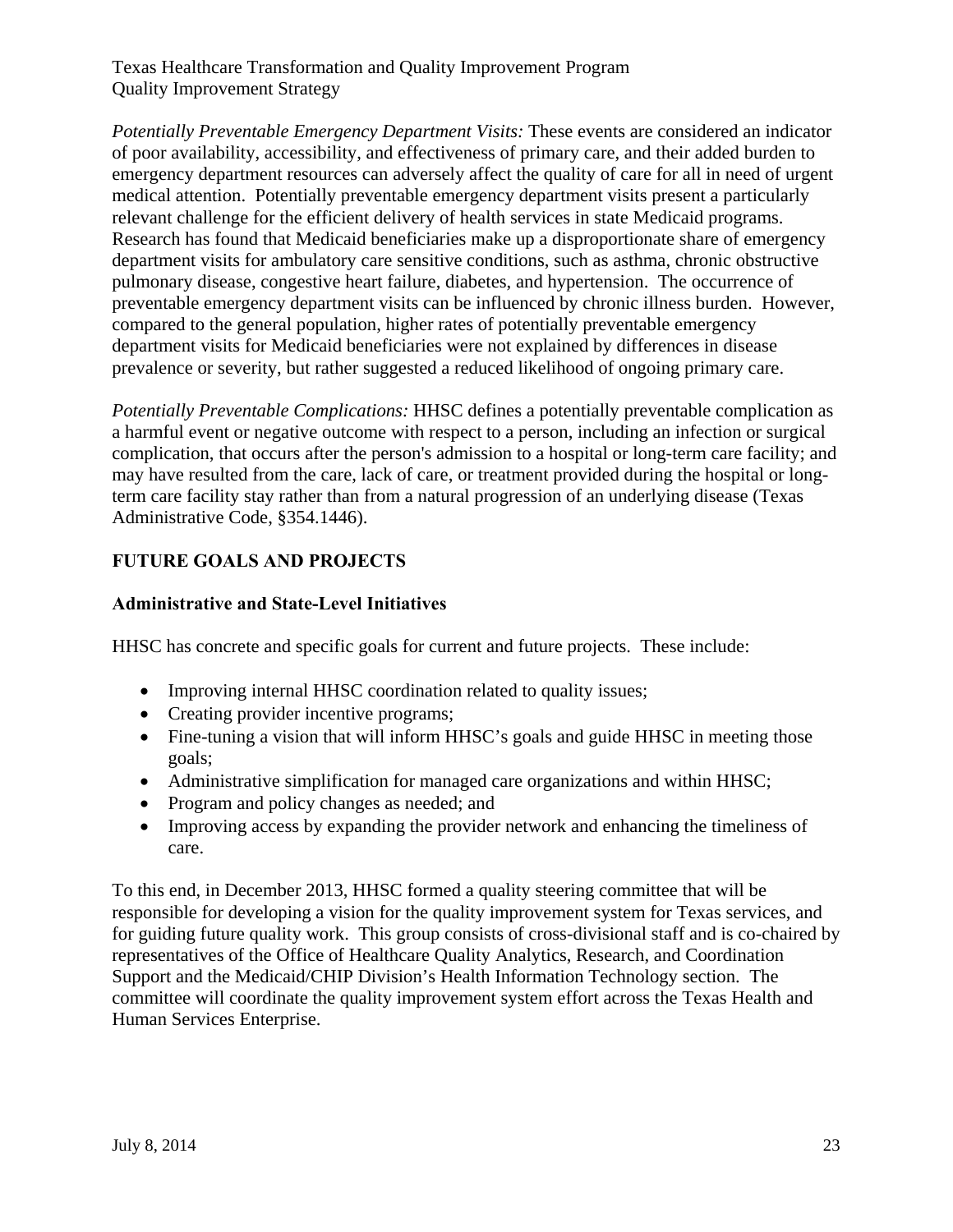## *Data Analytic Unit*

In response to a directive from S.B. 8, 83rd Legislature, Regular Session, 2013, a new data analytic unit, is being created in the Operations Coordination section of the Medicaid/CHIP Division. This unit will be responsible for establishing and overseeing a data analysis processes that is designed to:

- improve contract management;
- detect data trends: and
- identify anomalies relating to service utilization, providers, payment methodologies, and compliance with requirements in Medicaid and child health plan program managed care and fee-for-service contracts.

This unit will also be responsible for providing quarterly legislative reports.

HHSC is also planning to update this Strategy to include all other Texas Medicaid managed care programs, creating a comprehensive strategy rather than using multiple, program-specific strategies.

## **Future of the 1115 Transformation Waiver**

Senate Bill 7, 83<sup>rd</sup> Legislature, Regular Session, 2013, requires HHSC to carve nursing facility services into managed care. HHSC is currently working with the Department of Aging and Disability Services to develop a set of performance measures that will be appropriate to gauge quality of care in the nursing facility environment, and that will incentivize managed care organizations to ensure a high level of quality of care. The workgroup tasked with developing this process includes both HHSC and Department of Aging and Disability Services staff, and is striving to leverage existing Department of Aging and Disability Services' processes to the greatest extent possible, while also taking into consideration service delivery factors that might benefit from additional focus after the nursing facility transition to managed care. A timeline for the activities of this group is included in Attachment E of this Strategy.

Senate Bill 7, 83rd Legislature, Regular Session, 2013, also requires HHSC to conduct pilot initiatives and to evaluate carving additional long term services and supports into a managed care model between 2016 - 2020. These LTSS services have traditionally been provided by the Department of Aging and Disability Services in a fee-for-service model through 1915(c) waivers or ICF-IID facilities. The Quality Improvement Strategy will be expanded to include those activities as appropriate through the transition and after final implementation.

Senate Bill 58,  $83<sup>rd</sup>$  Legislative, Regular Session, 2013, directs HHSC to carve-in mental health targeted case management and mental health rehabilitative services into Medicaid managed care in order to provide better coordination of care by integrating physical and behavioral health care for Medicaid recipients no later than September 1, 2014. These new services are anticipated to be added to STAR and STAR+PLUS by this required effective date. To help ensure this transition is successful, the external quality review organization will continue to conduct member surveys of individuals receiving behavioral health services in both STAR and STAR+PLUS.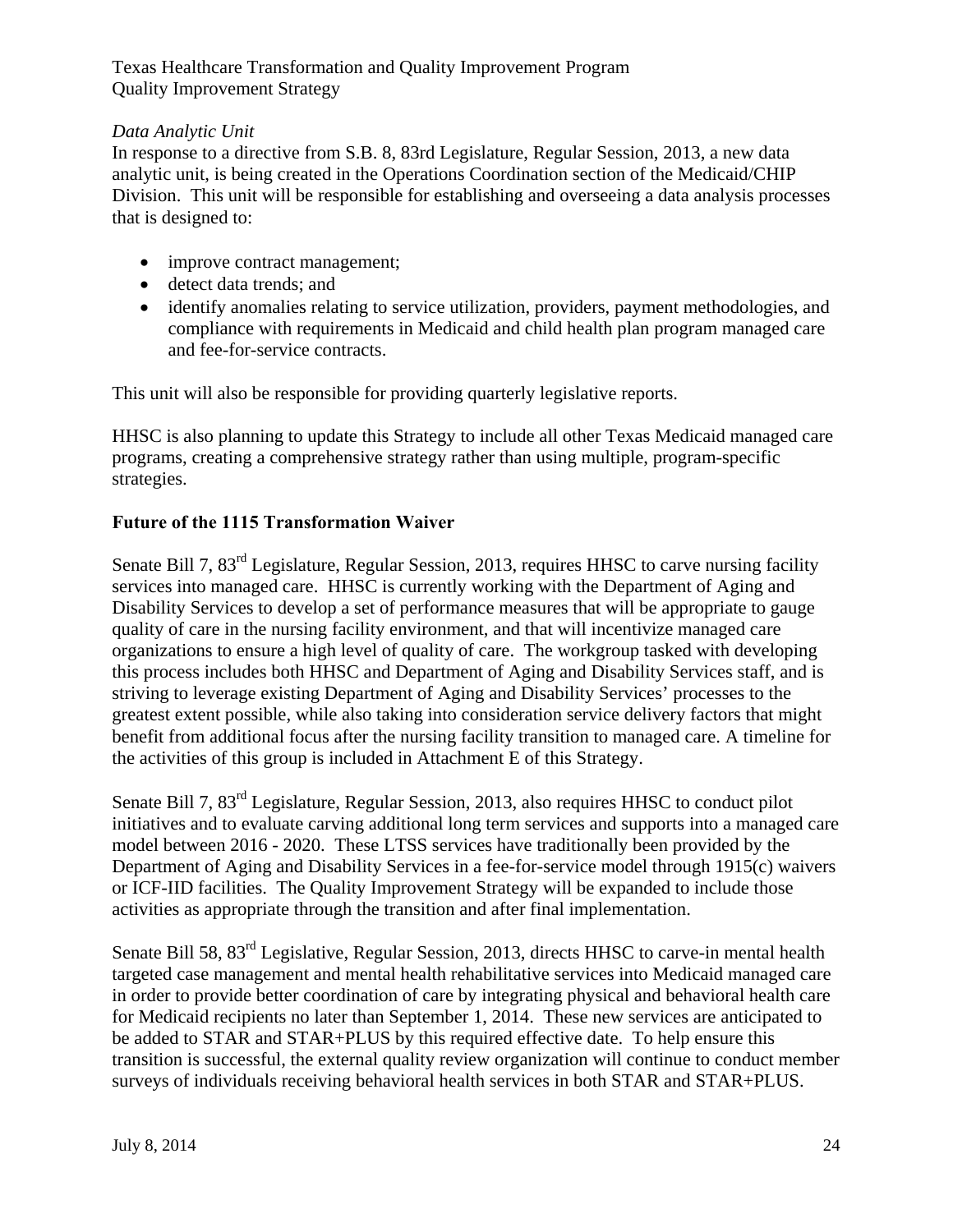## **Future Initiatives**

#### *Focused analysis and quality improvement efforts with managed care organizations on "superutilizers"*

A recently added Uniform Managed Care Contract provision strengthens the requirements for managed care organizations to focus on the unique needs of high cost, high utilizing populations (called "superutilizers"). This requires managed care organizations to submit to HHSC their plans for targeting this group, including intervention strategies, and resources dedicated to care management of this group. HHSC will have regular conference calls with managed care organizations over the year to discuss their efforts and encountered successes and barriers. This will allow HHSC to better assess managed care organization progress in this area. This also may help inform HHSC on certain aspects of the mental health rehabilitative services and targeted case management "carve-in" to managed care, as many members identified as "superutilizers" are also recipients of those behavioral health services.

#### *Quality-Based Managed Care Organization Enrollment Incentive Algorithm*

There are significant numbers of members who qualify for Medicaid who do not choose a managed care organization at the time of enrollment. While HHSC currently has an autoenrollment process for these members, HHSC is exploring potential algorithms that may be utilized to assign these members to high quality and high efficiency managed care organizations and dental management organizations. HHSC will first evaluate the effects of the managed care organization report cards initiative (see page 16) to determine if the initiative shrinks the pool of members who do not actively choose a managed care organization. Based on that assessment, HHSC will determine whether to implement this initiative.

#### *Other State Strategies Regarding Managed Care Organization Incentive and Disincentive Approaches*

Currently staff are working with an actuarial firm on assessing and inventorying strategies utilized by certain states, as well as having this firm assess HHSC's current approach. The goal is to identify promising practices that may further promote provider payment reform and more efficient service delivery and provider practices.

#### *Alternative Provider Payment Structures*

A recently added Uniform Managed Care Contract provision strengthens the requirements for managed care organization and dental management organization provider payment structures to focus on quality, not volume. This requires managed care organizations and dental management organizations to submit to HHSC their plans for alternative payment structures with providers, including the type of structure they plan to use they are, the metrics used, the approximate dollar amount and number of members impacted, and the evaluation process. This will allow HHSC to better assess managed care organization progress in this area.

#### **Review and Update of Quality Improvement Strategy**

The quality strategy will be reviewed and updated every two years at a minimum. The 1115 Waiver also requires the state to revise the strategy whenever significant changes are made. Significant changes include: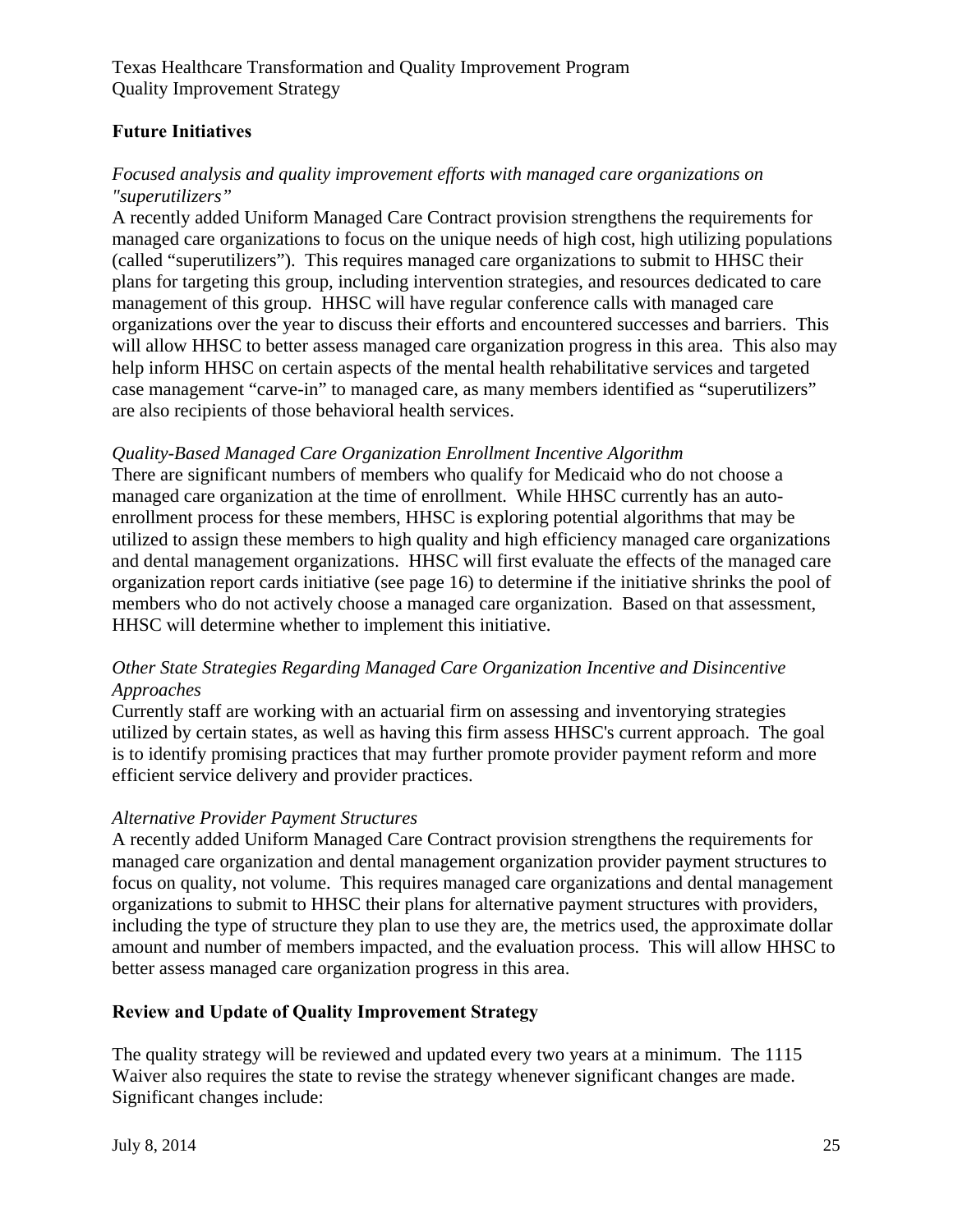- Changes made through the 1115 Transformation Waiver
- Adding new populations to the managed care programs
- Expanding managed care programs to new parts of the state
- Carving new services into the managed care programs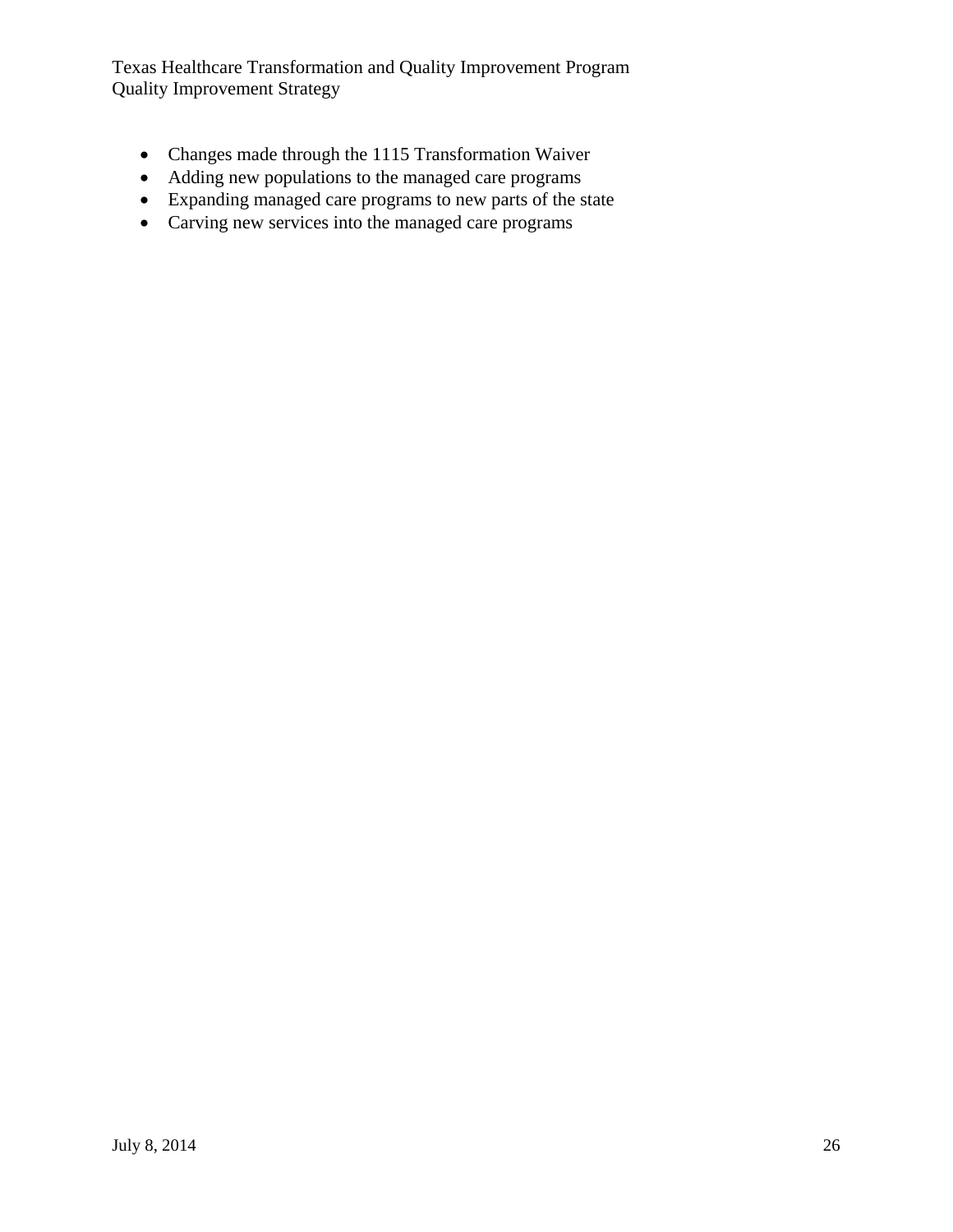## **Attachment A- CFR and External Quality Review Organization Activities Crosswalk**

A note regarding Quality of Care reports:

In the past, HHSC received individual quality of care reports for each managed care program. In the Fall 2013 HHSC decided to move to a more comprehensive annual Summary of Activities report. This annual report will offer a more in-depth analysis of the required consolidated information. For this reason, where Quality of Care reports are listed as a source, it should be noted that beginning in Fall 2013 only the quality of care tables will be available.

A note regarding NorthSTAR:

Until Fall 2013, the external quality review organization did not conduct PIP or QAPI evaluations for NorthSTAR.

|                            | <b>CMS</b> Requirement                                                                                                                                                                                                                                                                              | <b>HHSC Report</b>                                | <b>Included</b> in<br><b>Summary of</b><br><b>Activities</b><br><b>Report?</b> |
|----------------------------|-----------------------------------------------------------------------------------------------------------------------------------------------------------------------------------------------------------------------------------------------------------------------------------------------------|---------------------------------------------------|--------------------------------------------------------------------------------|
| §438.364(a)(1)             | A detailed technical report that<br>describes the manner in which the data<br>from all activities conducted in<br>accordance with §438.358 were<br>aggregated and analyzed, and<br>conclusions were drawn as to the<br>quality, timeliness, and access to the<br>care furnished by the MCO or PIHP. | Summary of<br><b>Activities Report</b>            | N/A                                                                            |
| §438.364(a)(2)             | Assessment of each MCOs' and<br>PIHPs' strengths and weaknesses with<br>respect to quality, timeliness, and                                                                                                                                                                                         | Administrative<br><b>Interview Reports</b>        | Yes                                                                            |
|                            | access to health care services furnished<br>to Medicaid beneficiaries.                                                                                                                                                                                                                              | <b>Member Survey</b><br>Reports                   |                                                                                |
|                            |                                                                                                                                                                                                                                                                                                     | <b>Quality of Care</b><br>data tables/reports     |                                                                                |
|                            |                                                                                                                                                                                                                                                                                                     | <b>QAPI</b> Evaluations<br><b>PIP</b> Evaluations |                                                                                |
| $\frac{2438.364(a)(3)}{2}$ | Recommendations for improving<br>quality of health care services<br>furnished by each MCO or PIHP.                                                                                                                                                                                                  | Administrative<br><b>Interview Reports</b>        | Yes                                                                            |
|                            |                                                                                                                                                                                                                                                                                                     | <b>Member Survey</b><br>Reports                   |                                                                                |
|                            |                                                                                                                                                                                                                                                                                                     | <b>Quality of Care</b><br>reports                 |                                                                                |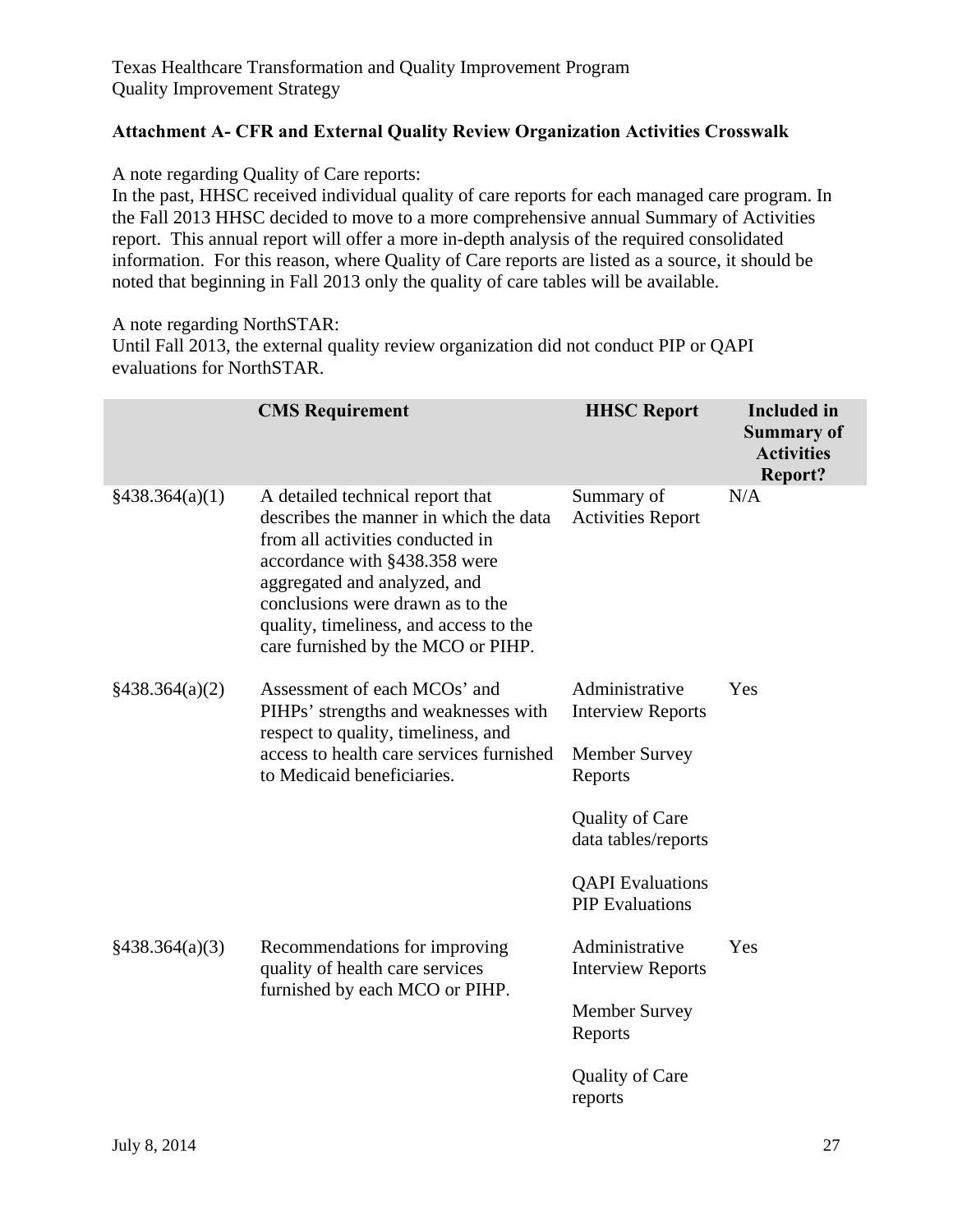|                    | <b>CMS</b> Requirement                                                                                                                                                                                                                    | <b>HHSC Report</b>                             | <b>Included</b> in<br><b>Summary of</b><br><b>Activities</b><br><b>Report?</b> |
|--------------------|-------------------------------------------------------------------------------------------------------------------------------------------------------------------------------------------------------------------------------------------|------------------------------------------------|--------------------------------------------------------------------------------|
|                    |                                                                                                                                                                                                                                           | <b>QAPI</b> Evaluations                        |                                                                                |
|                    |                                                                                                                                                                                                                                           | <b>PIP</b> Evaluations                         |                                                                                |
|                    |                                                                                                                                                                                                                                           | Summary of<br><b>Activities Report</b>         |                                                                                |
| §438.364(a)(4)     | Methodologically appropriate,<br>comparative information for all<br>MCOs/PIHPs.                                                                                                                                                           | <b>Member Survey</b><br>Reports                | Yes                                                                            |
|                    | This information should align with                                                                                                                                                                                                        | <b>Quality of Care</b><br>data tables/reports  |                                                                                |
|                    | what the state outlines in its quality<br>strategy as methodologically<br>appropriate.                                                                                                                                                    | Administrative<br><b>Interview Reports</b>     |                                                                                |
|                    |                                                                                                                                                                                                                                           | <b>QAPI</b> Evaluations                        |                                                                                |
|                    |                                                                                                                                                                                                                                           | <b>PIP</b> Evaluations                         |                                                                                |
| §438.364(a) (5)    | Assessment of the degree to which<br>each MCO or PIHP has addressed<br>effectively the recommendations for<br>quality improvement made by the<br><b>External Quality Review Organization</b><br>(EQRO) during the previous year's<br>EQR. | <b>QAPI</b> Program<br>Evaluation<br>Summaries | Yes <sup>2</sup>                                                               |
| met for NorthSTAR] | <b>Validation of Performance Improvement Projects (PIPs) [not currently</b>                                                                                                                                                               |                                                |                                                                                |
| §438.358(b)(1)     | Information on the validation of PIPs<br>required by the state to comply with<br>requirements set forth in                                                                                                                                | <b>PIP</b> Evaluation<br>Summaries             | Yes                                                                            |
|                    | $§438.240(b)(1)$ and that were<br>underway during the preceding 12                                                                                                                                                                        | <b>PIP</b> Template                            |                                                                                |
|                    | months.                                                                                                                                                                                                                                   | Summary of<br><b>Activities Report</b>         |                                                                                |

<sup>&</sup>lt;sup>2</sup> This has not been previously included in the Summary of Activity report, but will be moving forward.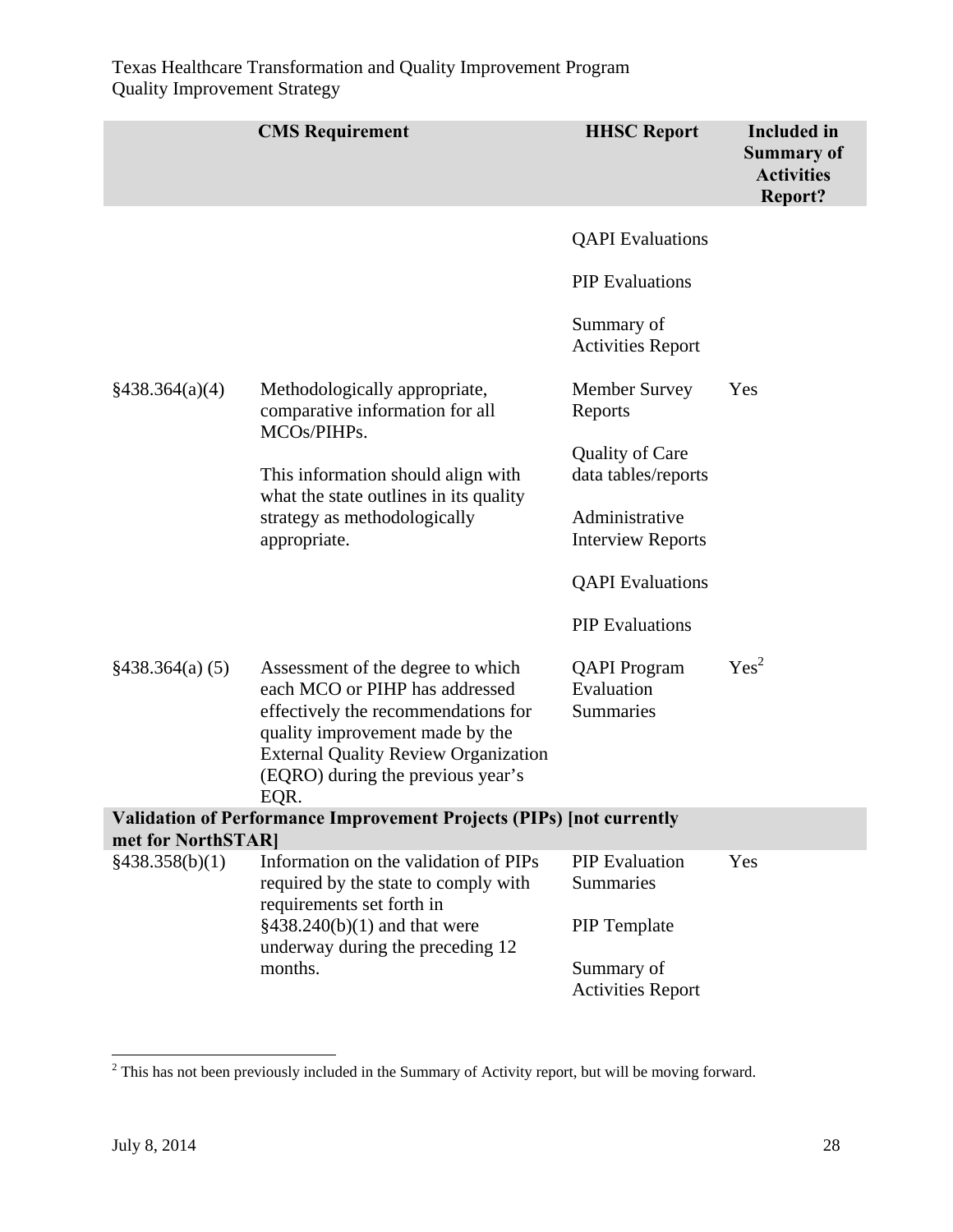|                                        | <b>CMS</b> Requirement                                                                                                                                                                                                                                                                                                         | <b>HHSC Report</b>                     | <b>Included</b> in<br><b>Summary of</b><br><b>Activities</b><br><b>Report?</b> |
|----------------------------------------|--------------------------------------------------------------------------------------------------------------------------------------------------------------------------------------------------------------------------------------------------------------------------------------------------------------------------------|----------------------------------------|--------------------------------------------------------------------------------|
| §438.364(a)(1)                         | Description of the manner in which the<br>data from the validation of PIPs were<br>aggregated and analyzed, and                                                                                                                                                                                                                | <b>PIP</b> Evaluation<br>Summaries     | Yes                                                                            |
|                                        | conclusions were drawn as to the<br>quality, timeliness, and access to the                                                                                                                                                                                                                                                     | <b>PIP</b> Template                    |                                                                                |
|                                        | care furnished by the MCO or PIHP.                                                                                                                                                                                                                                                                                             | Summary of<br><b>Activities Report</b> |                                                                                |
| $\frac{2438.364(a)(1)(i-1)}{4}$<br>iv) | The following information related to<br>the validation of PIPs:                                                                                                                                                                                                                                                                | <b>PIP</b> Evaluation<br>Summaries     | Yes                                                                            |
|                                        | Objectives;                                                                                                                                                                                                                                                                                                                    | <b>PIP</b> Template                    |                                                                                |
|                                        | Methods of data collection and<br>$\bullet$<br>analysis (Note: this should include<br>a description of the validation<br>process/methodology, e.g., was the<br>CMS PIP validation protocol used,<br>or a method consistent with the<br>CMS protocol);<br>Description of data obtained; and<br>Conclusions drawn from the data. | Summary of<br><b>Activities Report</b> |                                                                                |
|                                        | Assessment of the overall validity and<br>reliability of study results and includes<br>any threats to accuracy/confidence in<br>reporting.                                                                                                                                                                                     | <b>PIP</b> Evaluation<br>Summaries     | Yes <sup>3</sup>                                                               |
|                                        |                                                                                                                                                                                                                                                                                                                                | <b>PIP</b> Template                    |                                                                                |
|                                        |                                                                                                                                                                                                                                                                                                                                | Summary of<br><b>Activities Report</b> |                                                                                |
| §438.358(b)(1)                         | Validation results for all state-required<br>PIP topics for the current EQR review                                                                                                                                                                                                                                             | <b>PIP</b> Evaluation<br>Summaries     | Yes <sup>4</sup>                                                               |
|                                        | cycle.                                                                                                                                                                                                                                                                                                                         | <b>PIP</b> Template                    |                                                                                |
|                                        |                                                                                                                                                                                                                                                                                                                                | Summary of<br><b>Activities Report</b> |                                                                                |
|                                        | Description of PIP interventions and                                                                                                                                                                                                                                                                                           | <b>PIP</b> Evaluation                  | No <sup>5</sup>                                                                |

<sup>&</sup>lt;sup>3</sup> This has not been previously included in the Summary of Activity report, but will be moving forward.<br><sup>4</sup> This has not been previously included in the Summary of Activity report, but will be moving forward.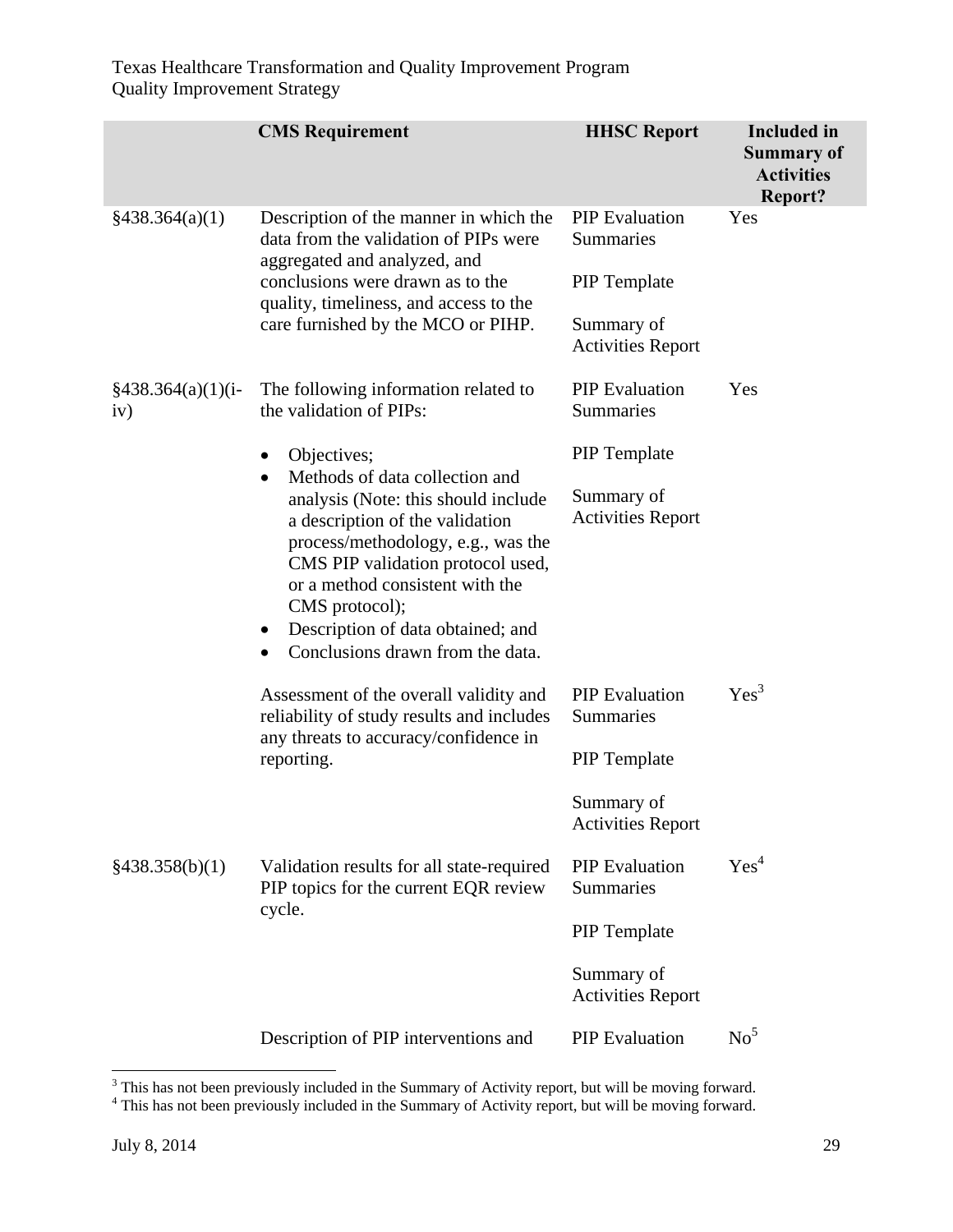|                                        | <b>CMS</b> Requirement                                                                                                                                                                                                                                                                                                                                    | <b>HHSC Report</b>                       | <b>Included</b> in<br><b>Summary of</b><br><b>Activities</b><br>Report? |
|----------------------------------------|-----------------------------------------------------------------------------------------------------------------------------------------------------------------------------------------------------------------------------------------------------------------------------------------------------------------------------------------------------------|------------------------------------------|-------------------------------------------------------------------------|
|                                        | outcomes information associated with<br>each state-required PIP topic for the                                                                                                                                                                                                                                                                             | Summaries                                |                                                                         |
|                                        | current EQR review cycle.                                                                                                                                                                                                                                                                                                                                 | <b>PIP</b> Template                      |                                                                         |
|                                        | <b>Validation of Performance Measures (PMs)</b>                                                                                                                                                                                                                                                                                                           |                                          |                                                                         |
| §438.358(b)(2)                         | Information on the validation of MCO<br>or PIHP PMs reported (as required by<br>the state) or MCO or PIHP PMs                                                                                                                                                                                                                                             | <b>Quality of Care</b><br>Tables/Reports | Yes                                                                     |
|                                        | calculated by the state during the<br>preceding 12 months to comply with<br>requirements set forth in<br>§438.240(b)(2).                                                                                                                                                                                                                                  | Summary of<br>Activities-MCO<br>Profiles |                                                                         |
| $\frac{$438.364(a)(1)}{4}$             | Description of the manner in which the<br>data from the validation of PMs were<br>aggregated and analyzed, and<br>conclusions were drawn as to the<br>quality, timeliness, and access to the<br>care furnished by the MCO or PIHP.                                                                                                                        | <b>Quality of Care</b><br>Reports        | Yes                                                                     |
| $\frac{2438.364(a)(1)(i-1)}{4}$<br>iv) | The following information related to<br>the validation of PMs:                                                                                                                                                                                                                                                                                            | <b>Quality of Care</b><br>Reports        | Yes                                                                     |
|                                        | Objectives;<br>$\bullet$<br>Methods of data collection and<br>$\bullet$<br>analysis (Note: this should include<br>a description of the validation<br>process/methodology, e.g., was the<br>CMS PM validation protocol used,<br>or a method consistent with the<br>CMS protocol);<br>Description of data obtained; and<br>Conclusions drawn from the data. |                                          |                                                                         |
|                                        | Documentation of which PMs the state<br>required the EQRO to validate for the<br>current EQR review cycle (Note: this<br>may be a subset of reported PMs or all<br>reported PMs).                                                                                                                                                                         | <b>Quality of Care</b><br>Reports        | Yes                                                                     |

<sup>&</sup>lt;sup>5</sup> The Summary of Activity report typically focuses on selected PIP interventions.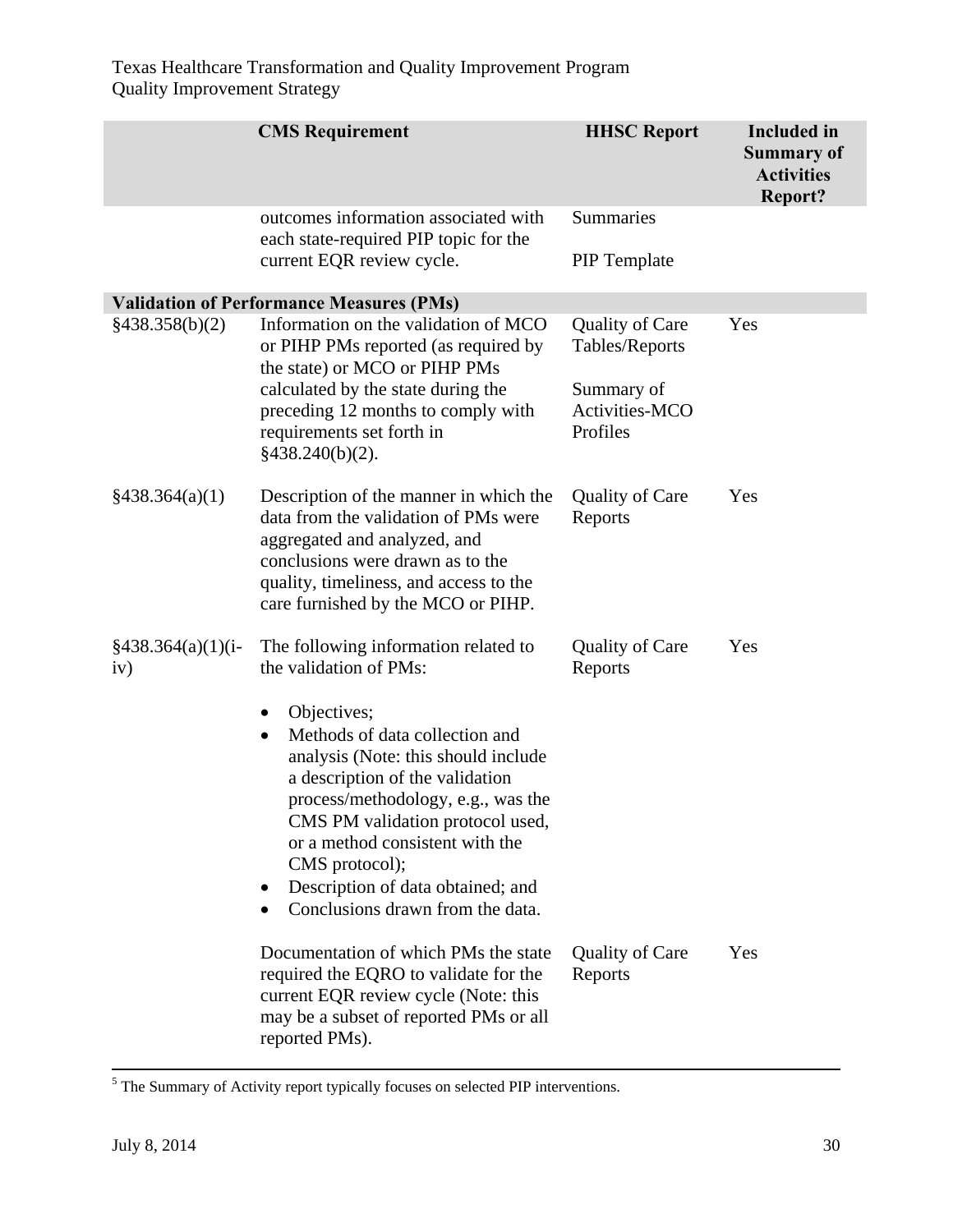|                | <b>CMS</b> Requirement                                                                                                                                                                                                      | <b>HHSC Report</b>                                      | <b>Included</b> in<br><b>Summary of</b><br><b>Activities</b><br>Report? |
|----------------|-----------------------------------------------------------------------------------------------------------------------------------------------------------------------------------------------------------------------------|---------------------------------------------------------|-------------------------------------------------------------------------|
|                | EQR assessment of the MCO/PIHP<br>information system as part of the<br>validation process.                                                                                                                                  | Administrative<br><b>Interview Reports</b>              | Yes <sup>6</sup>                                                        |
|                | Outcomes information associated with<br>each PM for the current EQR review<br>cycle.                                                                                                                                        | <b>Quality of Care</b><br>data tables/reports           | Yes                                                                     |
|                |                                                                                                                                                                                                                             | Summary of<br><b>Activities Report-</b><br>MCO profiles |                                                                         |
|                |                                                                                                                                                                                                                             |                                                         |                                                                         |
| §438.358(b)(3) | Information on a review, conducted<br>within the previous 3-year period, to<br>determine the MCO's or PIHP's<br>compliance with standards established<br>by the state to comply with the<br>requirements of $§438.204(g)$ . | Administrative<br><b>Interview Reports</b>              | Yes <sup>7</sup>                                                        |
|                |                                                                                                                                                                                                                             | <b>Quality of Care</b><br><b>Tables</b>                 |                                                                         |
|                |                                                                                                                                                                                                                             | <b>Member Survey</b><br>Reports                         |                                                                         |
|                |                                                                                                                                                                                                                             | <b>QAPI</b> Evaluation<br>Summaries                     |                                                                         |
| §438.364(a)(1) | Description of the manner in which the<br>data from the compliance review were<br>aggregated and analyzed, and                                                                                                              | Administrative<br><b>Interview Reports</b>              | Yes <sup>8</sup>                                                        |
|                | conclusions were drawn as to the<br>quality, timeliness, and access to the                                                                                                                                                  | Quality of Care<br>Reports                              |                                                                         |
|                | care furnished by the MCO or PIHP.                                                                                                                                                                                          | <b>Member Survey</b><br>Reports                         |                                                                         |
|                |                                                                                                                                                                                                                             | <b>QAPI</b> Evaluation                                  |                                                                         |

<sup>&</sup>lt;sup>6</sup> This has been present in some, but not all, prior Summary of Activity reports. It will be included consistently in these reports moving forward.

 $<sup>7</sup>$  The Summary of Activity report typically includes a summary of selected results from the Administrative</sup> Interview reports.

 $8$  A summary of methodologies has been present in some, but not all, prior Summary of Activity reports. It will be included consistently in reports moving forward.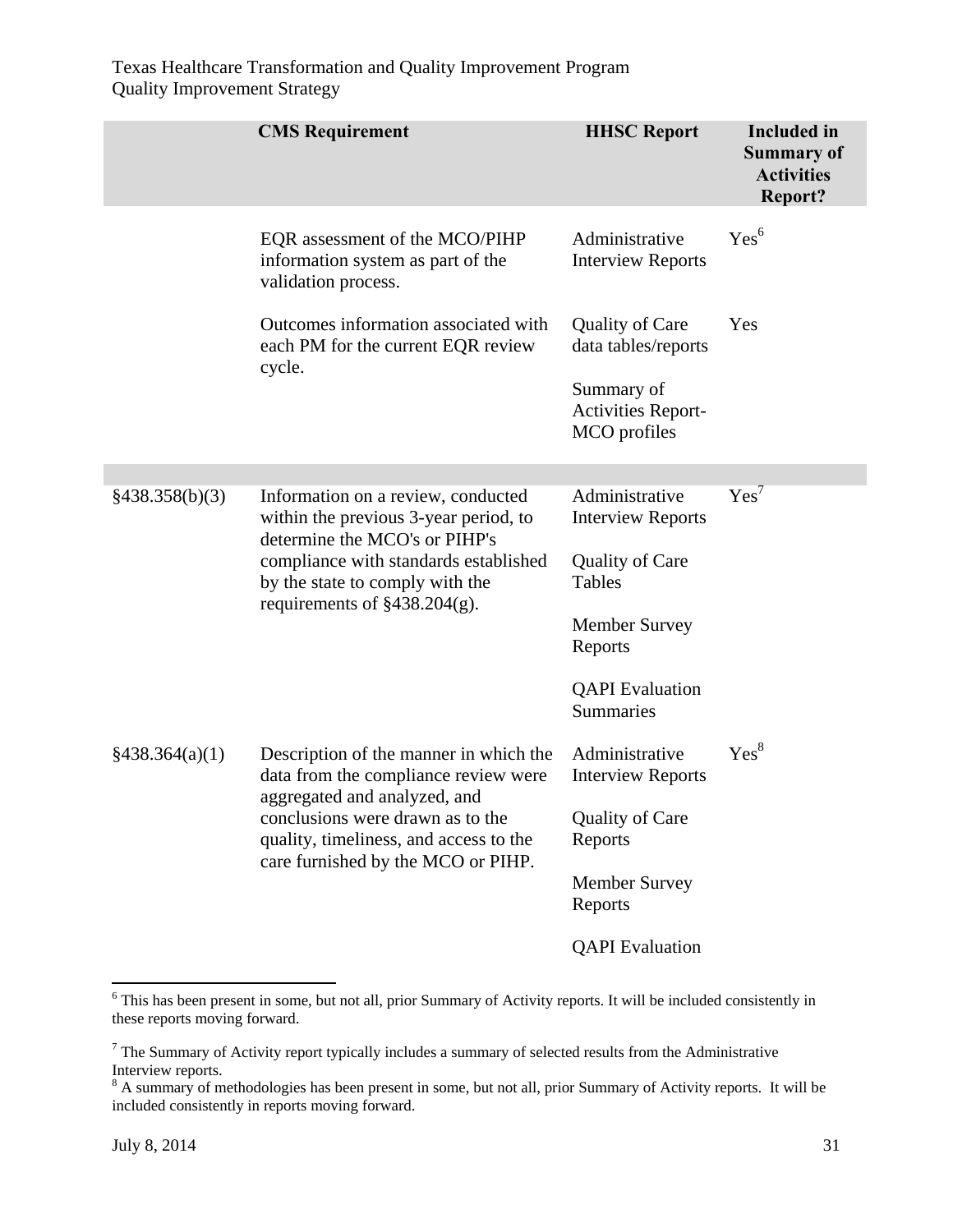|                                        | <b>CMS</b> Requirement                                                                                                                                                      | <b>HHSC Report</b>                                | <b>Included</b> in<br><b>Summary of</b><br><b>Activities</b><br><b>Report?</b> |
|----------------------------------------|-----------------------------------------------------------------------------------------------------------------------------------------------------------------------------|---------------------------------------------------|--------------------------------------------------------------------------------|
|                                        |                                                                                                                                                                             | <b>Summaries</b>                                  |                                                                                |
| $\frac{2438.364(a)(1)(i-1)}{4}$<br>iv) | The following information related to<br>the compliance review:                                                                                                              | Administrative<br><b>Interview Reports</b>        | Yes <sup>9</sup>                                                               |
|                                        | Objectives;<br>Methods of data collection and<br>$\bullet$                                                                                                                  | <b>Quality of Care</b><br>Reports                 |                                                                                |
|                                        | analysis (Note: this should include<br>a description of the validation<br>process/methodology, e.g., was the                                                                | <b>Member Survey</b><br>Reports                   |                                                                                |
|                                        | CMS PM validation protocol used,<br>or a method consistent with the<br>CMS protocol);<br>Description of data obtained; and<br>$\bullet$<br>Conclusions drawn from the data. | <b>QAPI</b> Evaluation<br>Summaries               |                                                                                |
| §438.358(b)(3)                         | Compliance assessment results for<br>each MCO/PIHP from within the past<br>three years.                                                                                     | Administrative<br><b>Interview Reports</b>        | $Yes^{10}$                                                                     |
|                                        |                                                                                                                                                                             | <b>Quality of Care</b><br>Tables/Reports          |                                                                                |
|                                        |                                                                                                                                                                             | <b>Member Survey</b><br>Reports                   |                                                                                |
|                                        |                                                                                                                                                                             | <b>QAPI</b> Evaluation<br>Summaries               |                                                                                |
| $§438.364(a)(1)(i-$<br>iv)             | If appropriate, the following<br>information related to encounter data<br>validation:                                                                                       | <b>Encounter Data</b><br><b>Validation Report</b> | Yes                                                                            |
|                                        | Objectives;<br>Methods of data collection and<br>analysis;<br>Description of data obtained; and                                                                             |                                                   |                                                                                |

<sup>&</sup>lt;sup>9</sup> A summary of methodologies has been present in some, but not all prior Summary of Activity reports. It will be included consistently in reports moving forward.

<sup>&</sup>lt;sup>10</sup> Three-year trends have been shown in prior Summary of Activity reports, but typically only at the program level, and not the managed care organization level.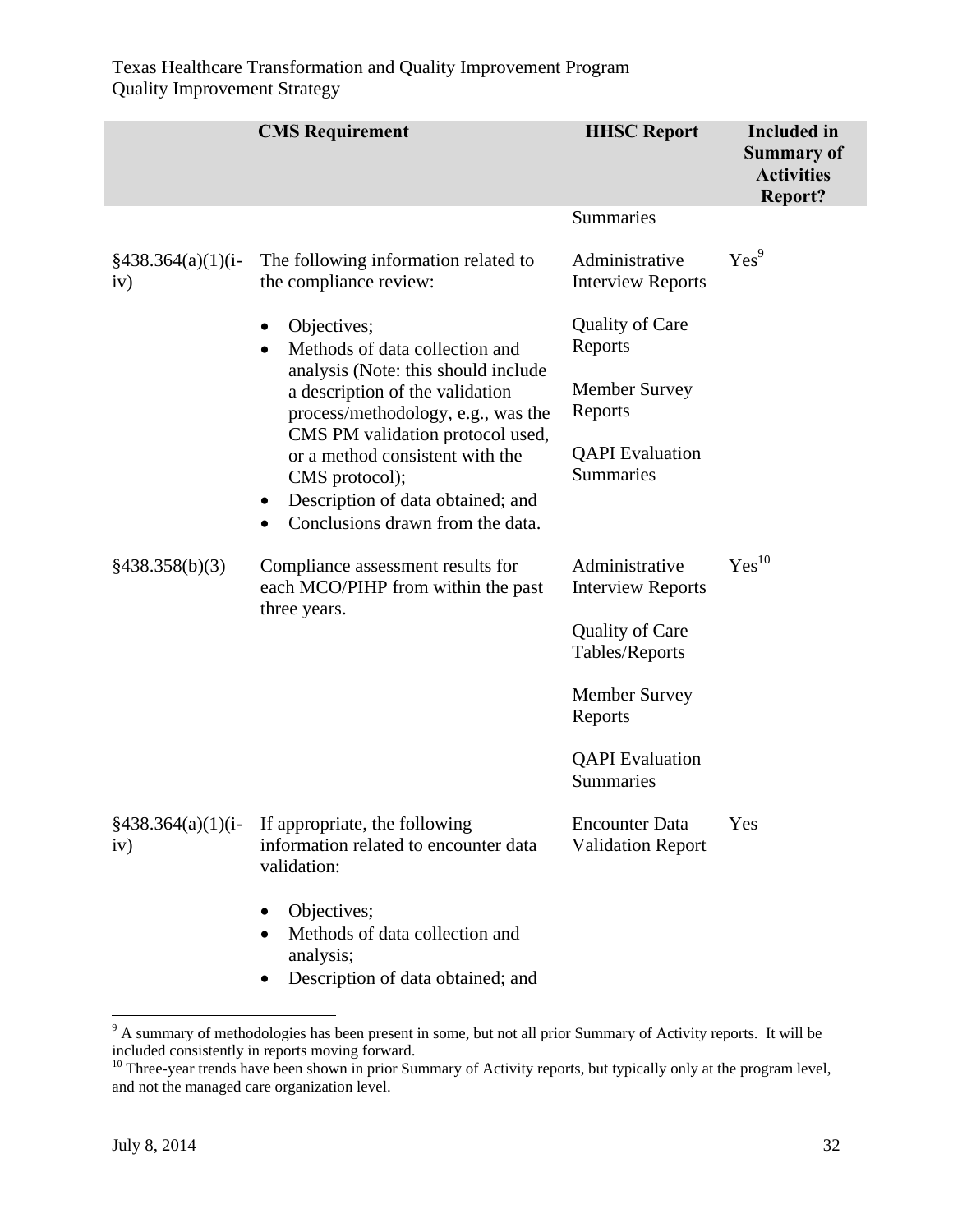|                                        | <b>CMS</b> Requirement                                                                                                                                                                                                                                                | <b>HHSC Report</b>                                                                                                                                                                 | <b>Included</b> in<br><b>Summary of</b><br><b>Activities</b><br><b>Report?</b> |
|----------------------------------------|-----------------------------------------------------------------------------------------------------------------------------------------------------------------------------------------------------------------------------------------------------------------------|------------------------------------------------------------------------------------------------------------------------------------------------------------------------------------|--------------------------------------------------------------------------------|
|                                        | Conclusions drawn from the data.                                                                                                                                                                                                                                      |                                                                                                                                                                                    |                                                                                |
| $\frac{2438.364(a)(1)(i-1)}{4}$<br>iv) | If appropriate, the following<br>information related to the<br>administration or validation of<br>consumer or provider surveys of<br>quality of care:<br>Objectives;<br>Methods of data collection and<br>$\bullet$<br>analysis;<br>Description of data obtained; and | <b>STAR Adult and</b><br>Parent of Child<br>Member CAHPS <sup>®</sup><br><b>Survey Report</b><br>STAR+PLUS<br><b>Adult Member</b><br>CAHPS <sup>®</sup> Report<br>CHIP (Parent of) | Yes                                                                            |
|                                        | Conclusions drawn from the data.                                                                                                                                                                                                                                      | Child Member<br>CAHPS <sup>®</sup> Survey<br>Report<br><b>STAR Health</b>                                                                                                          |                                                                                |
|                                        |                                                                                                                                                                                                                                                                       | (Parent of) Child<br>Member CAHPS <sup>®</sup><br><b>Survey Report</b>                                                                                                             |                                                                                |
| $§438.364(a)(1)(i-)$<br>iv)            | If state contracts with the EQRO to<br>calculate PMs in addition to those<br>reported by an MCO or PIHP and<br>validated by an EQRO (as described in<br>$§438.358(c)(3)$ , the technical report<br>must include the following related to<br>that EQR activity:        | <b>Quality of Care</b><br>Reports                                                                                                                                                  | Yes                                                                            |
|                                        | Objectives;<br>Methods of data collection and<br>analysis;<br>Description of data obtained; and<br>Conclusions drawn from the data.                                                                                                                                   |                                                                                                                                                                                    |                                                                                |
| $\frac{2438.364(a)(1)(i-1)}{4}$<br>iv) | The following information related to<br>the conducting of PIPs:                                                                                                                                                                                                       | <b>PIP</b> Evaluation<br>Summaries                                                                                                                                                 | Yes                                                                            |
|                                        | Objectives;<br>Methods of data collection and<br>analysis;                                                                                                                                                                                                            |                                                                                                                                                                                    |                                                                                |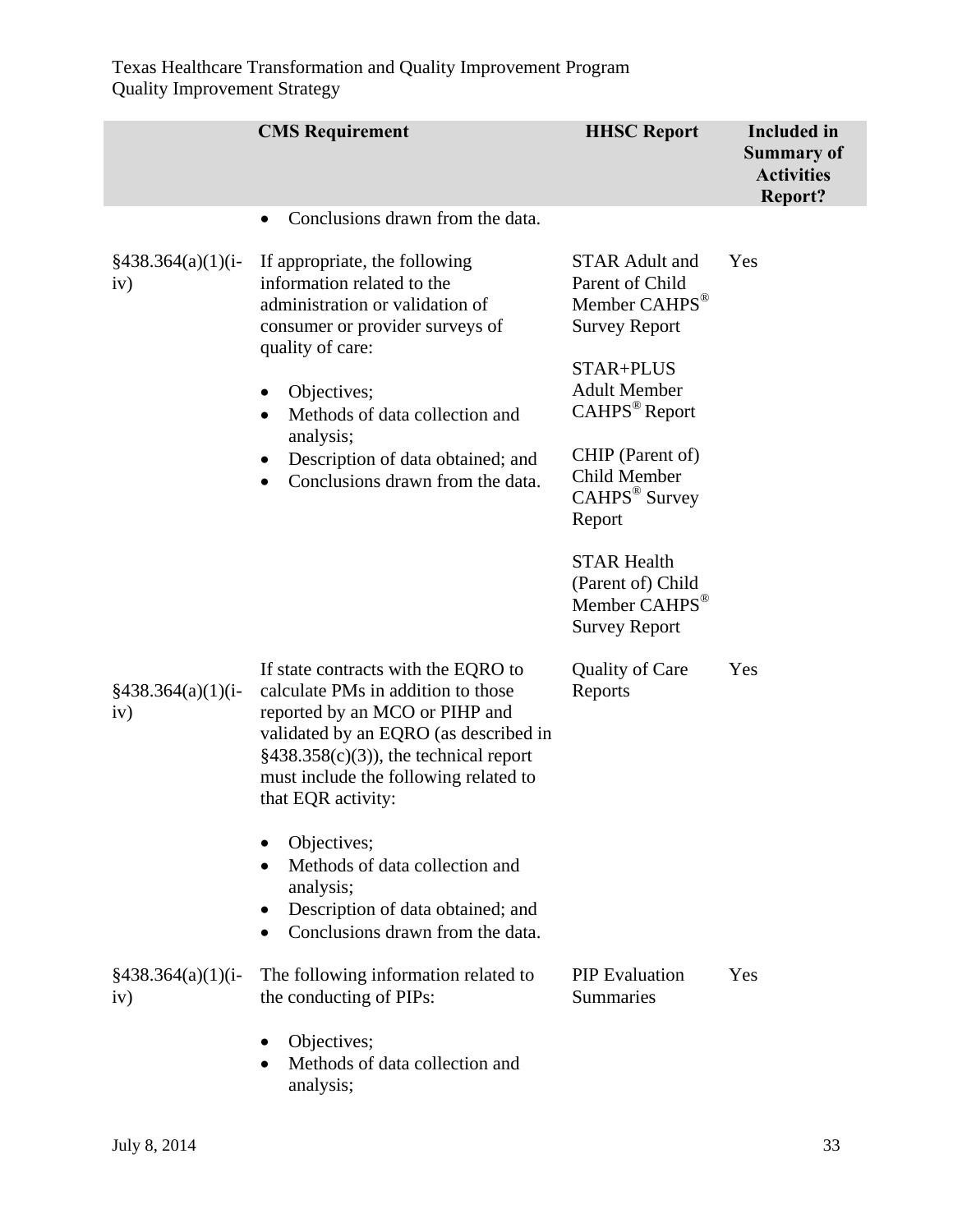|                                        | <b>CMS</b> Requirement                                                                                          | <b>HHSC Report</b>                       | <b>Included</b> in<br>Summary of<br><b>Activities</b><br><b>Report?</b> |
|----------------------------------------|-----------------------------------------------------------------------------------------------------------------|------------------------------------------|-------------------------------------------------------------------------|
|                                        | Description of data obtained; and<br>$\bullet$<br>Conclusions drawn from the data.                              |                                          |                                                                         |
| $\frac{2438.364(a)(1)(i-1)}{4}$<br>iv) | If appropriate, the following<br>information related to studies on<br>quality that focus on a particular aspect | Ad Hoc Focus<br><b>Studies</b>           | Yes                                                                     |
|                                        | of clinical or nonclinical services at a<br>point in time:                                                      | Ad Hoc Quarterly<br><b>Topic Reports</b> |                                                                         |
|                                        | Objectives;<br>Methods of data collection and<br>analysis;                                                      |                                          |                                                                         |
|                                        | Description of data obtained; and<br>Conclusions drawn from the data.                                           |                                          |                                                                         |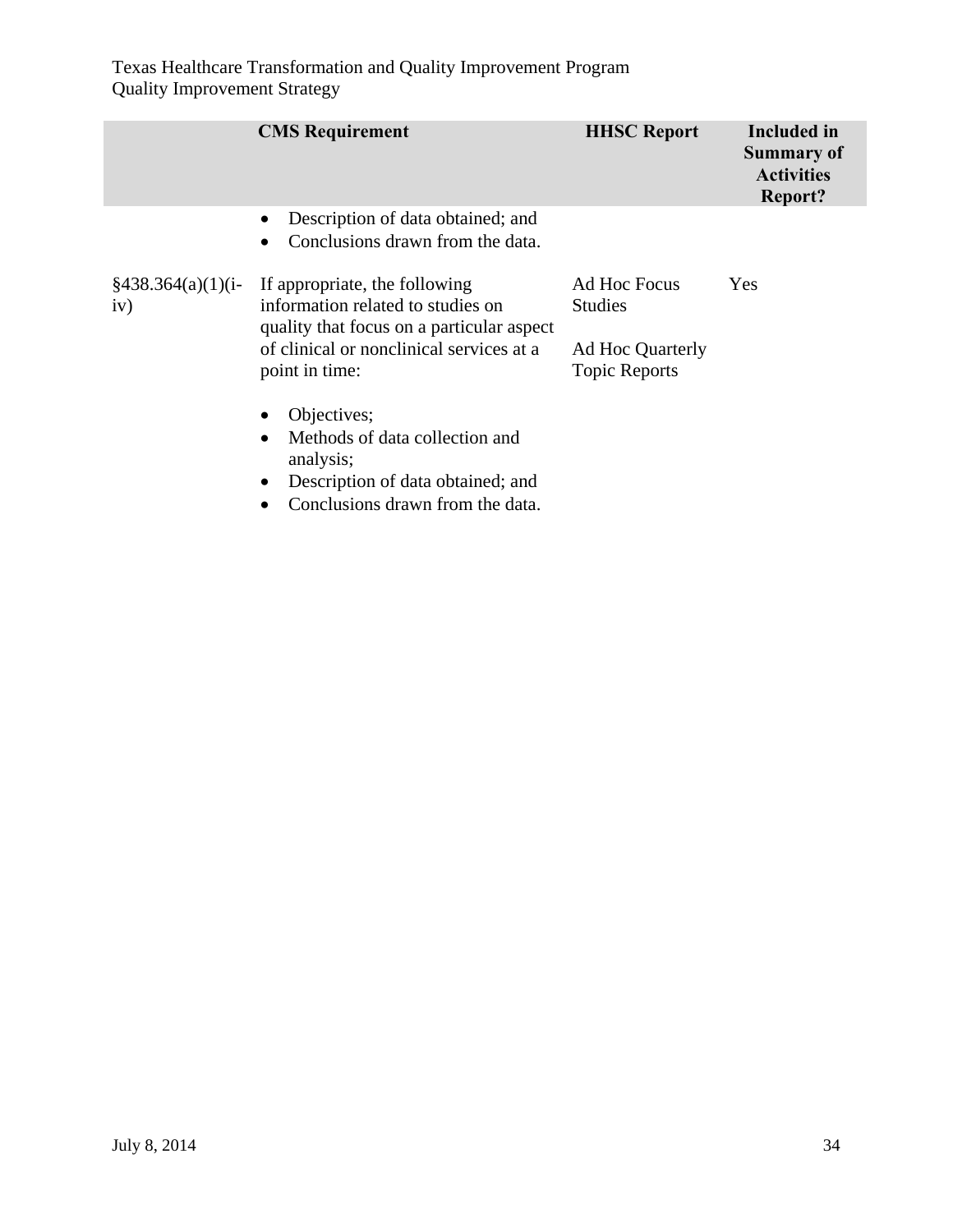# **Attachment B- Initiative Performance Measures**  $^{11}$

| $101$ Quality ( $2011$<br><b>Measure</b>                     | <b>Measure Description</b>                                                                                                                                                                                                                                                                                                                                                                                                                                                                                                                                                                               | <b>STAR</b> | <b>STAR+PLUS</b> |
|--------------------------------------------------------------|----------------------------------------------------------------------------------------------------------------------------------------------------------------------------------------------------------------------------------------------------------------------------------------------------------------------------------------------------------------------------------------------------------------------------------------------------------------------------------------------------------------------------------------------------------------------------------------------------------|-------------|------------------|
| Well-Child Visits at 3, 4, 5,<br>& 6 Yrs.                    | The percentage of members 3–6<br>years of age who had one or<br>more well-child visits with a<br>PCP during the measurement<br>year.                                                                                                                                                                                                                                                                                                                                                                                                                                                                     | $\mathbf X$ |                  |
| <b>Adolescent Well-Care</b><br><b>Visits</b>                 | The percentage of enrolled<br>members 12–21 years of age<br>who had at least one<br>comprehensive well-care visit<br>with a PCP or an OB/GYN<br>practitioner during the<br>measurement year.                                                                                                                                                                                                                                                                                                                                                                                                             | $\mathbf X$ |                  |
| Potentially Preventable ED<br><b>Visits</b>                  |                                                                                                                                                                                                                                                                                                                                                                                                                                                                                                                                                                                                          | $\mathbf X$ | X                |
| <b>Potentially Preventable</b><br><b>Hospital Admissions</b> |                                                                                                                                                                                                                                                                                                                                                                                                                                                                                                                                                                                                          | X           | X                |
| <b>Potentially Preventable</b><br>Hospital Re-admissions     |                                                                                                                                                                                                                                                                                                                                                                                                                                                                                                                                                                                                          | X           | X                |
| Prenatal and Postpartum<br>Care                              | The percentage of deliveries of<br>live births between November 6<br>of the year prior to the<br>measurement year and<br>November 5 of the measurement<br>year. For these women, the<br>measure assesses the following<br>facets of prenatal and<br>postpartum care.<br>• Timeliness of Prenatal Care.<br>The percentage of deliveries that<br>received a prenatal care visit as<br>a member of the organization in<br>the first trimester or within 42<br>days of enrollment in the<br>organization.<br>• Postpartum Care. The<br>percentage of deliveries that had<br>a postpartum visit on or between | X           |                  |

# **Pay-for-Quality (2014)**

  $11$  Long-term services and supports and nursing facility measures are in development and will be added upon completion.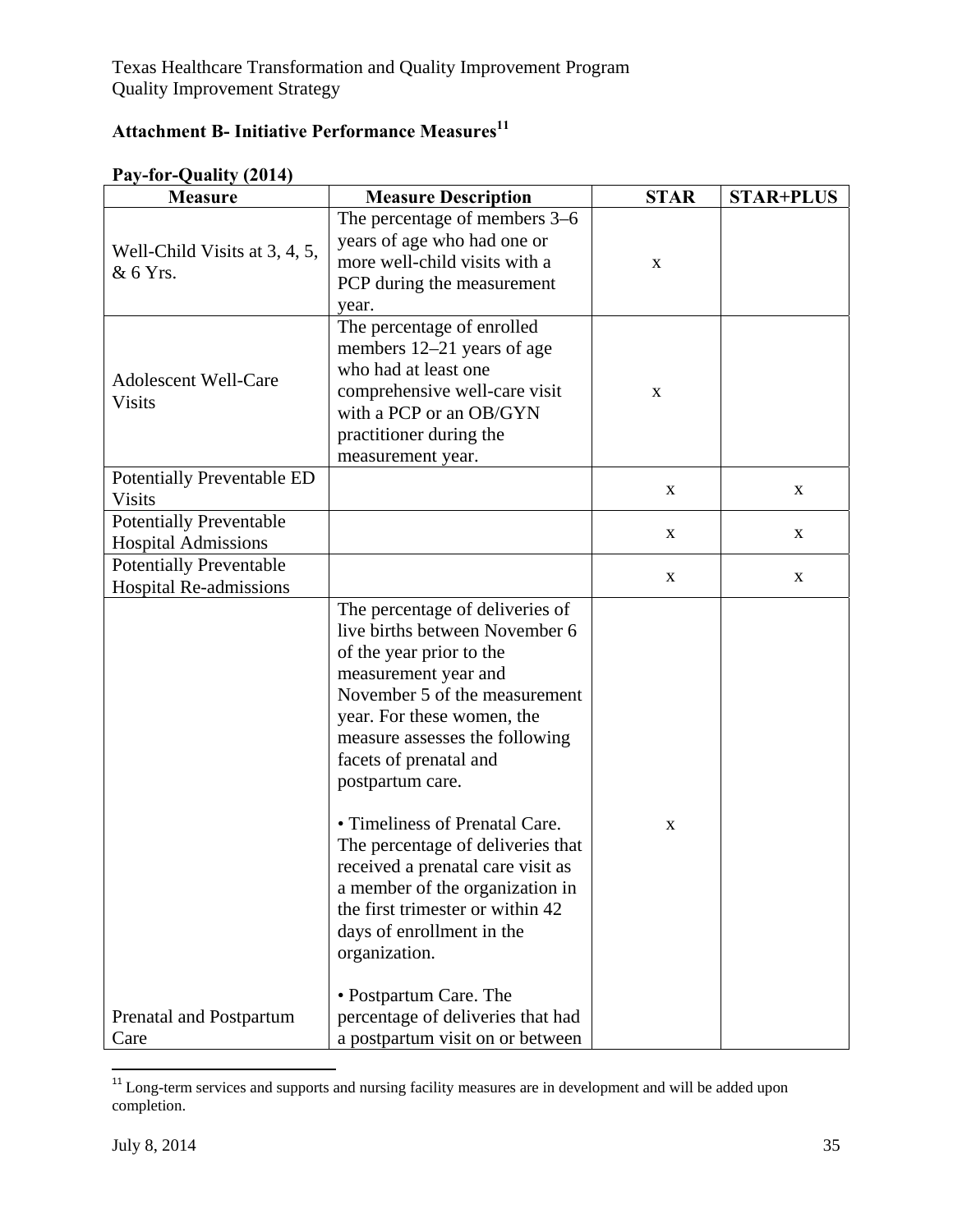| <b>Measure</b>                                              | <b>Measure Description</b>                                                                                                                                                                                                                                                                         | <b>STAR</b> | <b>STAR+PLUS</b> |
|-------------------------------------------------------------|----------------------------------------------------------------------------------------------------------------------------------------------------------------------------------------------------------------------------------------------------------------------------------------------------|-------------|------------------|
|                                                             | 21 and 56 days after delivery.                                                                                                                                                                                                                                                                     |             |                  |
|                                                             | The percentage of members 18<br>years of age and older with a<br>diagnosis of major depression<br>and were newly treated with<br>antidepressant medication, and                                                                                                                                    |             |                  |
| Anti-depressant Medication<br><b>Management-Acute Phase</b> | who remained on an<br>antidepressant medication<br>treatment.                                                                                                                                                                                                                                      |             |                  |
|                                                             | • Effective Acute Phase<br>Treatment. The percentage of<br>newly diagnosed and treated<br>members who remained on an<br>antidepressant medication for at<br>least 84 days (12 weeks).                                                                                                              |             | X                |
| Anti-depressant Medication<br>Management-Continuation       | The percentage of members 18<br>years of age and older with a<br>diagnosis of major depression<br>and were newly treated with<br>antidepressant medication, and<br>who remained on an<br>antidepressant medication<br>treatment.<br>• Effective Continuation Phase<br>Treatment. The percentage of |             | X                |
|                                                             | newly diagnosed and treated<br>members who remained on an<br>antidepressant medication for at<br>least 180 days (6 months).                                                                                                                                                                        |             |                  |
| HbA1c Control <8                                            | The percentage of members 18–<br>75 years of age with diabetes<br>(type 1 and type 2) who had<br>HbA1c Control <8.                                                                                                                                                                                 |             | X                |

# **At Risk Measures (2013)**

| <b>Measure</b>                          | <b>Measure Description</b>                                                                                                                                                                 | <b>STAR</b> | <b>STAR+PLUS</b> |
|-----------------------------------------|--------------------------------------------------------------------------------------------------------------------------------------------------------------------------------------------|-------------|------------------|
| Childhood Immunization<br><b>Status</b> | The percentage of children 2<br>years of age who had four<br>diphtheria, tetanus and acellular<br>pertussis (DTaP); three polio<br>(IPV); one measles, mumps and<br>rubella (MMR); three H | X           |                  |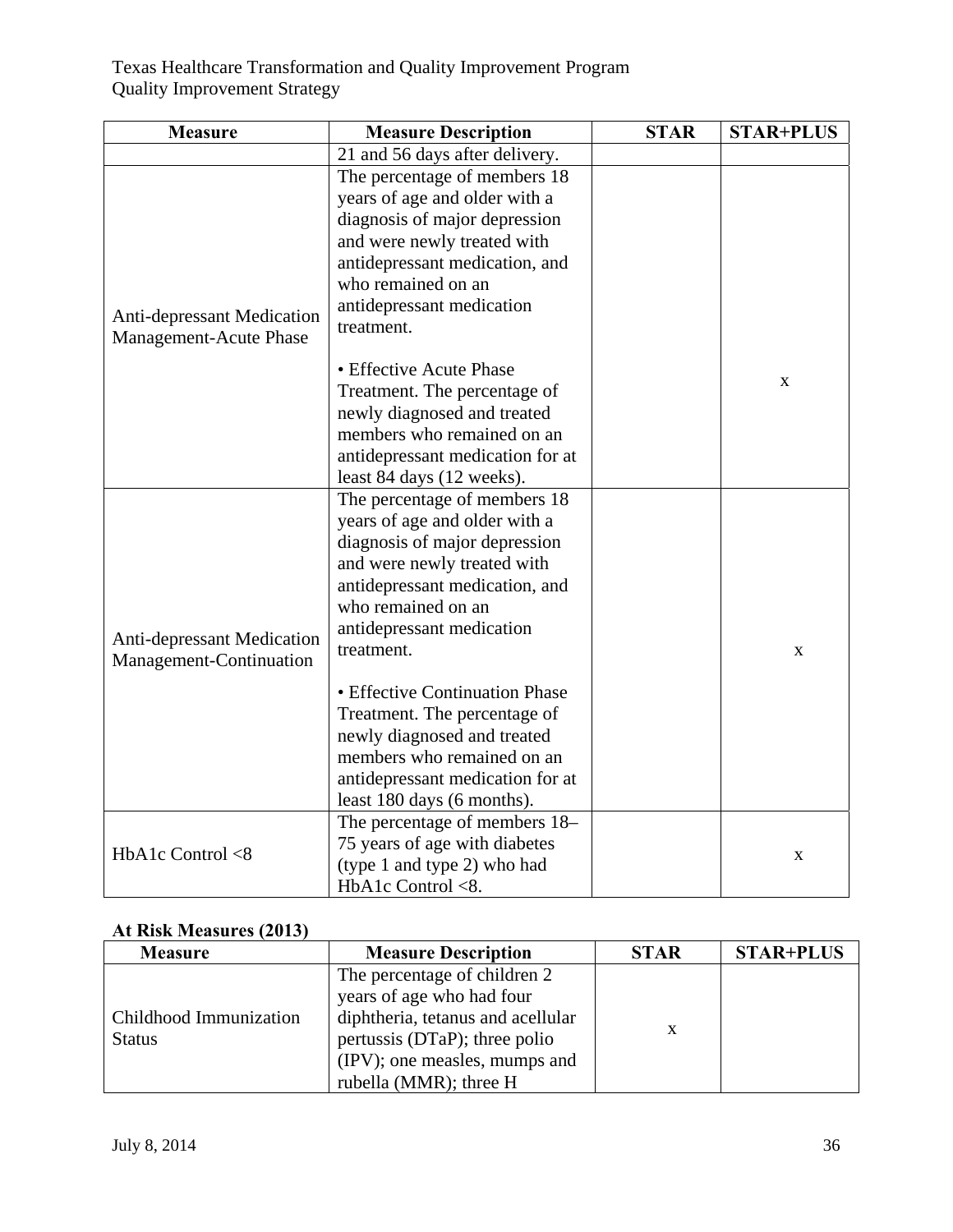| <b>Measure</b>                | <b>Measure Description</b>          | <b>STAR</b> | <b>STAR+PLUS</b> |
|-------------------------------|-------------------------------------|-------------|------------------|
|                               | influenza type B (HiB); three       |             |                  |
|                               | hepatitis B (HepB), one chicken     |             |                  |
|                               | pox (VZV); four pneumococcal        |             |                  |
|                               | conjugate (PCV); one hepatitis A    |             |                  |
|                               | (HepA); two or three rotavirus      |             |                  |
|                               | (RV); and two influenza (flu)       |             |                  |
|                               | vaccines by their second            |             |                  |
|                               | birthday.                           |             |                  |
|                               | The percentage of members 3–6       |             |                  |
| Well-Child Visits at 3, 4, 5, | years of age who had one or         |             |                  |
| & 6 Yrs.                      | more well-child visits with a       | $\mathbf X$ |                  |
|                               | PCP during the measurement          |             |                  |
|                               | year.                               |             |                  |
|                               | The percentage of enrolled          |             |                  |
|                               | members 12–21 years of age          |             |                  |
| <b>Adolescent Well-Care</b>   | who had at least one                |             |                  |
| <b>Visits</b>                 | comprehensive well-care visit       | X           |                  |
|                               | with a PCP or an OB/GYN             |             |                  |
|                               | practitioner during the             |             |                  |
|                               | measurement year.                   |             |                  |
|                               | The percentage of deliveries of     |             |                  |
|                               | live births between November 6      |             |                  |
|                               | of the year prior to the            |             |                  |
|                               | measurement year and                |             |                  |
|                               | November 5 of the measurement       |             |                  |
|                               | year. For these women, the          |             |                  |
|                               | measure assesses the following      |             |                  |
| <b>Prenatal Care</b>          | facets of prenatal care.            | $\mathbf X$ |                  |
|                               |                                     |             |                  |
|                               | • Timeliness of Prenatal Care.      |             |                  |
|                               | The percentage of deliveries that   |             |                  |
|                               | received a prenatal care visit as a |             |                  |
|                               | member of the organization in       |             |                  |
|                               | the first trimester or within 42    |             |                  |
|                               | days of enrollment in the           |             |                  |
|                               | organization.                       |             |                  |
|                               | The percentage of members 5-        |             |                  |
|                               | 64 years of age during the          |             |                  |
| Use of Appropriate            | measurement year who were           |             |                  |
| <b>Medication for People</b>  | identified as having persistent     |             |                  |
| With Asthma                   | asthma and who were                 |             |                  |
|                               | appropriately prescribed            | $\mathbf X$ | X                |
|                               | medication during the               |             |                  |
|                               | measurement year.                   |             |                  |
| <b>Cholesterol Management</b> | The percentage of members 18–       |             | X                |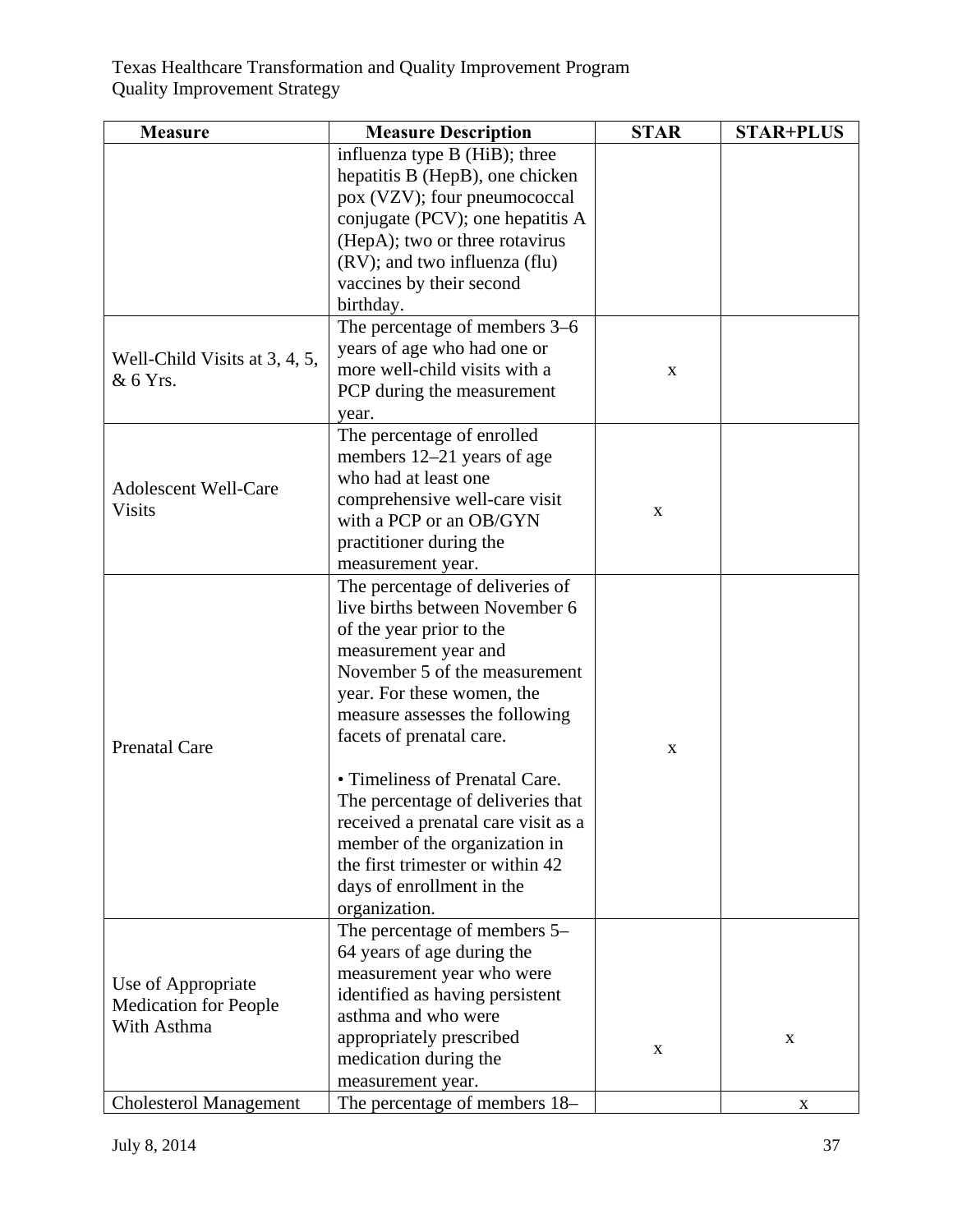| <b>Measure</b>                   | <b>Measure Description</b>                                 | <b>STAR</b> | <b>STAR+PLUS</b> |
|----------------------------------|------------------------------------------------------------|-------------|------------------|
| for Patients With                | 75 years of age who were                                   |             |                  |
| <b>Cardiovascular Conditions</b> | discharged alive for AMI,                                  |             |                  |
|                                  | coronary artery bypass graft                               |             |                  |
|                                  | (CABG) or percutaneous                                     |             |                  |
|                                  | coronary interventions (PCI)                               |             |                  |
|                                  | from January 1–November 1 of                               |             |                  |
|                                  | the year prior to the                                      |             |                  |
|                                  | measurement year, or who had a                             |             |                  |
|                                  | diagnosis of ischemic vascular                             |             |                  |
|                                  | disease (IVD) during the                                   |             |                  |
|                                  | measurement year and the year                              |             |                  |
|                                  | prior to the measurement year,                             |             |                  |
|                                  | who had each of the following                              |             |                  |
|                                  | during the measurement year:                               |             |                  |
|                                  |                                                            |             |                  |
|                                  | • LDL-C screening.                                         |             |                  |
|                                  | • LDL-C control $\left(\langle 100 \text{ mg/dL}\right)$ . |             |                  |
|                                  | The percentage of members 18–                              |             |                  |
|                                  | 75 years of age with diabetes                              |             |                  |
| <b>HbA1c</b> Testing             | (type 1 and type 2) who had                                |             | X                |
|                                  | HbA1c testing.                                             |             |                  |

|  |  | <b>Quality Challenge Measures (2013)</b> |  |  |
|--|--|------------------------------------------|--|--|
|--|--|------------------------------------------|--|--|

| <b>Measure</b>                  | <b>Measure Description</b>          | <b>STAR</b>  | <b>STAR+PLUS</b> |
|---------------------------------|-------------------------------------|--------------|------------------|
|                                 | The percentage of children 2–       |              |                  |
|                                 | 18 years of age who were            |              |                  |
| Appropriate Testing for         | diagnosed with pharyngitis,         |              |                  |
| Children with Pharyngitis       | dispensed an antibiotic and         | $\mathbf{x}$ |                  |
| $(2-18 \text{ yrs.})$           | received a group A                  |              |                  |
|                                 | streptococcus (strep) test for the  |              |                  |
|                                 | episode.                            |              |                  |
|                                 | The percentage of members 3–        |              |                  |
|                                 | 17 years of age who had an          |              |                  |
|                                 | outpatient visit with a PCP or      |              |                  |
|                                 | OB/GYN and who had                  |              |                  |
| Weight Assessment and           | evidence of the following           |              |                  |
| <b>Counseling for Nutrition</b> | during the measurement year.        | $\mathbf{X}$ |                  |
| and Physical Activity for       |                                     |              |                  |
| Children/Adolescents            | • BMI percentile                    |              |                  |
|                                 | documentation.                      |              |                  |
|                                 | • Counseling for nutrition.         |              |                  |
|                                 | • Counseling for physical           |              |                  |
|                                 | activity.                           |              |                  |
| Member using Inpatient          | <b>Pediatric Quality Indicators</b> | X            |                  |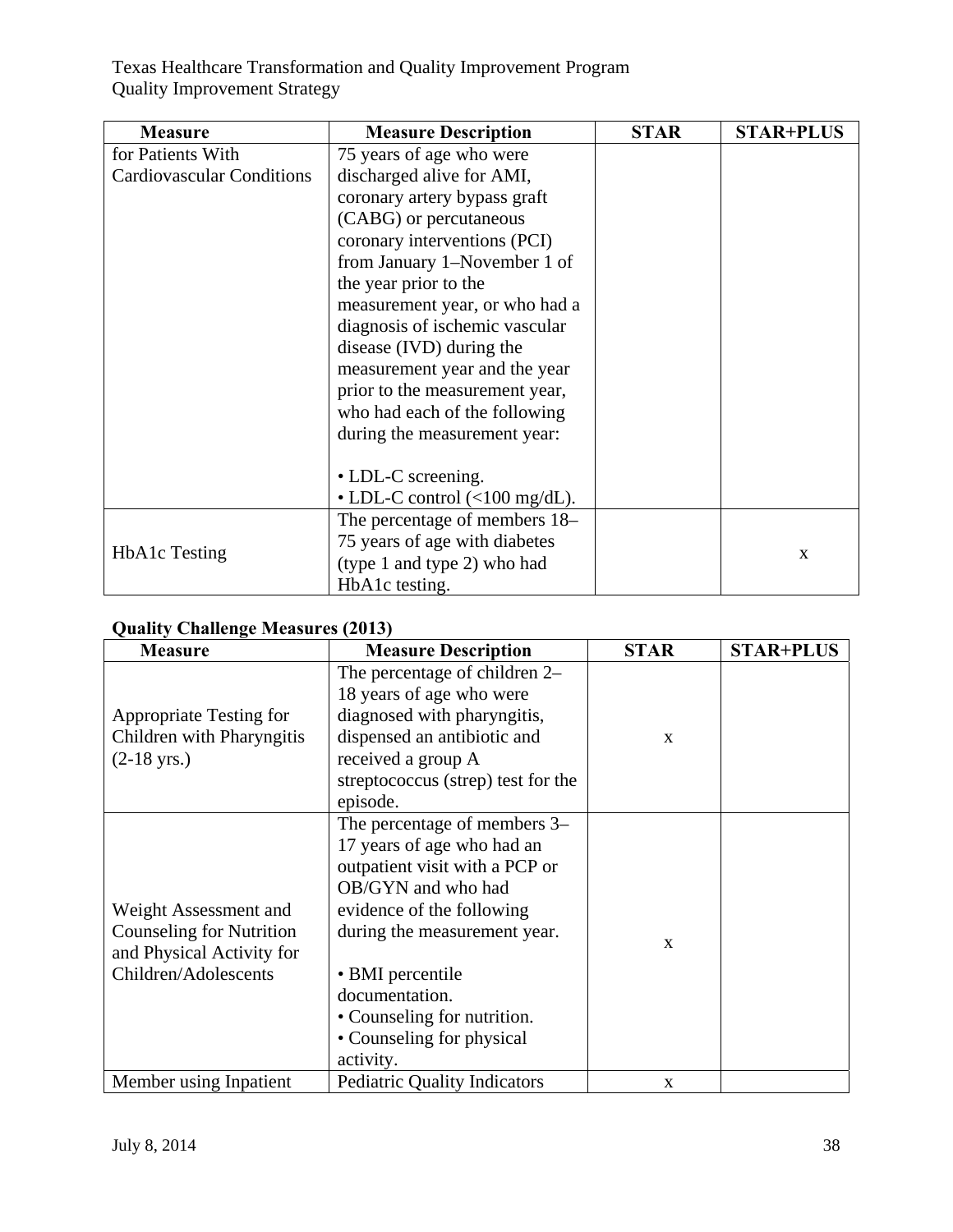| <b>Measure</b>                   | <b>Measure Description</b>           | <b>STAR</b> | <b>STAR+PLUS</b> |
|----------------------------------|--------------------------------------|-------------|------------------|
| Services for ACSC                | (PDIs) for child members:            |             |                  |
| (AHRQ-Pediatric Quality          |                                      |             |                  |
| Indicators (PDI)                 | $(1)$ Asthma                         |             |                  |
|                                  | (2) Diabetes Short-Term              |             |                  |
|                                  | Complications                        |             |                  |
|                                  | (3) Gastroenteritis                  |             |                  |
|                                  | (4) Perforated Appendix              |             |                  |
|                                  | (5) Urinary Tract Infection          |             |                  |
|                                  | (The age eligibility for these       |             |                  |
|                                  | measures is 17 years old and         |             |                  |
|                                  | younger.)                            |             |                  |
|                                  | <b>Prevention Quality Indicators</b> |             |                  |
|                                  | (PQIs) for adult members:            |             |                  |
|                                  |                                      |             |                  |
|                                  | (1) Diabetes Short-Term              |             |                  |
|                                  | Complications                        |             |                  |
|                                  | (2) Perforated Appendix              |             |                  |
|                                  | (3) Diabetes Long-Term               |             |                  |
|                                  | Complications                        |             |                  |
|                                  | (4) Chronic Obstructive              |             |                  |
| Member using inpatient           | <b>Pulmonary Disease</b>             |             |                  |
| services for ACSC                | (5) Low Birth Weight                 |             |                  |
| (AHRQ-Prevention                 | (6) Hypertension                     |             |                  |
| <b>Quality Indicators (PQIs)</b> | (7) Congestive Heart Failure         |             | $\mathbf X$      |
|                                  | (8) Dehydration                      |             |                  |
|                                  | (9) Bacterial Pneumonia              |             |                  |
|                                  | (10) Urinary Tract Infection         |             |                  |
|                                  | (11) Angina without Procedure        |             |                  |
|                                  | (12) Uncontrolled Diabetes           |             |                  |
|                                  | (13) Adult Asthma                    |             |                  |
|                                  | (14) Rate of Lower Extremity         |             |                  |
|                                  | <b>Amputation among Patients</b>     |             |                  |
|                                  | The percentage of children           |             |                  |
|                                  | newly prescribed attention-          |             |                  |
|                                  | deficit/hyperactivity disorder       |             |                  |
|                                  | (ADHD) medication who had at         |             |                  |
|                                  | least three follow-up care visits    |             |                  |
| Follow-up Care for               | within a 10-month period, one        |             |                  |
| <b>Children Prescribed ADHD</b>  | of which was within 30 days of       | X           |                  |
| Medication: Initiation           | when the first ADHD                  |             |                  |
| Phase                            | medication was dispensed.            |             |                  |
|                                  |                                      |             |                  |
|                                  | • Initiation Phase. The              |             |                  |
|                                  | percentage of members 6–12           |             |                  |
|                                  | years of age as of the IPSD with     |             |                  |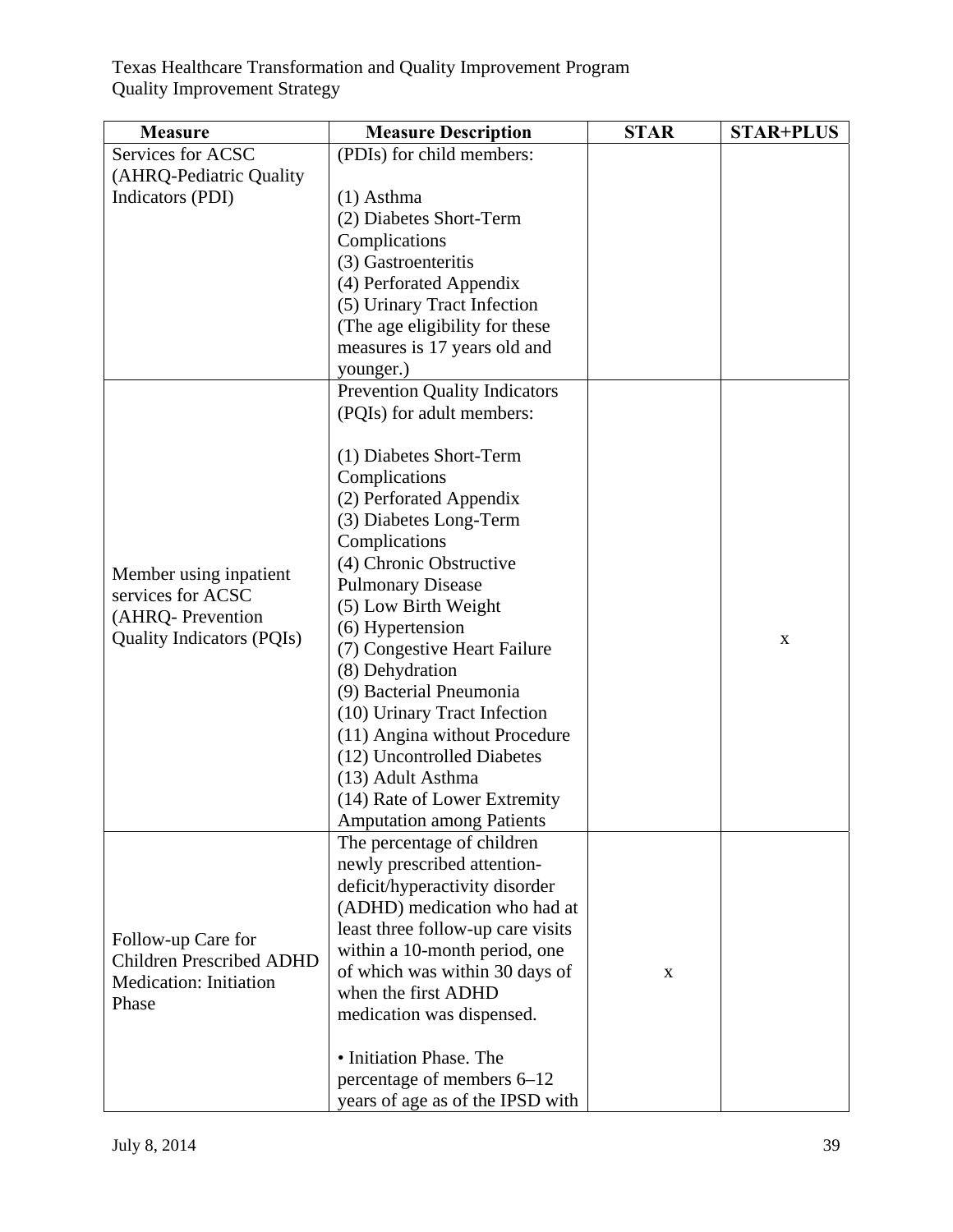| <b>Measure</b>                                 | <b>Measure Description</b>                                                                                                                                                                                                                                                                                                                                                             | <b>STAR</b> | <b>STAR+PLUS</b> |
|------------------------------------------------|----------------------------------------------------------------------------------------------------------------------------------------------------------------------------------------------------------------------------------------------------------------------------------------------------------------------------------------------------------------------------------------|-------------|------------------|
|                                                | an ambulatory prescription<br>dispensed for ADHD<br>medication, who had one<br>follow-up visit with practitioner<br>with prescribing authority<br>during the 30-day Initiation<br>Phase.<br>The percentage of members 18                                                                                                                                                               |             |                  |
|                                                | years of age and older with a<br>diagnosis of major depression<br>and were newly treated with<br>antidepressant medication, and<br>who remained on an<br>antidepressant medication<br>treatment. Two rates are<br>reported.                                                                                                                                                            |             |                  |
| <b>Antidepressant Medication</b><br>Management | • Effective Acute Phase<br>Treatment. The percentage of<br>newly diagnosed and treated<br>members who remained on an<br>antidepressant medication for at<br>least 84 days (12 weeks).<br>• Effective Continuation Phase<br>Treatment. The percentage of<br>newly diagnosed and treated<br>members who remained on an<br>antidepressant medication for at<br>least 180 days (6 months). |             | X                |
| <b>Adult BMI Assessment</b>                    | The percentage of members 18–<br>74 years of age who had an<br>outpatient visit and whose body<br>mass index (BMI) was<br>documented during the<br>measurement year or the year<br>prior to the measurement year.                                                                                                                                                                      |             | X                |
| Members Utilizing CDS                          |                                                                                                                                                                                                                                                                                                                                                                                        |             |                  |
| Option:<br><b>HCBS SPW PAS</b>                 | 0.5% Increase in Members                                                                                                                                                                                                                                                                                                                                                               |             |                  |
|                                                | utilizing Consumer Directed<br>Services                                                                                                                                                                                                                                                                                                                                                |             | X                |
| <b>HCBS Non-SPW PHC</b>                        |                                                                                                                                                                                                                                                                                                                                                                                        |             |                  |
| Diabetic Eye Exam                              | The percentage of members 18–<br>75 years of age with diabetes<br>(type 1 and type 2) who had an<br>eye exam.                                                                                                                                                                                                                                                                          |             | X                |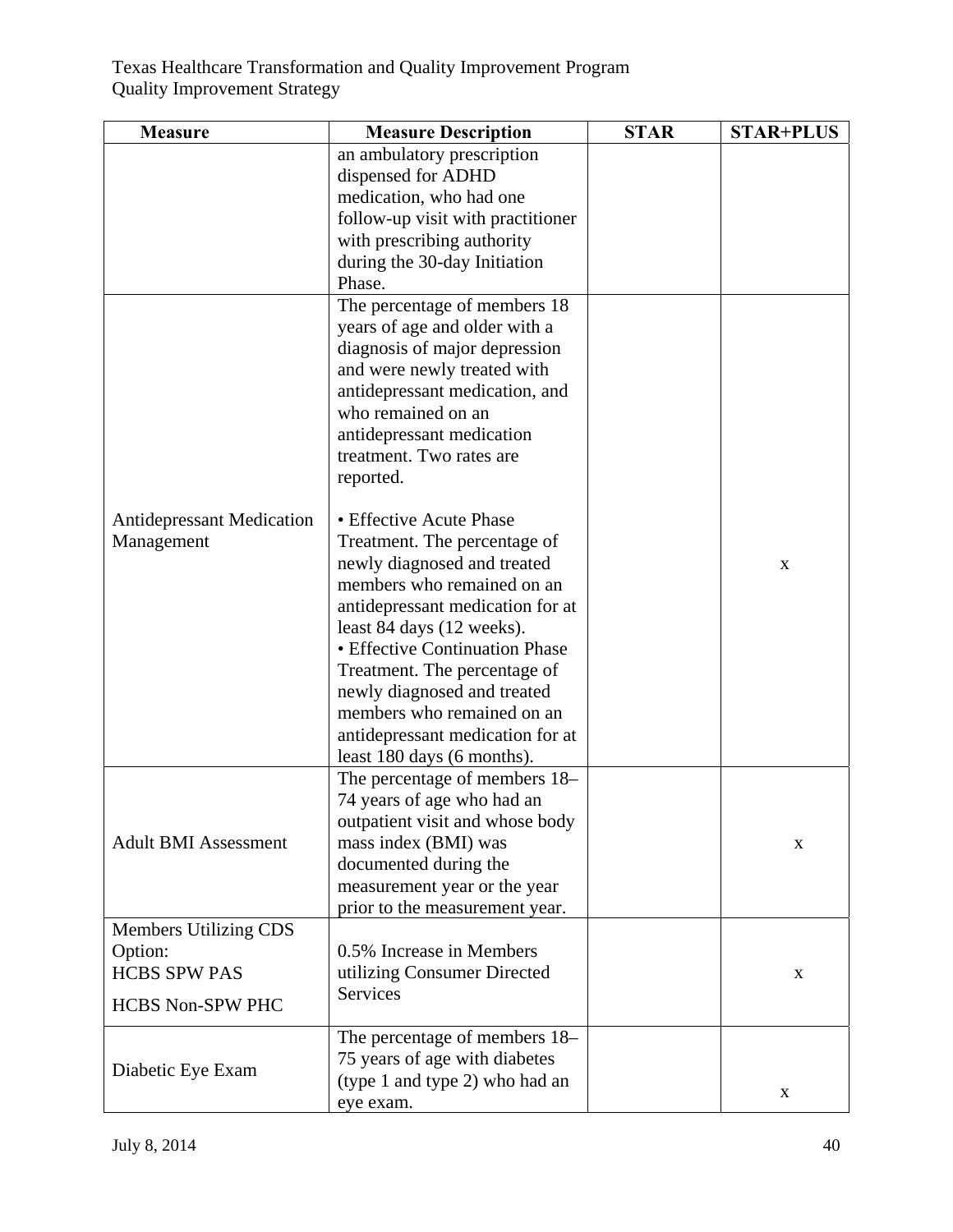# **Dashboard- STAR, STAR+PLUS, CHIP (2014)**

| <b>Performance Indicator</b>                                                                        | <b>HHSC</b><br><b>STAR</b> | <b>HHSC</b><br><b>STAR+PLUS</b> | <b>HHSC</b><br><b>CHIP</b> |
|-----------------------------------------------------------------------------------------------------|----------------------------|---------------------------------|----------------------------|
| <b>I. POTENTIALLY PREVENTABLE EVENTS</b>                                                            |                            |                                 |                            |
| % of Emergency Department Procedures that<br>were Potentially Preventable [PPV]                     | $\mathbf{X}$               | $\mathbf{X}$                    | X                          |
| % of Inpatient Admissions that had a<br>Potentially Preventable Readmission Within<br>30 Days [PPR] | $\mathbf X$                | $\mathbf X$                     | $\mathbf X$                |
| % of Eligible Inpatient Admissions that were<br>Potentially Preventable [PPA]                       | $\mathbf X$                | $\mathbf X$                     | $\mathbf X$                |
| <b>II. ACCESS TO CARE</b>                                                                           |                            |                                 |                            |
| <b>Access/Availability of Care</b>                                                                  |                            |                                 |                            |
| % of Children with Access to PCP (CAP)<br>$(12 - 24$ months)                                        | $\mathbf X$                |                                 | $\mathbf X$                |
| % of Children with Access to PCP (CAP)<br>$(25$ months - 6 yrs.)                                    | X                          |                                 | $\mathbf X$                |
| % of Children with Access to PCP (CAP)<br>$(7 - 11 \text{ yrs.})$                                   | $\mathbf{X}$               |                                 | $\mathbf X$                |
| % of Children with Access to PCP (CAP)<br>$(12 - 19 \text{ yrs.})$                                  | $\mathbf X$                |                                 | $\mathbf X$                |
| <b>III. QUALITY OF CARE</b>                                                                         |                            |                                 |                            |
| <b>Member Satisfaction - Adult</b>                                                                  |                            |                                 |                            |
| % of Members with Good Access to Urgent<br>Care                                                     | $\mathbf X$                | $\mathbf X$                     |                            |
| % of Members with Good Access to<br><b>Specialist Referral</b>                                      | X                          | $\mathbf{X}$                    |                            |
| % of Members with Good Access to Routine<br>Care                                                    | $\mathbf X$                | $\mathbf{X}$                    |                            |
| % of Members with Good Access to Special<br>Therapies                                               | $\mathbf X$                | $\mathbf X$                     |                            |
| % of STAR+PLUS Members with Good<br><b>Access to Service Coordination</b>                           |                            | X                               |                            |
| % of Members with Good Access to<br><b>Behavioral Health Treatment or Counseling</b>                | $\mathbf X$                | $\mathbf X$                     |                            |
| % of Members Rating Their Personal Doctor<br>a "9" or "10"                                          | X                          | $\mathbf X$                     |                            |
| % of Members Rating Their Health Plan a<br>"9" or "10"                                              | X                          | X                               |                            |
| % of Members having Good Experience with<br><b>Doctor's Communication</b>                           | $\mathbf X$                | $\mathbf X$                     |                            |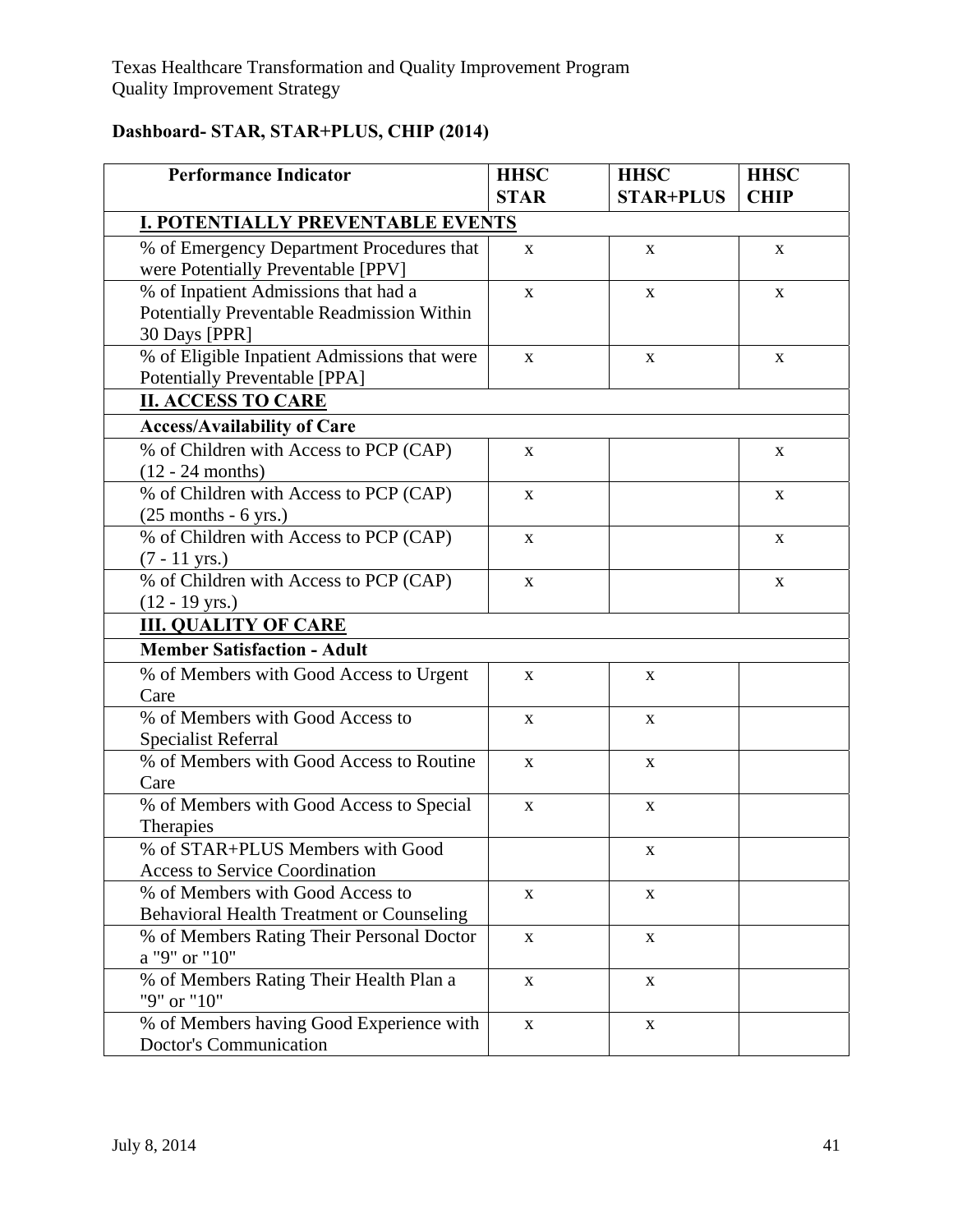| <b>Performance Indicator</b>                                       | <b>HHSC</b><br><b>STAR</b> | <b>HHSC</b><br><b>STAR+PLUS</b> | <b>HHSC</b><br><b>CHIP</b> |
|--------------------------------------------------------------------|----------------------------|---------------------------------|----------------------------|
| % Members Utilizing Consumer Directed                              |                            | $\mathbf{X}$                    |                            |
| Services (CDS) that includes:                                      |                            |                                 |                            |
| 1. Non-HCBS Program Primary Home Care                              |                            |                                 |                            |
| 2. HCBS Personal Attendant Services                                |                            |                                 |                            |
| <b>Member Satisfaction - Child (Parent/Caregiver)</b>              |                            |                                 |                            |
| % of Members with Good Access to Urgent                            | X                          |                                 | X                          |
| Care                                                               |                            |                                 |                            |
| % of Members Good Access to Specialist                             | X                          |                                 | X                          |
| Referral                                                           |                            |                                 |                            |
| % of Members with Good Access to Routine                           | $\mathbf X$                |                                 | $\mathbf X$                |
| Care                                                               |                            |                                 |                            |
| % of Members with Good Access to                                   | $\mathbf X$                |                                 | $\mathbf X$                |
| <b>Behavioral Health Treatment or Counseling</b>                   |                            |                                 |                            |
| % Rating Their Child's Personal Doctor a                           | X                          |                                 | $\mathbf X$                |
| "9" or "10"                                                        |                            |                                 |                            |
| % Rating Their Child's Health Plan a "9" or                        | X                          |                                 | X                          |
| "10"                                                               |                            |                                 |                            |
| % Good Experience with Doctor's                                    | $\mathbf{X}$               |                                 | $\mathbf X$                |
| Communication                                                      |                            |                                 |                            |
| <b>Children's Preventive Health</b>                                |                            |                                 |                            |
| Well-Child Visits - First 15 Months:                               | $\mathbf X$                |                                 |                            |
| $6+$ visits (W15)                                                  |                            |                                 |                            |
| Well-Child Visits - 3rd, 4th, 5th, & 6th years                     | $\mathbf X$                | X                               | X                          |
| (W34)                                                              |                            |                                 |                            |
| Well-Child Visits - Adolescents (AWC)                              | X                          | X                               | X                          |
| Childhood Immunization Status (CIS) -                              | $\mathbf X$                |                                 | $\mathbf X$                |
| Combination 4<br>Women's Preventive Health                         |                            |                                 |                            |
|                                                                    |                            |                                 |                            |
| Cervical Cancer Screening (CCS)                                    | X                          | X                               |                            |
| Prenatal Care (PPC)                                                | $\mathbf X$                | X                               |                            |
| Postpartum Care (PPC)                                              | X                          | X                               |                            |
| <b>Breast Cancer Screening (BCS)</b>                               |                            | $\mathbf X$                     |                            |
| Chlamydia Screening in Women (CHL)                                 | $\mathbf X$                |                                 | X                          |
| Prevention and Screening                                           |                            |                                 |                            |
| <b>Adult BMI Assessment (ABA)</b>                                  |                            | X                               |                            |
| Child/Adolescent BMI Percentile                                    | $\mathbf{X}$               |                                 | $\mathbf{X}$               |
| Documented (WCC)                                                   |                            |                                 |                            |
| Counseling for Nutrition for                                       | X                          |                                 | $\mathbf X$                |
| Children/Adolescents (WCC)                                         |                            |                                 |                            |
| Counseling for Physical Activity for<br>Children/Adolescents (WCC) | $\mathbf X$                |                                 | X                          |
|                                                                    |                            |                                 |                            |
| AHRQ Prevention Quality Indicators $[PQI]$ (Adults $\geq 18$ yrs.) |                            |                                 |                            |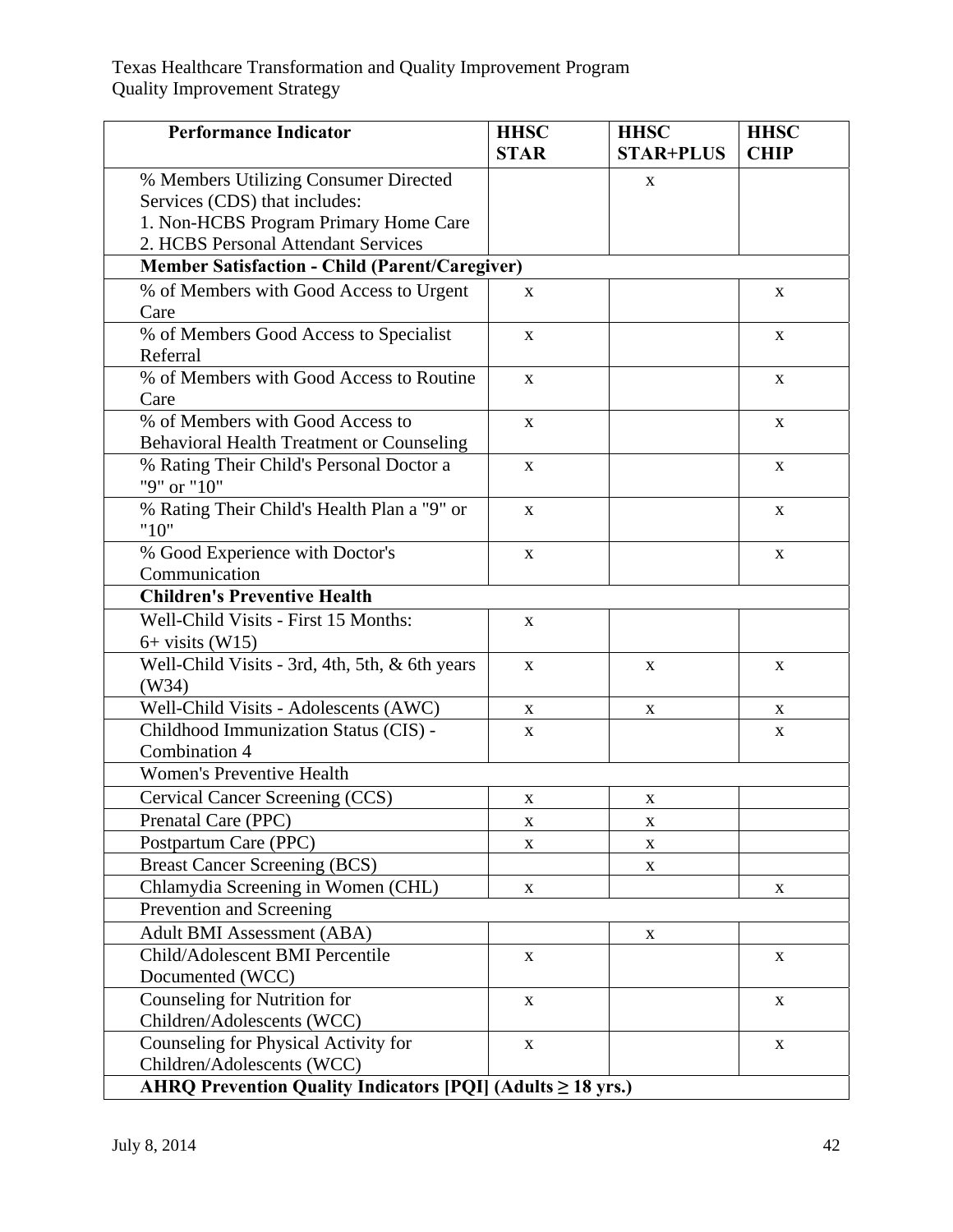| <b>Performance Indicator</b>                                                                | <b>HHSC</b><br><b>STAR</b> | <b>HHSC</b><br><b>STAR+PLUS</b> | <b>HHSC</b><br><b>CHIP</b> |
|---------------------------------------------------------------------------------------------|----------------------------|---------------------------------|----------------------------|
| Diabetes Short-Term Complications                                                           | $\mathbf X$                | $\mathbf{X}$                    |                            |
| Admission Rate {PQI 01}                                                                     |                            |                                 |                            |
| Diabetes Long-Term Complications                                                            | $\mathbf{X}$               | $\mathbf X$                     |                            |
| Admission Rate {PQI 03}                                                                     |                            |                                 |                            |
| <b>Chronic Obstructive Pulmonary Disease</b>                                                | $\mathbf X$                | X                               |                            |
| Admission Rate {PQI 05}                                                                     |                            |                                 |                            |
| Hypertension Admission Rate {PQI 07}                                                        | $\boldsymbol{\mathrm{X}}$  | $\boldsymbol{\mathrm{X}}$       |                            |
| <b>Congestive Heart Failure Admission Rate</b><br>{PQI 08}                                  | $\mathbf{X}$               | $\mathbf{X}$                    |                            |
| Low Birth Weight Admission Rate {PQI 09}                                                    | $\mathbf X$                | $\mathbf X$                     |                            |
| Dehydration Admission Rate {PQI 10}                                                         | $\mathbf X$                | $\mathbf X$                     |                            |
| Bacterial Pneumonia Admission Rate {PQI<br>11                                               | $\boldsymbol{\mathrm{X}}$  | $\boldsymbol{\mathrm{X}}$       |                            |
| <b>Urinary Tract Infection Admission Rate</b><br>$\{$ PQI 12 $\}$                           | $\boldsymbol{\mathrm{X}}$  | $\boldsymbol{\mathrm{X}}$       |                            |
| Angina w/o Procedure Admission Rate {PQI<br>13                                              | $\mathbf{X}$               | $\mathbf{X}$                    |                            |
| <b>Uncontrolled Diabetes Admission Rate {PQI</b><br>14                                      | $\mathbf X$                | $\mathbf X$                     |                            |
| <b>Adult Asthma Admission Rate {PQI 15}</b>                                                 | $\mathbf X$                | $\mathbf X$                     |                            |
| Lower Extremity Amputation due to<br><b>Uncontrolled Diabetes Admission Rate {PQI</b><br>16 | $\boldsymbol{\mathrm{X}}$  | $\boldsymbol{\mathrm{X}}$       |                            |
| <b>AHRQ Pediatric Quality Indicators [PDI]</b>                                              | (Children < 18 yrs.)       |                                 |                            |
| Asthma Admission Rate {PDI 14}                                                              | X                          | X                               | X                          |
| Diabetes Short-Term Complications<br>Admission Rate {PDI 15}                                | $\mathbf X$                | $\mathbf{X}$                    | X                          |
| Gastroenteritis Admission Rate {PDI 16}                                                     | $\mathbf X$                | X                               | X                          |
| Perforated Appendix Admission Rate {PDI<br>$17$ }                                           | $\mathbf X$                | $\mathbf X$                     | $\mathbf X$                |
| <b>Urinary Tract Infection Admission Rate</b><br>${PDI}18$                                  | X                          | X                               | X                          |
| <b>IV. CARE FOR CHRONIC ILLNESS</b>                                                         |                            |                                 |                            |
| Asthma                                                                                      |                            |                                 |                            |
| Use of Appropriate Medication for People<br>with Asthma (all ages) (ASM)                    | X                          | X                               | X                          |
| Medication Management for People with                                                       | $\mathbf X$                | $\mathbf X$                     | X                          |
| Asthma-Medication Compliance 75%                                                            |                            |                                 |                            |
| (MMA)                                                                                       |                            |                                 |                            |
| Appropriate Treatment for Children with                                                     | X                          |                                 | X                          |
| <b>Upper Respiratory Infection (URI)</b>                                                    |                            |                                 |                            |
| Avoidance of Antibiotic Treatment in Adults                                                 |                            | X                               |                            |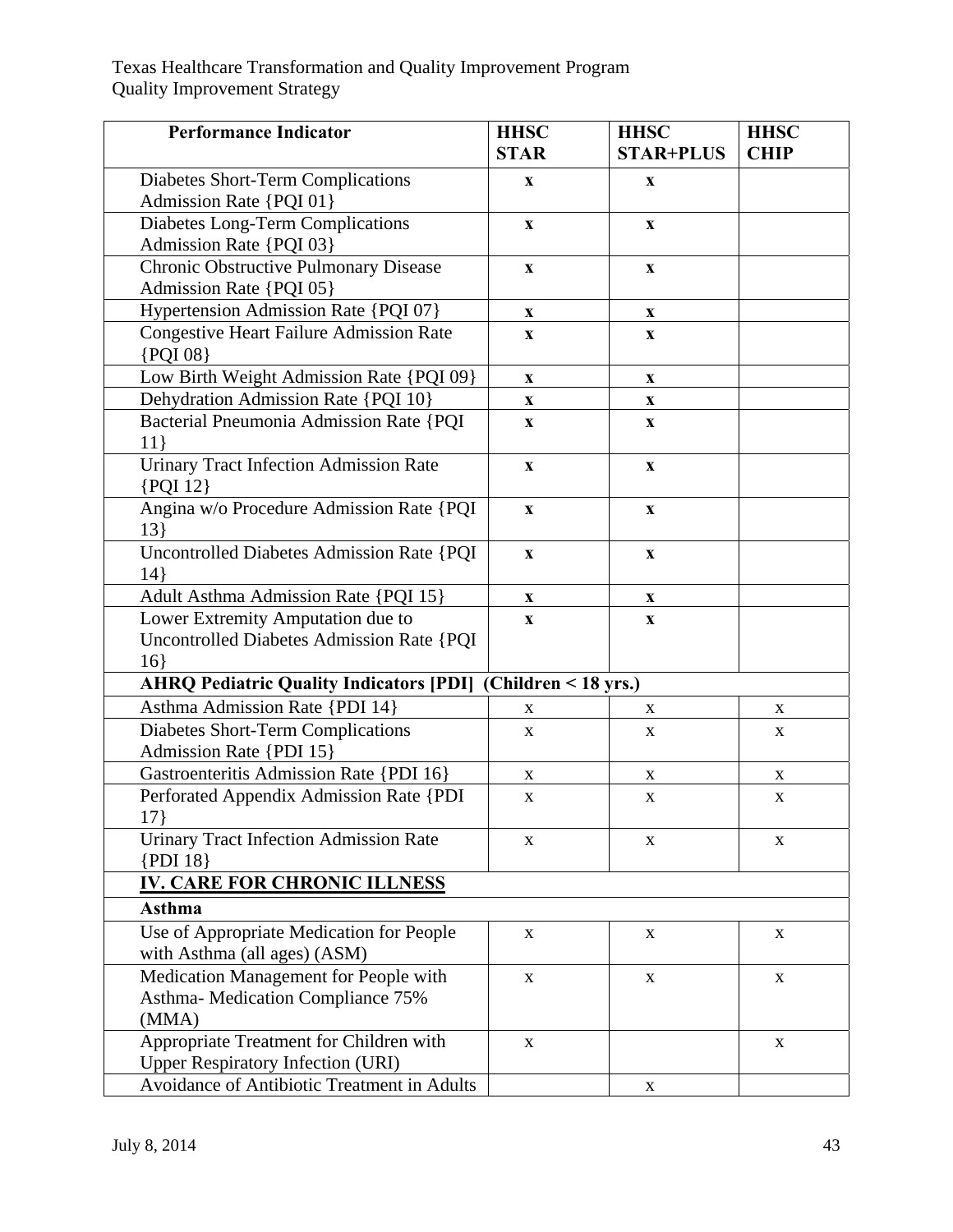| <b>Performance Indicator</b>                                                        | <b>HHSC</b><br><b>STAR</b> | <b>HHSC</b><br><b>STAR+PLUS</b> | <b>HHSC</b><br><b>CHIP</b> |
|-------------------------------------------------------------------------------------|----------------------------|---------------------------------|----------------------------|
| with Acute Bronchitis (AAB)                                                         |                            |                                 |                            |
| Appropriate Testing for Children with                                               | X                          |                                 | X                          |
| Pharyngitis (CWP)                                                                   |                            |                                 |                            |
| <b>Behavioral Health</b>                                                            |                            |                                 |                            |
| 7-day Follow-Up After Hospital Stay for<br>Mental Health (FUH)                      | X                          | X                               | X                          |
| 30-day Follow-Up After Hospital Stay for<br>Mental Health (FUH)                     | X                          | X                               | X                          |
| <b>Antidepressant Medication Management:</b><br>Acute Phase (AMM)                   |                            | $\mathbf X$                     |                            |
| <b>Antidepressant Medication Management:</b><br><b>Continuation Phase (AMM)</b>     |                            | $\mathbf X$                     |                            |
| Follow-Up Care for Children Prescribed<br><b>ADHD Medication: Initiation (ADD)</b>  | X                          |                                 | X                          |
| Follow-Up Care for Children Prescribed<br><b>ADHD Medication: Maintenance (ADD)</b> | X                          |                                 | $\mathbf X$                |
| Initiation of Alcohol and Other Drug<br>Dependence Treatment (IET)                  | X                          | X                               |                            |
| Engagement of Alcohol and Other Drug                                                | X                          | X                               |                            |
| Dependence Treatment (IET)                                                          |                            |                                 |                            |
| Diabetes (Adults $\geq$ 18 yrs.)                                                    |                            |                                 |                            |
| HbA1c Tested (CDC)                                                                  | $\mathbf X$                | $\mathbf X$                     |                            |
| Poor HbA1c Control < $8\%$ (CDC)                                                    | X                          | X                               |                            |
| Diabetic Eye Exam (CDC)                                                             | X                          | X                               |                            |
| LDL-C Screened (CDC)                                                                | $\mathbf X$                | $\mathbf{X}$                    |                            |
| LDL-C Controlled (CDC)                                                              | $\mathbf X$                | X                               |                            |
| Nephropathy Monitored (CDC)                                                         | $\mathbf X$                | $\mathbf X$                     |                            |
| <b>High Blood Pressure</b>                                                          |                            |                                 |                            |
| High Blood Pressure Controlled (CBP)                                                | X                          | X                               |                            |
| <b>Smoking Prevention</b>                                                           |                            |                                 |                            |
| Advising Smokers to Quit                                                            | $\mathbf X$                | $\mathbf X$                     |                            |
| V. LONG TERM SERVICES AND SUPPORT                                                   |                            |                                 |                            |
| <b>Nursing Facility Admission Rate</b>                                              |                            |                                 |                            |
| Annual % Increase of STAR+PLUS<br>Members Admitted to Nursing Facility              |                            | $\mathbf X$                     |                            |
| (Medicaid only)                                                                     |                            |                                 |                            |

# **Dashboard- Medicaid Dental (2014)**

% of members (2 - 3 yrs) enrolled for at least 11 of the past 12 months who had at least one annual dental visit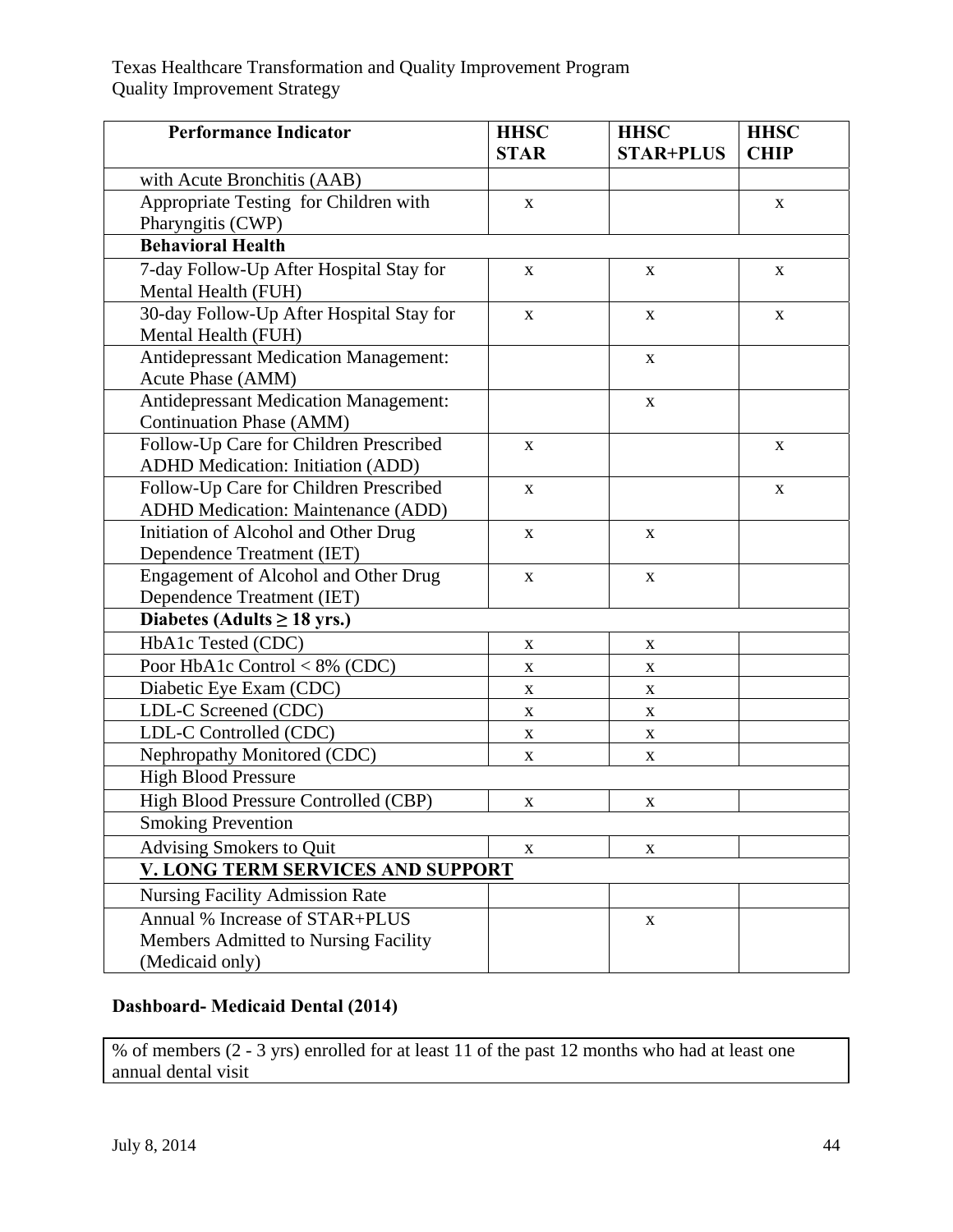% of members (4 - 6 yrs) enrolled for at least 11 of the past 12 months who had at least one annual dental visit

% of members (7 - 10 yrs) enrolled for at least 11 of the past 12 months who had at least one annual dental visit

% of members (11 - 14 yrs) enrolled for at least 11 of the past 12 months who had at least one annual dental visit

% of members (15 - 18 yrs) enrolled for at least 11 of the past 12 months who had at least one annual dental visit

% of members (19 - 21 yrs) enrolled for at least 11 of the past 12 months who had at least one annual dental visit

% of members (6 - 35 months) who had at least one First Dental Home Services visit

# **Preventive Dental Services**

% of members (1 - 20 yrs) enrolled for at least 11 of the past 12 months who had at least one preventive dental service during the measurement year

% of members (1 - 20 yrs) enrolled for 12 consecutive months who had at least one preventive dental service during the measurement year

% of members (6 mo - 20 yrs) receiving at least one THSteps Dental Checkup per year

% of members (6 mo - 20 yrs) receiving two THSteps Dental Checkups per year

% of members (6 mo - 20 yrs) receiving more than two THSteps Dental Checkups per year

% of new members (6 mo - 20 yrs) receiving at least one THSteps Dental Checkup within 90 days of enrollment

% of members (2 - 5 yrs) receiving at least one sealant

% of members (6 - 9 yrs) receiving at least one sealant

% of members (10 - 14 yrs) receiving at least one sealant

% of members (15 - 20 yrs) receiving at least one sealant

Dental Quality Alliance: Sealants in 6-9 Years - % of members (6-9 yrs) continuously enrolled for at least 180 days who are at elevated risk for dental caries and who received a sealant on a permanent first molar tooth within the reporting year \*\*\*

Dental Quality Alliance: Sealants in 10-14 Years - % of members (10-14 yrs) continuously enrolled for at least 180 days who are at elevated risk for dental caries and who received a sealant on a permanent second molar tooth within the reporting year \*\*\*

% of members (1 - 20 yrs) enrolled for at least 11 of the past 12 months receiving at least one treatment for caries or a caries-preventive service\*

## **Continuity of Care**

Dental Quality Alliance: Usual Source of Services- % of members (1-20 yrs) enrolled in two consecutive years for at least 6 months in each year who visited the same practice or clinical entity in both years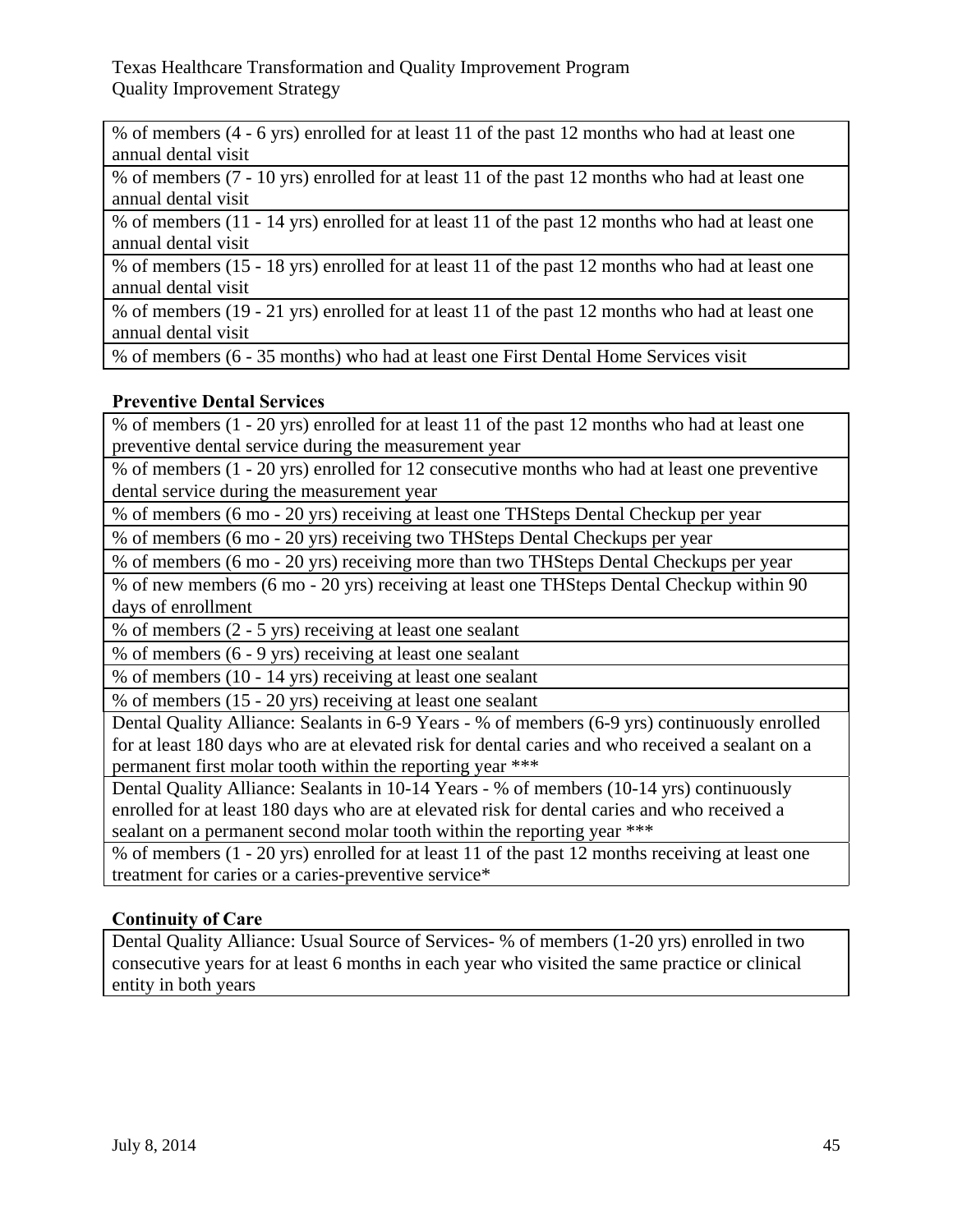| Quality of Care Measures Selected for 2014 Keport Carus          | <b>Report Card Version</b>  |                             |                                  |  |
|------------------------------------------------------------------|-----------------------------|-----------------------------|----------------------------------|--|
| <b>Quality of Care Measure</b>                                   | <b>STAR</b><br><b>Child</b> | <b>STAR</b><br><b>Adult</b> | <b>STAR+PLUS</b><br><b>Adult</b> |  |
| Preventive care measures ( $HEDIS^{\circledcirc}$ )              |                             |                             |                                  |  |
| Well-child Visits in the First 15 Months of Life                 | $\mathbf{x}$                |                             |                                  |  |
| Well-child Visits in the $3rd$ , $4th$ , $5th$ , and $6th$ Years | $\mathbf{X}$                |                             |                                  |  |
| <b>Adolescent Well-care Visits</b>                               | $\mathbf{X}$                |                             |                                  |  |
| <b>Prenatal Care</b>                                             |                             | $\mathbf{X}$                |                                  |  |
| Adults' Access to Preventive/Ambulatory Services                 |                             |                             | X                                |  |
| <b>Breast Cancer Screening</b>                                   |                             |                             | X                                |  |
| Effectiveness measures ( $HEDIS^{\circledast}$ )                 |                             |                             |                                  |  |
| Follow-up for Children Prescribed ADHD                           | X                           |                             |                                  |  |
| Medication $12$                                                  |                             |                             |                                  |  |
| Comprehensive Diabetes Care - HbA1c Testing                      |                             |                             | $\mathbf{x}$                     |  |
| Antidepressant Medication Management <sup>13</sup>               |                             |                             | $\mathbf{X}$                     |  |
| Effectiveness measures (AHRQ PDI/PQI)                            |                             |                             |                                  |  |
| Asthma PDI                                                       | $\mathbf{X}$                |                             |                                  |  |
| Asthma PQI                                                       |                             | $\checkmark$                | ✓                                |  |
| Diabetes PQI                                                     |                             | ✓                           |                                  |  |
| <b>Hypertension PQI</b>                                          |                             |                             | $\checkmark$                     |  |
| Satisfaction with Care (CAHPS®)                                  |                             |                             |                                  |  |
| Getting Care Quickly composite                                   | ✓                           | $\checkmark$                | ✓                                |  |
| How Well Doctors Communicate composite                           | ✓                           | ✓                           | ✓                                |  |
| <b>Health Plan Rating</b>                                        | ✓                           | ✓                           | $\checkmark$                     |  |
| Access to Specialist Care                                        |                             |                             | ✓                                |  |

## **Quality of Care Measures Selected for 2014 Report Cards**

<sup>&</sup>lt;sup>12</sup> ADD – Initiation Phase<br><sup>13</sup> AMM – Effective Acute Phase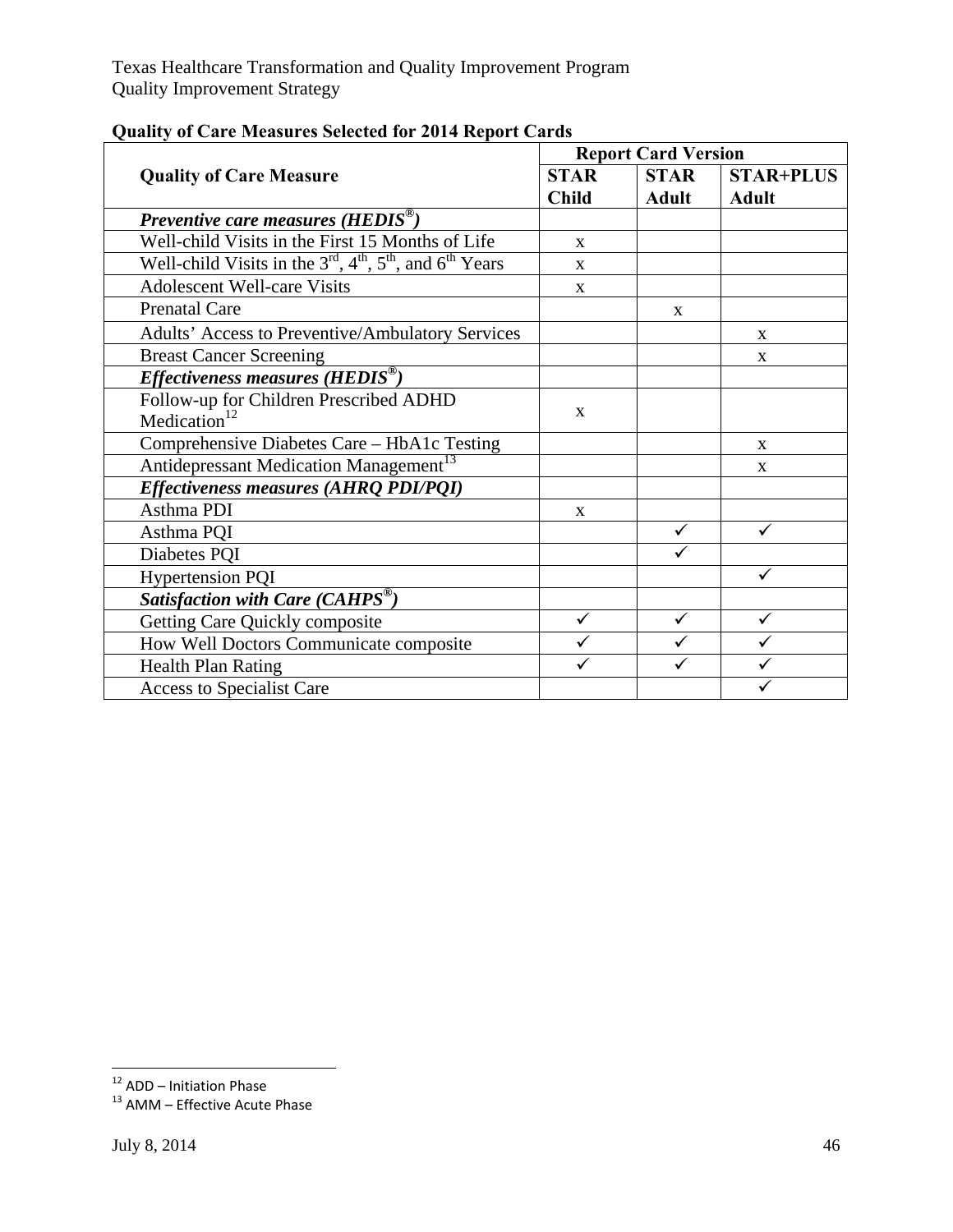#### **Attachment C- Interaction of Roles**

#### Data Collection

- •Operations Coordination
- •Health Plan Management
- •External Quality Review Organization
- •Program Management
- •Transformation Waiver Operations
- •Office of Healthcare Quality Analytics, Research, and Coordination Support



- •External Quality Review Organization
- •Quality Assurance
- •Health Plan Management
- •Transformation Waiver Operations
- •Actuarial Analysis
- •Office of Healthcare Quality Analytics, Research, and Coordination Support

#### •Program Management

#### Analysis

- •Office of Healthcare Quality Analytics, Research, and Coordination Support
- •External Quality Review Organization
- •Quality Assurance
- •Health Plan Management
- •Finance
- •Transformation Waiver Operations
- •Program Management

Initiative Development

- •External Quality Review Organization
- •Quality Assurance
- •Office of Healthcare Quality Analytics, Research, and Coordination Support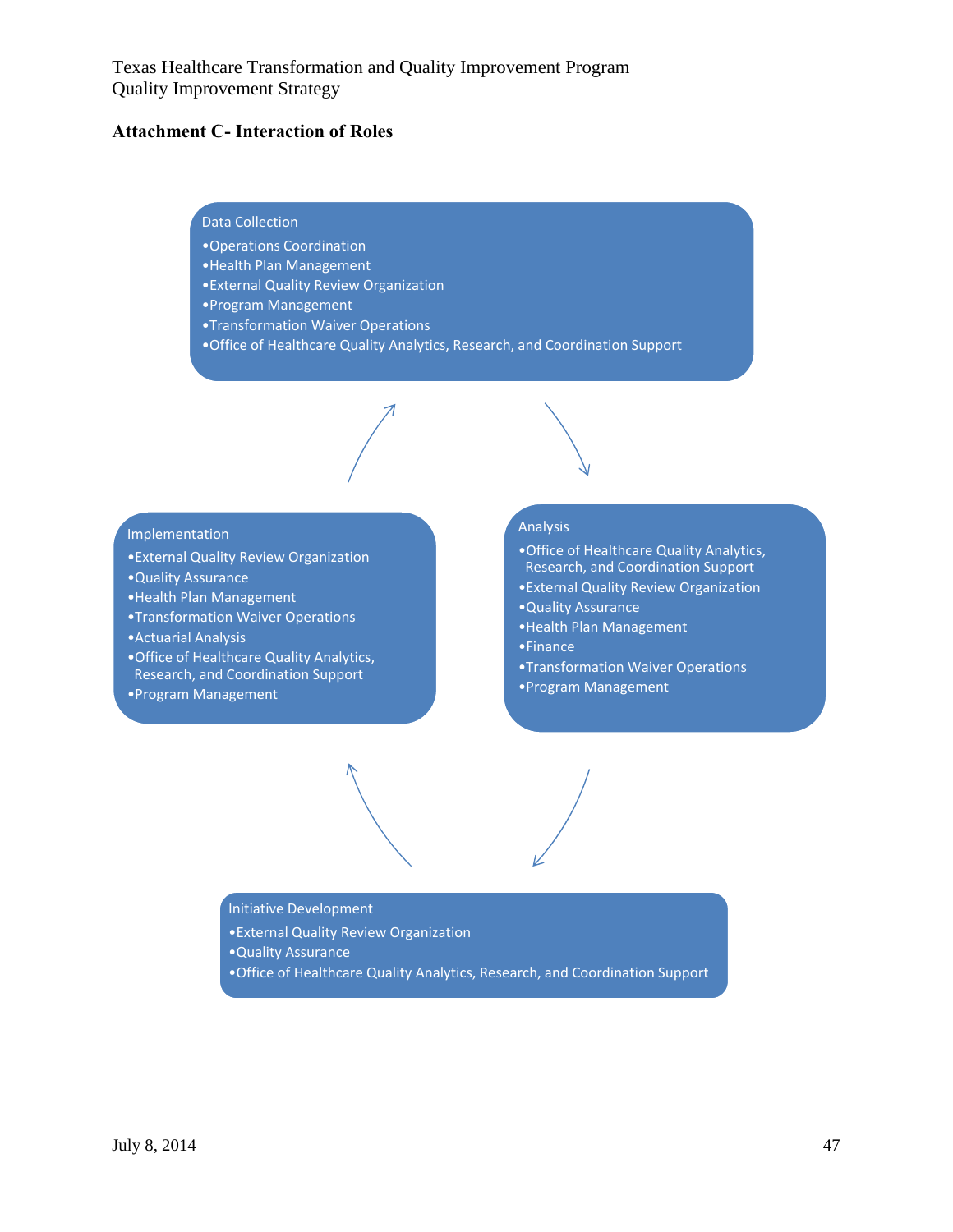| <b>Activity</b>                                           | <b>Timeline</b>                        |
|-----------------------------------------------------------|----------------------------------------|
| Develop measures                                          | October 2013 - February 2013           |
| Share with stakeholders                                   | March 2014 - April 2014                |
| Obtain CMS approval of measures                           | May 2014 - June 2014                   |
| Changes to UMCC and UMCM                                  | <b>July 2014-August 2014</b>           |
| Implement measures                                        | January 2015                           |
| Collect baseline data                                     | January 1, 2015 - December 31, 2015    |
| Analyze data                                              | January 2016 - April 2016              |
| Determine areas needing improvement<br>based on data      | May 2016 - June 2016                   |
| Develop quality-based payment<br>incentives based on data | July 2016 - August 2016                |
| Changes to UMCC and UMCM                                  | September 2016 - November 2016         |
| Implement quality-based payment<br>system                 | January 2017                           |
| Assess success of quality program                         | Ongoing, report to CMS every two years |
| Revise program as needed                                  | Ongoing                                |

# **Attachment D- Long-Term Services and Supports Performance Measure Timeline**

System maturity must be considered when assessing the success of quality strategy. Generally, it takes about four years from the time a new requirement is established to determine if state efforts are yielding expected results.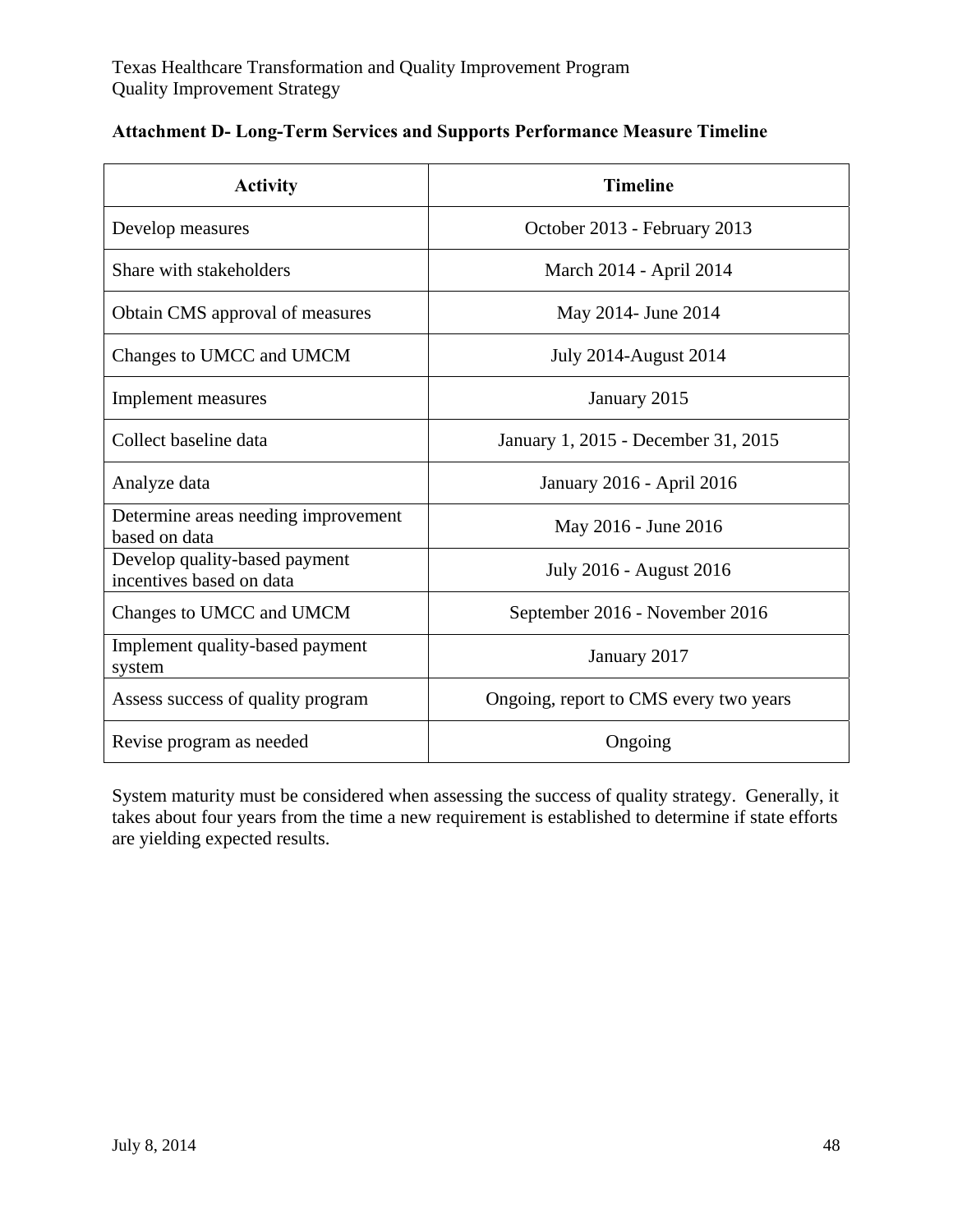| <b>Activity</b>                                              | Date Begin                             | <b>Date Complete</b> |
|--------------------------------------------------------------|----------------------------------------|----------------------|
| Develop measures                                             | October 2013                           | February 2014        |
| Share with stakeholders                                      | March 2014                             | May 2014             |
| Changes to UMCC and<br><b>UMCM</b>                           | June 2014                              | August 2014          |
| Implement measures                                           | March 2015                             | March 2015           |
| Collect baseline data                                        | March 2015                             | February 2016        |
| Analyze data                                                 | March 2016                             | April 2016           |
| Determine areas needing<br>improvement based on data         | May 2016                               | May 2016             |
| Develop quality-based<br>payment incentives based on<br>data | June 2016                              | August 2016          |
| Share with stakeholders                                      | September 2016                         | September 2016       |
| Changes to UMCC and<br><b>UMCM</b>                           | October 2016                           | December 2016        |
| Implement quality-based<br>payment system                    | January 2017                           | December 2017        |
| Assess success of quality<br>program                         | Ongoing, report to CMS every two years |                      |
| Revise program as needed                                     | Ongoing                                |                      |

## **Attachment E- Timeline for Implementation of Nursing Facility Quality Program**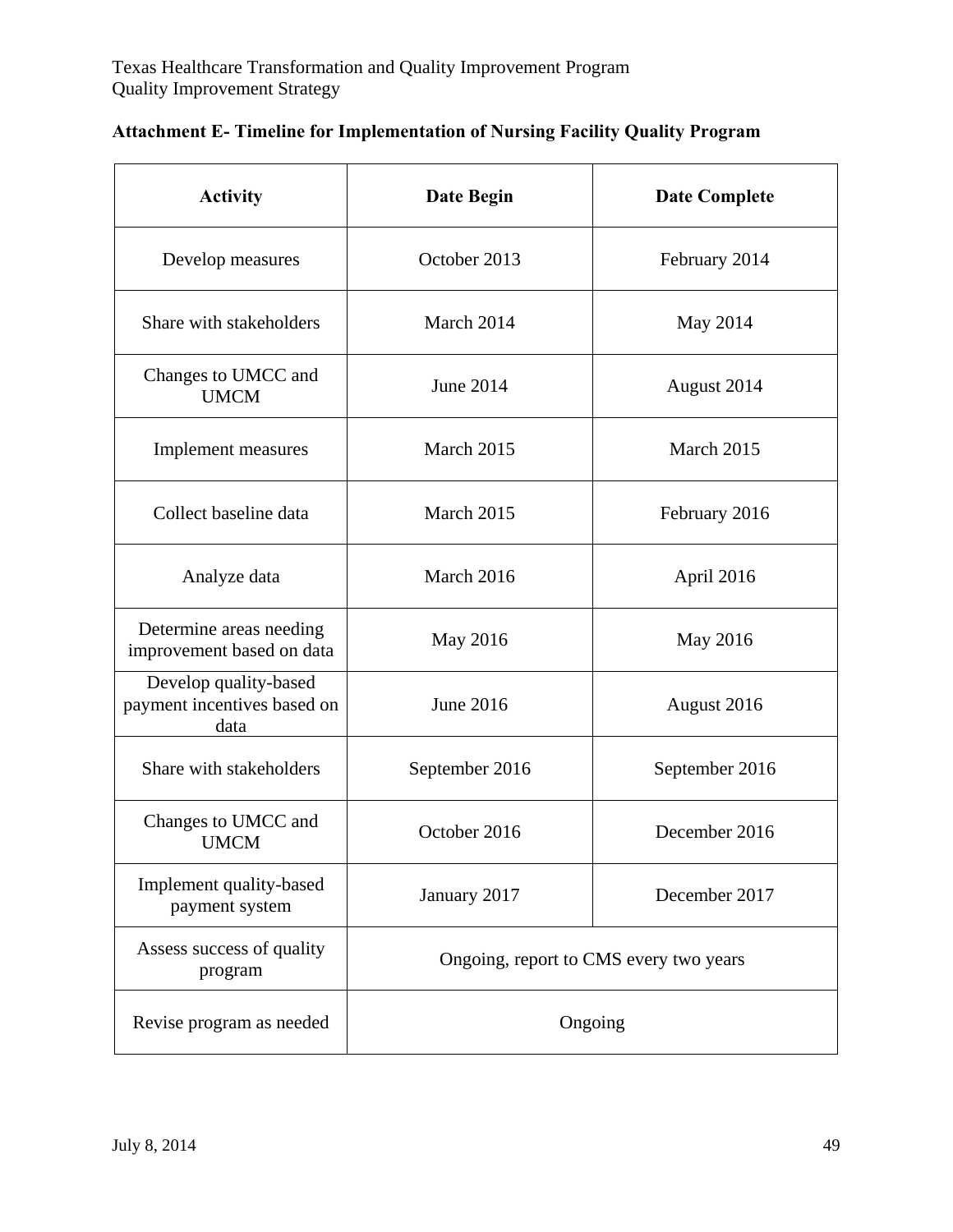| <b>42 CFR</b>           | <b>Element</b>                                  | <b>Uniform Managed Care Contract</b>             |
|-------------------------|-------------------------------------------------|--------------------------------------------------|
|                         |                                                 | <b>Terms and Conditions</b>                      |
| $§$ 438.200             | Scope                                           |                                                  |
| $§$ 438.202             | State responsibilities                          |                                                  |
| $§$ 438.204             | <b>Elements of State quality</b>                |                                                  |
|                         | strategies                                      |                                                  |
| <b>Access Standards</b> |                                                 |                                                  |
| $§$ 438.206             | Availability of services                        | 8.1.2 Covered Services;                          |
|                         |                                                 | 8.1.3 Access to Care;                            |
|                         |                                                 | 8.1.4 Provider Network;                          |
|                         |                                                 | 8.1.5.8 Cultural Competency Plan;                |
|                         |                                                 | 8.1.12 Services for People with Special Health   |
|                         |                                                 | Care Needs;                                      |
|                         |                                                 | 8.1.13 Service Management for Certain            |
|                         |                                                 | Populations;                                     |
|                         |                                                 | 8.1.15 Behavioral Health (BH) Network and        |
|                         |                                                 | Services;                                        |
|                         |                                                 | 8.1.21 Pharmacy Services;                        |
|                         |                                                 | 8.1.24 Immunizations;                            |
|                         |                                                 | 8.1.25 Dental Coverage;                          |
|                         |                                                 | 8.1.26 Health Home Services;                     |
|                         |                                                 | 8.2.1 Continuity of Care and Out-of-Network      |
|                         |                                                 | Services;                                        |
|                         |                                                 | 8.2.2 Provisions Related to Covered Services for |
|                         |                                                 | Medicaid<br><b>Members</b>                       |
| §438.207                | Assurances of adequate capacity<br>and services | 8.1.3 Access to Care                             |
| $§$ 438.208             | Coordination and continuity of                  | 8.2.1 Continuity of Care and Out-of-Network      |
|                         | care                                            | Providers;                                       |
|                         |                                                 | 8.2.7.2.3 Care Coordination;                     |
|                         |                                                 | 8.3.2 Service Coordination                       |
| §438.210                | Coverage and authorization of                   | 8.1.2 Covered Services                           |
|                         | services                                        |                                                  |
|                         | <b>Structure &amp; Operation Standards</b>      |                                                  |
| §438.214                | Provider selection                              | 8.1.4 Provider Network;                          |
|                         |                                                 | 8.1.22 Federally Qualified Health Centers        |
|                         |                                                 | (FQHCs) and Rural Health Clinics (RHCs);         |
|                         |                                                 | 8.2.3 Medicaid Significant Traditional Providers |
| $§$ 438.218             | Enrollee information                            | 8.1.5 Member Services                            |
| §438.224                | Confidentiality                                 | 8.1.18.4 Health Insurance Portability and        |
|                         |                                                 | Accountability Act (HIPAA) Compliance            |
| $§$ 438.226             | Enrollment and disenrollment                    | 5.0 Member Eligibility & Enrollment              |
| $§$ 438.228             | Grievance systems                               | 8.1.5.9 Member Complaint and Appeal Process;     |

| <b>Attachment F- CFR and Relevant Managed Care Organization Contract Requirements</b> |  |
|---------------------------------------------------------------------------------------|--|
|---------------------------------------------------------------------------------------|--|